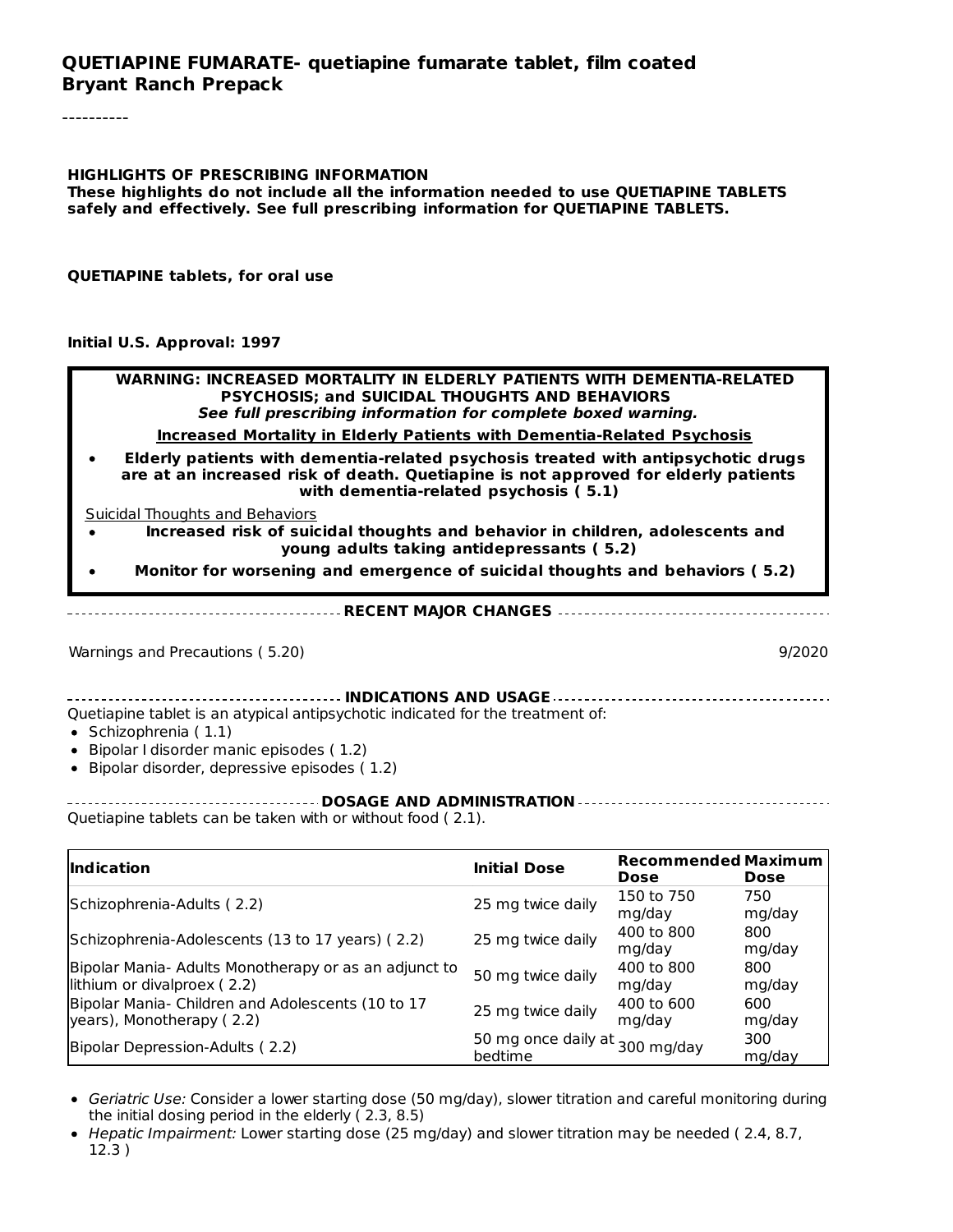# **DOSAGE FORMS AND STRENGTHS**

#### Tablets: 25 mg, 50 mg, 100 mg, 200 mg, 300 mg, and 400 mg (3)

**CONTRAINDICATIONS**

#### Known hypersensitivity to quetiapine or any components in the formulation. (4)

**WARNINGS AND PRECAUTIONS**

- Cerebrovascular Adverse Reactions: Increased incidence of cerebrovascular adverse reactions (e.g., stroke, transient ischemic attack) has been seen in elderly patients with dementia-related psychoses treated with atypical antipsychotic drugs ( 5.3)
- Neuroleptic Malignant Syndrome (NMS): Manage with immediate discontinuation and close monitoring (  $\bullet$ 5.4)
- Metabolic Changes: Atypical antipsychotics have been associated with metabolic changes. These metabolic changes include hyperglycemia, dyslipidemia, and weight gain ( 5.5)
- Hyperglycemia and Diabetes Mellitus: Monitor patients for symptoms of hyperglycemia including polydipsia, polyuria, polyphagia, and weakness. Monitor glucose regularly in patients with diabetes or at risk for diabetes
- Dyslipidemia: Undesirable alterations have been observed in patients treated with atypical antipsychotics. Appropriate clinical monitoring is recommended, including fasting blood lipid testing at the beginning of, and periodically, during treatment
- Weight Gain: Gain in body weight has been observed; clinical monitoring of weight is recommended
- Tardive Dyskinesia: Discontinue if clinically appropriate ( 5.6)
- Hypotension: Use with caution in patients with known cardiovascular or cerebrovascular disease (5.7)
- Increased Blood Pressure in Children and Adolescents: Monitor blood pressure at the beginning of, and periodically during treatment in children and adolescents ( 5.9)
- Leukopenia, Neutropenia and Agranulocytosis: Monitor complete blood count frequently during the first  $\bullet$ few months of treatment in patients with a pre-existing low white cell count or a history of leukopenia/neutropenia and discontinue quetiapine tablets at the first sign of a decline in WBC in absence of other causative factors ( 5.10)
- Cataracts: Lens changes have been observed in patients during long-term quetiapine treatment. Lens examination is recommended when starting treatment and at 6-month intervals during chronic treatment ( 5.11)
- Anticholinergic (antimuscarinic) Effects: Use with caution with other anticholinergic drugs and in patients with urinary retention, prostatic hypertrophy, or constipation (5.20)

**ADVERSE REACTIONS** Most common adverse reactions (incidence ≥5% and twice placebo):

Adults: somnolence, dry mouth, dizziness, constipation, asthenia, abdominal pain, postural hypotension, pharyngitis, weight gain, lethargy, ALT increased, dyspepsia ( 6.1)

Children and Adolescents: somnolence, dizziness, fatigue, increased appetite, nausea, vomiting, dry mouth, tachycardia, weight increased ( 6.1)

#### **To report SUSPECTED ADVERSE REACTIONS, contact Accord Healthcare Inc. at 1-866-941- 7875 or www.accordhealthcare.us or FDA at 1-800-FDA-1088 or www.fda.gov/medwatch.**

- **DRUG INTERACTIONS**
- Concomitant use of strong CYP3A4 inhibitors: Reduce quetiapine dose to one sixth when coadministered with strong CYP3A4 inhibitors (e.g., ketoconazole, ritonavir) ( 2.5, 7.1, 12.3)
- Concomitant use of strong CYP3A4 inducers: Increase quetiapine dose up to 5-fold when used in combination with a chronic treatment (more than 7 to 14 days) of potent CYP3A4 inducers (e.g., phenytoin, rifampin, St. John's wort) ( 2.6, 7.1, 12.3)
- Discontinuation of strong CYP3A4 inducers: Reduce quetiapine dose by 5-fold within 7 to 14 days of discontinuation of CYP3A4 inducers ( 2.6, 7.1, 12.3)
- **USE IN SPECIFIC POPULATIONS**
- Pregnancy: May cause extrapyramidal and/or withdrawal symptoms in neonates with third trimester exposure ( 8.1)

#### **See 17 for PATIENT COUNSELING INFORMATION and Medication Guide.**

**Revised: 1/2021**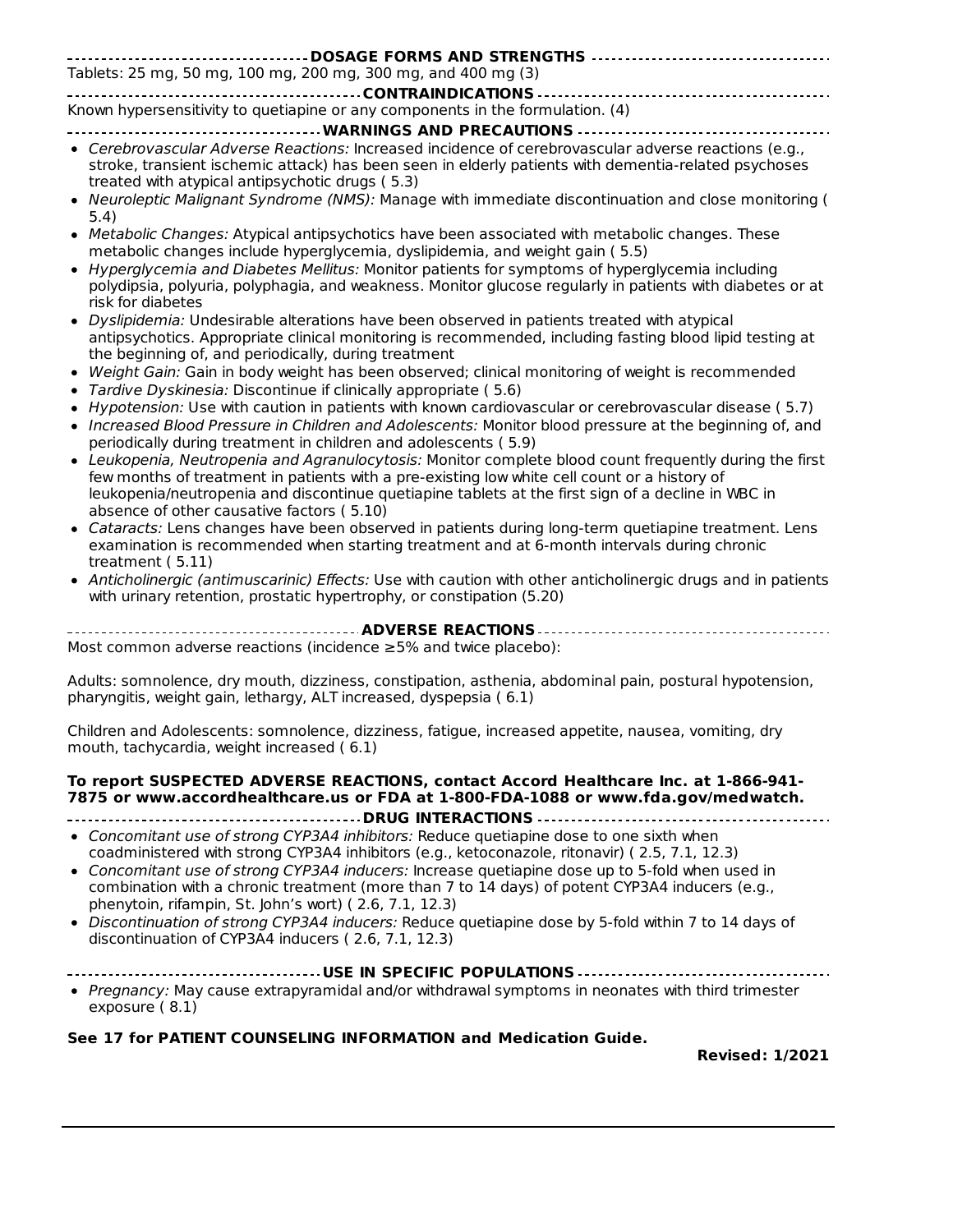#### **FULL PRESCRIBING INFORMATION: CONTENTS\* WARNING: INCREASED MORTALITY IN ELDERLY PATIENTS WITH DEMENTIA-RELATED PSYCHOSIS; and SUICIDAL THOUGHTS AND BEHAVIORS 1 INDICATIONS AND USAGE**

# 1.1 Schizophrenia

- 
- 1.2 Bipolar Disorder
- 1.3 Special Considerations in Treating Pediatric Schizophrenia and Bipolar I Disorder

# **2 DOSAGE AND ADMINISTRATION**

- 2.1 Important Administration Instructions
- 2.2 Recommended Dosing
- 2.3 Dose Modifications in Elderly Patients
- 2.4 Dose Modifications in Hepatically Impaired Patients
- 2.5 Dose Modifications when used with CYP3A4 Inhibitors
- 2.6 Dose Modifications when used with CYP3A4 Inducers
- 2.7 Re-initiation of Treatment in Patients Previously Discontinued
- 2.8 Switching from Antipsychotics

# **3 DOSAGE FORMS AND STRENGTHS**

# **4 CONTRAINDICATIONS**

# **5 WARNINGS AND PRECAUTIONS**

- 5.1 Increased Mortality in Elderly Patients with Dementia-Related Psychosis
- 5.2 Suicidal Thoughts and Behaviors in Adolescents and Young Adults
- 5.3 Cerebrovascular Adverse Reactions, Including Stroke, in Elderly Patients with

Dementia-Related Psychosis

- 5.4 Neuroleptic Malignant Syndrome (NMS)
- 5.5 Metabolic Changes
- 5.6 Tardive Dyskinesia
- 5.7 Hypotension
- 5.8 Falls
- 5.9 Increases in Blood Pressure (Children and Adolescents)
- 5.10 Leukopenia, Neutropenia, and Agranulocytosis
- 5.11 Cataracts
- 5.12 QT Prolongation
- 5.13 Seizures
- 5.14 Hypothyroidism
- 5.15 Hyperprolactinemia
- 5.16 Potential for Cognitive and Motor Impairment
- 5.17 Body Temperature Regulation
- 5.18 Dysphagia
- 5.19 Discontinuation Syndrome
- 5.20 Anticholinergic (antimuscarinic) Effects

# **6 ADVERSE REACTIONS**

- 6.1 Clinical Study Experience
- 6.2 Postmarketing Experience

# **7. DRUG INTERACTIONS**

- 7.1 Effect of Other Drugs on Quetiapine
- 7.2 Effect of Quetiapine on Other Drugs

# **8 USE IN SPECIFIC POPULATIONS**

- 8.1 Pregnancy
- 8.2 Lactation
- 8.3 Females and Males of Reproductive Potential
- 8.4 Pediatric Use
- 8.5 Geriatric Use
- 8.6 Renal Impairment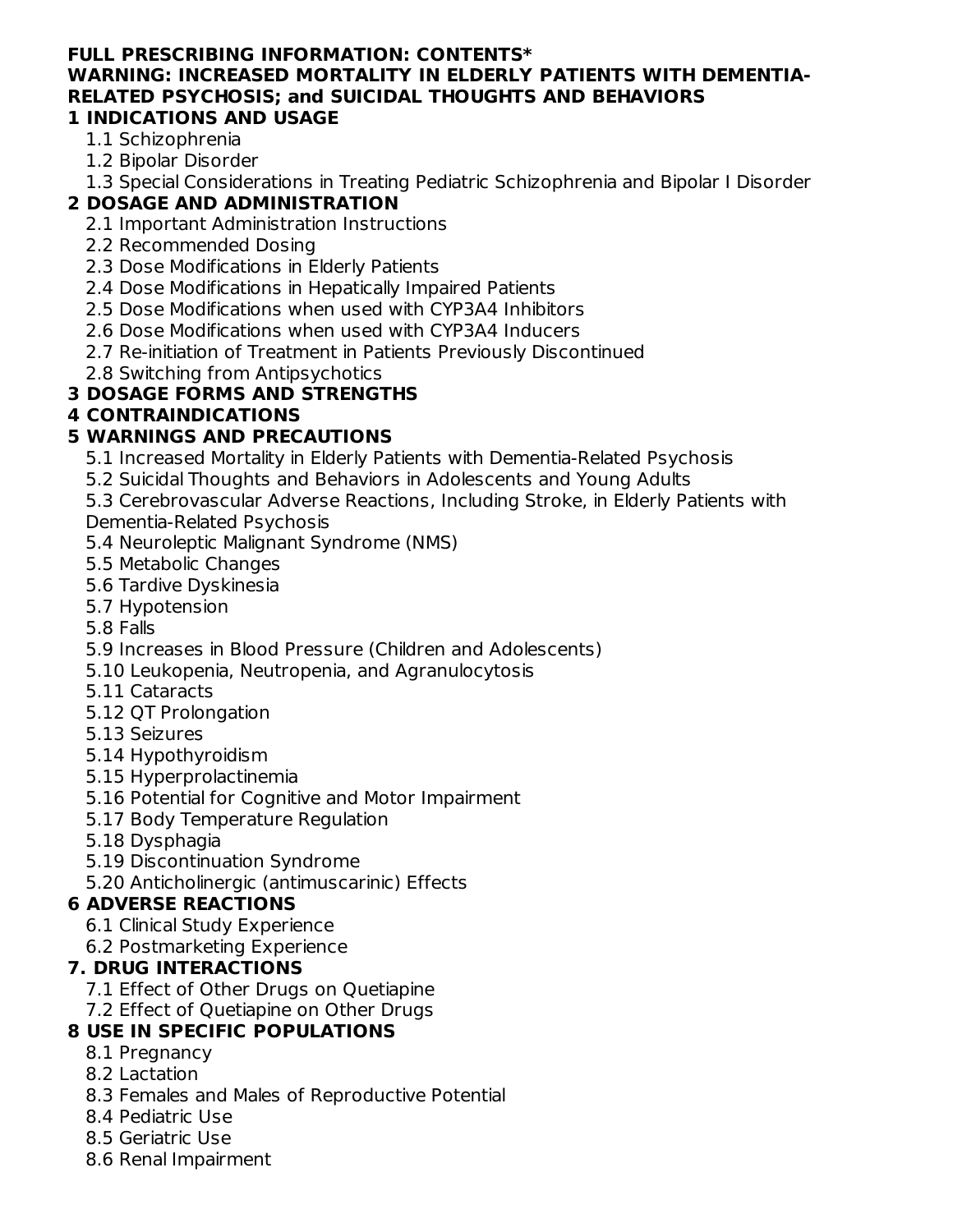8.7 Hepatic Impairment

#### **9 DRUG ABUSE AND DEPENDENCE**

- 9.1 Controlled Substance
- 9.2 Abuse

#### **10 OVERDOSAGE**

- 10.1 Human Experience
- 10.2 Management of Overdosage

### **11 DESCRIPTION**

# **12 CLINICAL PHARMACOLOGY**

- 12.1 Mechanism of Action
- 12.2 Pharmacodynamics
- 12.3 Pharmacokinetics

### **13 NONCLINICAL TOXICOLOGY**

- 13.1 Carcinogenesis, Mutagenesis, Impairment of Fertility
- 13.2 Animal Toxicology and/or Pharmacology

### **14 CLINICAL STUDIES**

- 14.1 Schizophrenia
- 14.2 Bipolar Disorder

### **16 HOW SUPPLIED/STORAGE AND HANDLING**

#### **17 PATIENT COUNSELING INFORMATION**

 $\ast$  Sections or subsections omitted from the full prescribing information are not listed.

#### **FULL PRESCRIBING INFORMATION**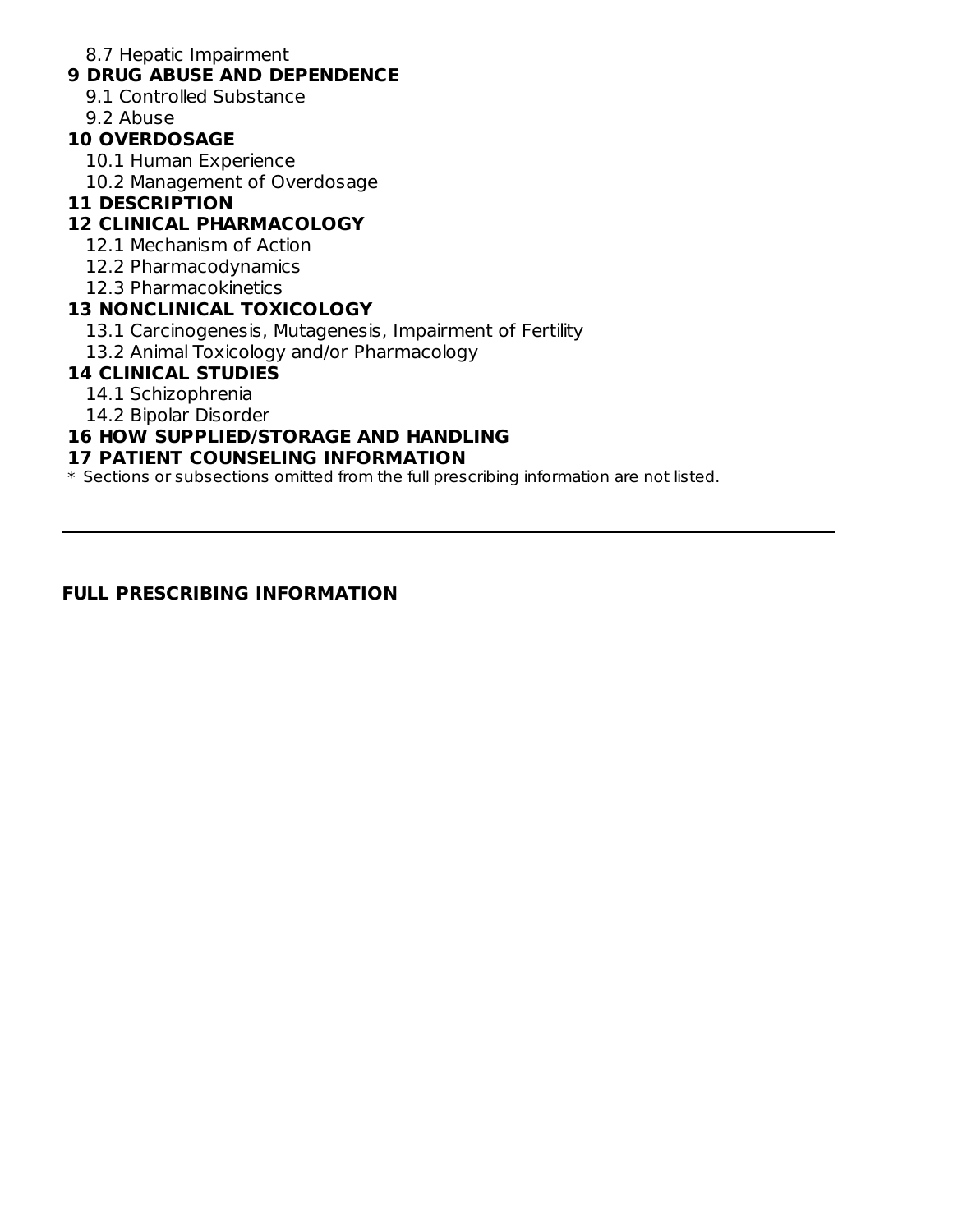#### **WARNING: INCREASED MORTALITY IN ELDERLY PATIENTS WITH DEMENTIA-RELATED PSYCHOSIS; and SUICIDAL THOUGHTS AND BEHAVIORS**

**Increased Mortality in Elderly Patients with Dementia-Related Psychosis**

**Elderly patients with dementia-related psychosis treated with antipsychotic drugs are at an increased risk of death [see Warnings and Precautions (5.1)] . Quetiapine is not approved for the treatment of patients with dementia-related psychosis [see Warnings and Precautions (5.1)].**

#### **Suicidal Thoughts and Behaviors**

**Antidepressants increased the risk of suicidal thoughts and behavior in children, adolescents, and young adults in short-term studies. These studies did not show an increase in the risk of suicidal thoughts and behavior with antidepressant use in patients over age 24; there was a reduction in risk with antidepressant use in patients aged 65 and older [see Warnings and Precautions (5.2)] .**

**In patients of all ages who are started on antidepressant therapy, monitor closely for worsening, and for emergence of suicidal thoughts and behaviors. Advise families and caregivers of the need for close observation and communication with the prescriber [see Warnings and Precautions (5.2)].**

**Quetiapine is not approved for use in pediatric patients under ten years of age [see Use in Specific Populations (8.4)].**

### **1 INDICATIONS AND USAGE**

### **1.1 Schizophrenia**

Quetiapine tablet is indicated for the treatment of schizophrenia. The efficacy of quetiapine tablets in schizophrenia was established in three 6-week trials in adults and one 6-week trial in adolescents (13 to 17 years). The effectiveness of quetiapine tablets for the maintenance treatment of schizophrenia has not been systematically evaluated in controlled clinical trials [see Clinical Studies (14.1)].

# **1.2 Bipolar Disorder**

Quetiapine tablet is indicated for the acute treatment of manic episodes associated with bipolar I disorder, both as monotherapy and as an adjunct to lithium or divalproex. Efficacy was established in two 12-week monotherapy trials in adults, in one 3-week adjunctive trial in adults, and in one 3-week monotherapy trial in pediatric patients (10 to 17 years) [see Clinical Studies (14.2)] .

Quetiapine tablet is indicated as monotherapy for the acute treatment of depressive episodes associated with bipolar disorder. Efficacy was established in two 8-week monotherapy trials in adult patients with bipolar I and bipolar II disorder [see Clinical] Studies (14.2)] .

Quetiapine tablet is indicated for the maintenance treatment of bipolar I disorder, as an adjunct to lithium or divalproex. Efficacy was established in two maintenance trials in adults. The effectiveness of quetiapine tablets as monotherapy for the maintenance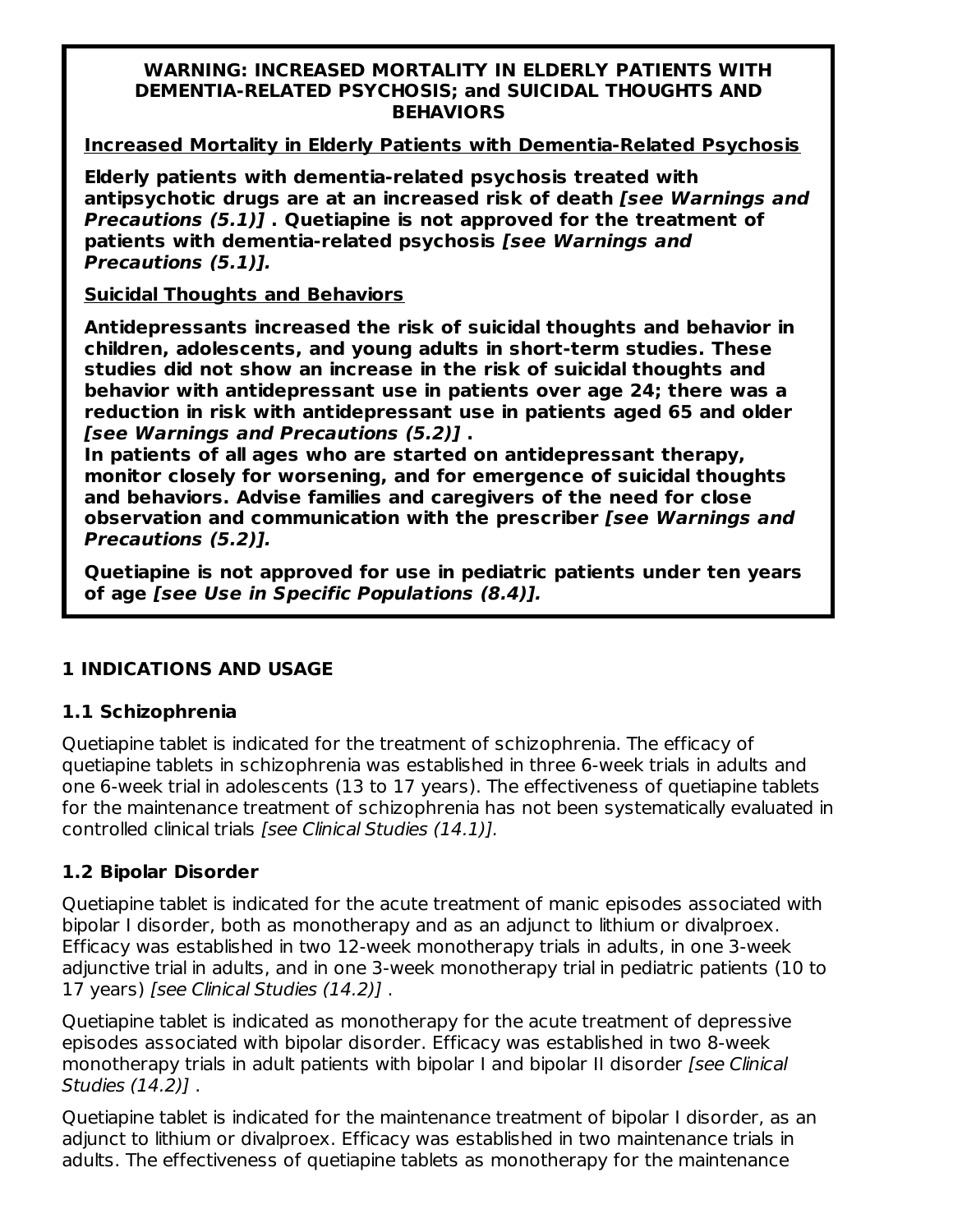treatment of bipolar disorder has not been systematically evaluated in controlled clinical trials [see Clinical Studies (14.2)] .

#### **1.3 Special Considerations in Treating Pediatric Schizophrenia and Bipolar I Disorder**

Pediatric schizophrenia and bipolar I disorder are serious mental disorders, however, diagnosis can be challenging. For pediatric schizophrenia, symptom profiles can be variable, and for bipolar I disorder, patients may have variable patterns of periodicity of manic or mixed symptoms. It is recommended that medication therapy for pediatric schizophrenia and bipolar I disorder be initiated only after a thorough diagnostic evaluation has been performed and careful consideration given to the risks associated with medication treatment. Medication treatment for both pediatric schizophrenia and bipolar I disorder is indicated as part of a total treatment program that often includes psychological, educational and social interventions.

# **2 DOSAGE AND ADMINISTRATION**

### **2.1 Important Administration Instructions**

Quetiapine tablets can be taken with or without food.

### **2.2 Recommended Dosing**

The recommended initial dose, titration, dose range and maximum quetiapine tablets dose for each approved indication is displayed in Table 1. After initial dosing, adjustments can be made upwards or downwards, if necessary, depending upon the clinical response and tolerability of the patient [see Clinical Studies (14.1 and 14.2)].

| Indication                                        | <b>Initial Dose and Titration</b>                                                                                                                                                                                                                                                                                                                                                                                                                        | <b>Recommended Maximum</b><br><b>Dose</b> | <b>Dose</b>   |
|---------------------------------------------------|----------------------------------------------------------------------------------------------------------------------------------------------------------------------------------------------------------------------------------------------------------------------------------------------------------------------------------------------------------------------------------------------------------------------------------------------------------|-------------------------------------------|---------------|
| Schizophrenia-<br><b>Adults</b>                   | Day 1: 25 mg twice daily. Increase in<br>increments of 25 mg to 50 mg divided<br>two or three times on Days 2 and 3 to<br>range of 300 to 400 mg by Day 4.<br>Further adjustments can be made in<br>increments of 25 to 50 mg twice a day, in<br>intervals of not less than 2 days.                                                                                                                                                                      | 150 to 750<br>mg/day                      | 750<br>mg/day |
| Schizophrenia-<br>Adolescents (13<br>to 17 years) | Day 1: 25 mg twice daily.<br>Day 2: Twice daily dosing totaling 100 mg.<br>Day 3: Twice daily dosing totaling 200 mg.<br>Day 4: Twice daily dosing totaling 300 mg.<br>Day 5: Twice daily dosing totaling 400 mg. 400 to 800<br>Further adjustments should be in<br>increments no greater than 100 mg/day<br>within the recommended dose range of<br>400 to 800 mg/day. Based on response<br>and tolerability, may be administered<br>three times daily. | mg/day                                    | 800<br>mg/day |
| Schizophrenia-<br>Maintenance                     | Not applicable.                                                                                                                                                                                                                                                                                                                                                                                                                                          | 400 to 800<br>mg/day                      | 800<br>mg/day |
|                                                   | Day 1. Twice daily decine totaling 100 mg                                                                                                                                                                                                                                                                                                                                                                                                                |                                           |               |

|  | Table 1: Recommended Dosing for Quetiapine Tablets |  |  |  |  |
|--|----------------------------------------------------|--|--|--|--|
|  |                                                    |  |  |  |  |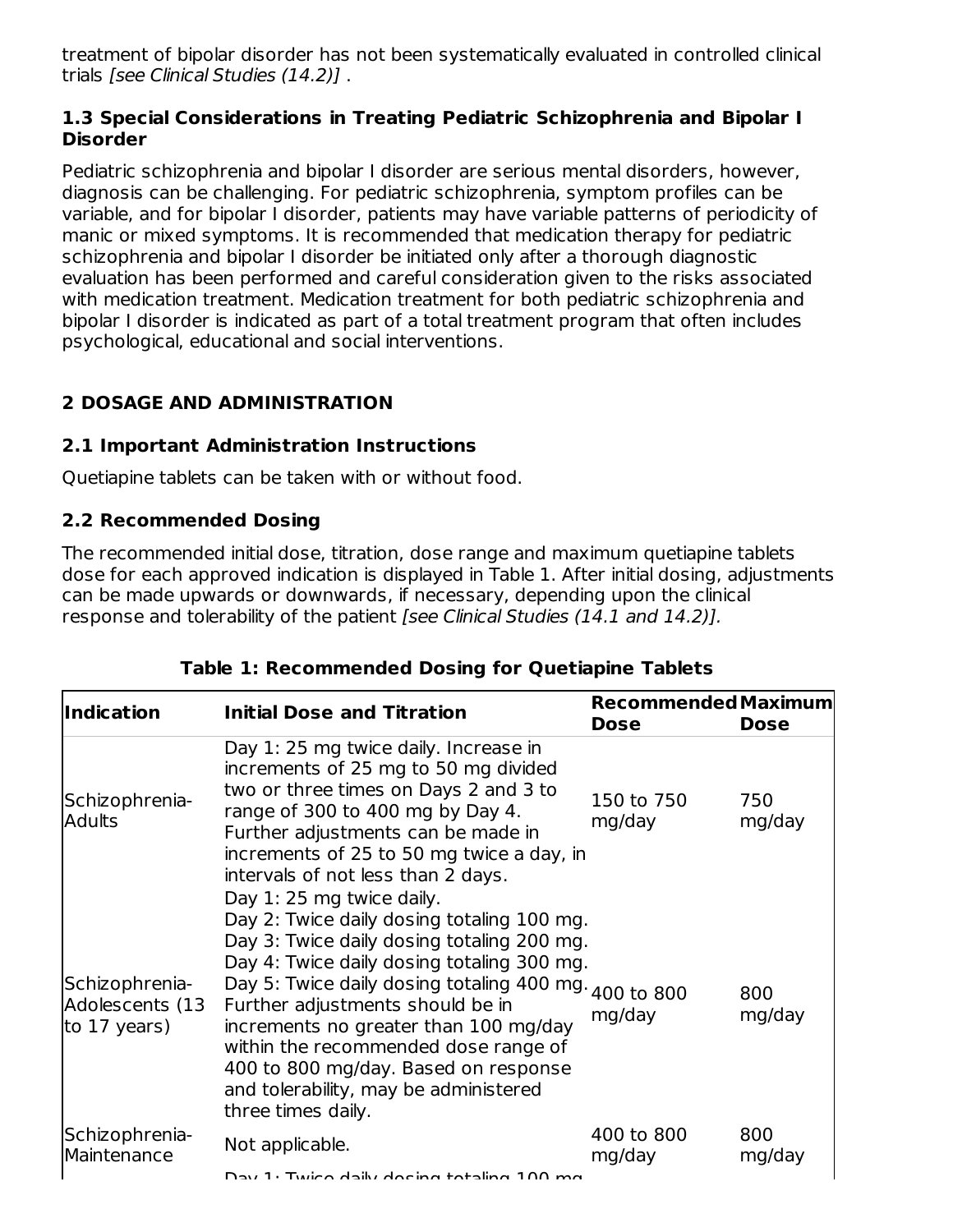| Bipolar Mania-<br>Adults<br>Monotherapy or<br>as an adjunct to<br>llithium or<br>divalproex | Day 1. I WICE Gally GOSING COLAINING TOO HIG.<br>Day 2: Twice daily dosing totaling 200 mg.<br>Day 3: Twice daily dosing totaling 300 mg. 400 to 800<br>Day 4: Twice daily dosing totaling 400 mg. The Lay<br>Further dosage adjustments up to 800<br>mg/day by Day 6 should be in increments<br>of no greater than 200 mg/day.<br>Day 1: 25 mg twice daily.                                                                |                      | 800<br>mg/day |
|---------------------------------------------------------------------------------------------|-----------------------------------------------------------------------------------------------------------------------------------------------------------------------------------------------------------------------------------------------------------------------------------------------------------------------------------------------------------------------------------------------------------------------------|----------------------|---------------|
| Bipolar Mania-<br>Children and<br>Adolescents (10<br>to 17 years),<br>Monotherapy           | Day 2: Twice daily dosing totaling 100 mg.<br>Day 3: Twice daily dosing totaling 200 mg.<br>Day 4: Twice daily dosing totaling 300 mg.<br>Day 5: Twice daily dosing totaling 400 mg. 400 to 600<br>Further adjustments should be in<br>increments no greater than 100 mg/day<br>within the recommended dose range of<br>400 to 600 mg/day. Based on response<br>and tolerability, may be administered<br>three times daily. | mg/day               | 600<br>mg/day |
| <b>Bipolar</b><br>Depression-<br>Adults                                                     | Administer once daily at bedtime.<br>Day 1:50 mg<br>Day 2: 100 mg<br>Day 3: 200 mg<br>Day 4: 300 mg                                                                                                                                                                                                                                                                                                                         | 300 mg/day           | 300<br>mg/day |
| Maintenance<br>Therapy- Adults                                                              | Administer twice daily totaling 400 to 800<br>Bipolar I Disorder mg/day as adjunct to lithium or<br>divalproex. Generally, in the maintenance<br>phase, patients continued on the same<br>dose on which they were stabilized.                                                                                                                                                                                               | 400 to 800<br>mg/day | 800<br>mg/day |

# **Maintenance Treatment for Schizophrenia and Bipolar I Disorder**

Maintenance **Treatment** — Patients should be periodically reassessed to determine the need for maintenance treatment and the appropriate dose for such treatment [see Clinical Studies (14.2)].

### **2.3 Dose Modifications in Elderly Patients**

Consideration should be given to a slower rate of dose titration and a lower target dose in the elderly and in patients who are debilitated or who have a predisposition to hypotensive reactions [see Clinical Pharmacology (12.3)]. When indicated, dose escalation should be performed with caution in these patients.

Elderly patients should be started on quetiapine tablets 50 mg/day and the dose can be increased in increments of 50 mg/day depending on the clinical response and tolerability of the individual patient.

#### **2.4 Dose Modifications in Hepatically Impaired Patients**

Patients with hepatic impairment should be started on 25 mg/day. The dose should be increased daily in increments of 25 mg/day to 50 mg/day to an effective dose, depending on the clinical response and tolerability of the patient.

#### **2.5 Dose Modifications when used with CYP3A4 Inhibitors**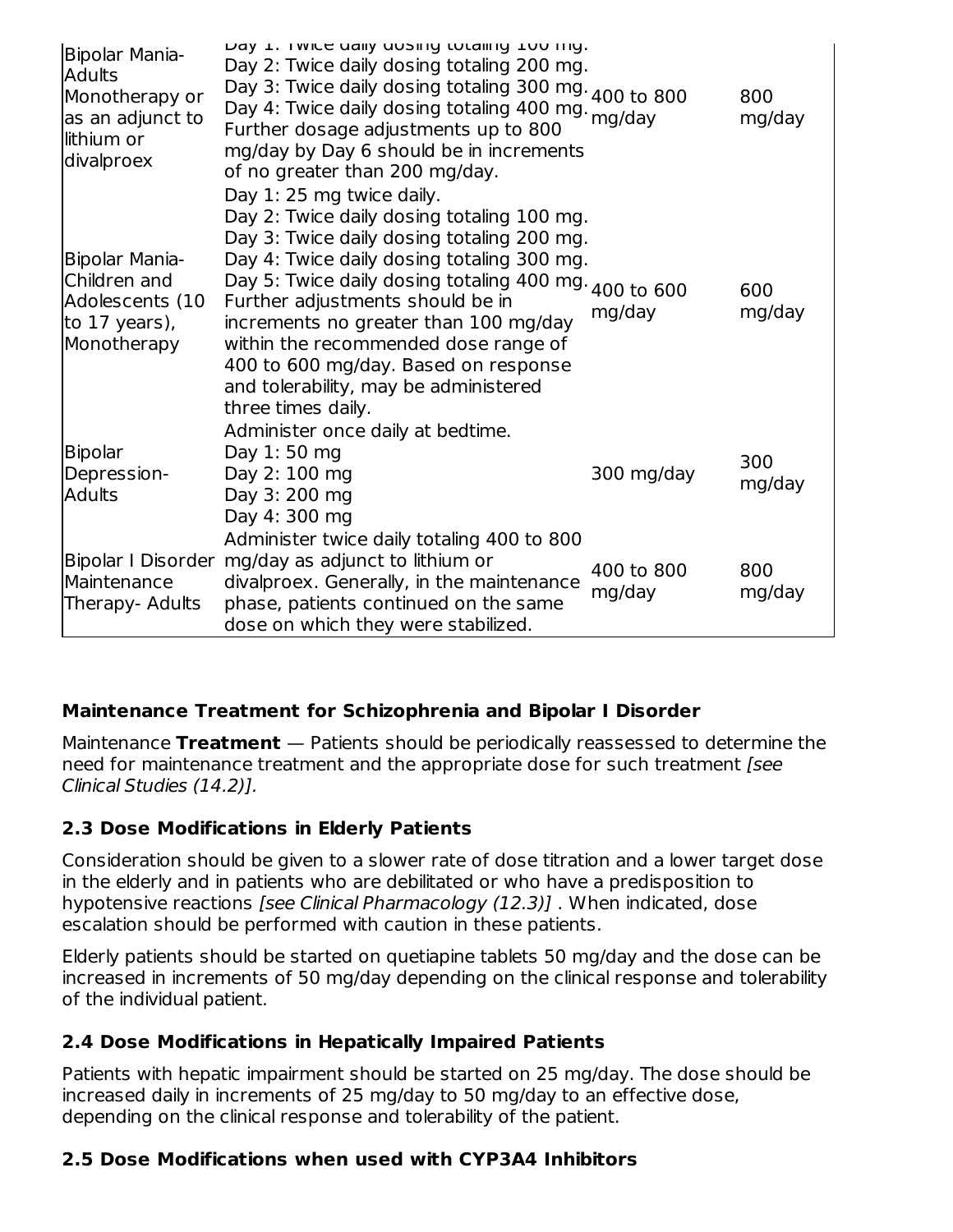Quetiapine tablets dose should be reduced to one sixth of original dose when comedicated with a potent CYP3A4 inhibitor (e.g., ketoconazole, itraconazole, indinavir, ritonavir, nefazodone, etc.). When the CYP3A4 inhibitor is discontinued, the dose of quetiapine tablets should be increased by 6-fold [see Clinical Pharmacology (12.3) and Drug Interactions (7.1)] .

# **2.6 Dose Modifications when used with CYP3A4 Inducers**

Quetiapine tablets dose should be increased up to 5-fold of the original dose when used in combination with a chronic treatment (e.g., greater than 7 to 14 days) of a potent CYP3A4 inducer (e.g., phenytoin, carbamazepine, rifampin, avasimibe, St. John's wort etc.). The dose should be titrated based on the clinical response and tolerability of the individual patient. When the CYP3A4 inducer is discontinued, the dose of quetiapine tablets should be reduced to the original level within 7 to 14 days [see Clinical Pharmacology (12.3) and Drug Interactions (7.1)] .

# **2.7 Re-initiation of Treatment in Patients Previously Discontinued**

Although there are no data to specifically address re-initiation of treatment, it is recommended that when restarting therapy of patients who have been off quetiapine tablets for more than one-week, the initial dosing schedule should be followed. When restarting patients who have been off quetiapine tablets for less than one-week, gradual dose escalation may not be required and the maintenance dose may be re-initiated.

# **2.8 Switching from Antipsychotics**

There are no systematically collected data to specifically address switching patients with schizophrenia from antipsychotics to quetiapine tablets, or concerning concomitant administration with antipsychotics. While immediate discontinuation of the previous antipsychotic treatment may be acceptable for some patients with schizophrenia, more gradual discontinuation may be most appropriate for others. In all cases, the period of overlapping antipsychotic administration should be minimized. When switching patients with schizophrenia from depot antipsychotics, if medically appropriate, initiate quetiapine tablets therapy in place of the next scheduled injection. The need for continuing existing EPS medication should be re-evaluated periodically.

# **3 DOSAGE FORMS AND STRENGTHS**

- 25 mg tablets are pink coloured, round, biconvex, film-coated tablet, debossed '25' on one side and plain on other side
- 50 mg tablets are white to off white, round, biconvex, film-coated tablet, debossed '50' on one side and plain on other side
- 100 mg tablets are yellow coloured, round, biconvex film-coated tablet, debossed '100' on one side and 'Q' on other side
- 200 mg tablets are white to off white, round, biconvex, film-coated tablet, debossed '200' on one side and plain on other side
- 300 mg tablets are white to off white, capsule shaped, biconvex, film-coated tablet, debossed '300' on one side and plain on other side
- 400 mg tablets are yellow coloured, capsule shaped, biconvex, film-coated tablet, debossed '400' on one side and plain on other side

# **4 CONTRAINDICATIONS**

Hypersensitivity to quetiapine or to any excipients in the quetiapine tablets formulation.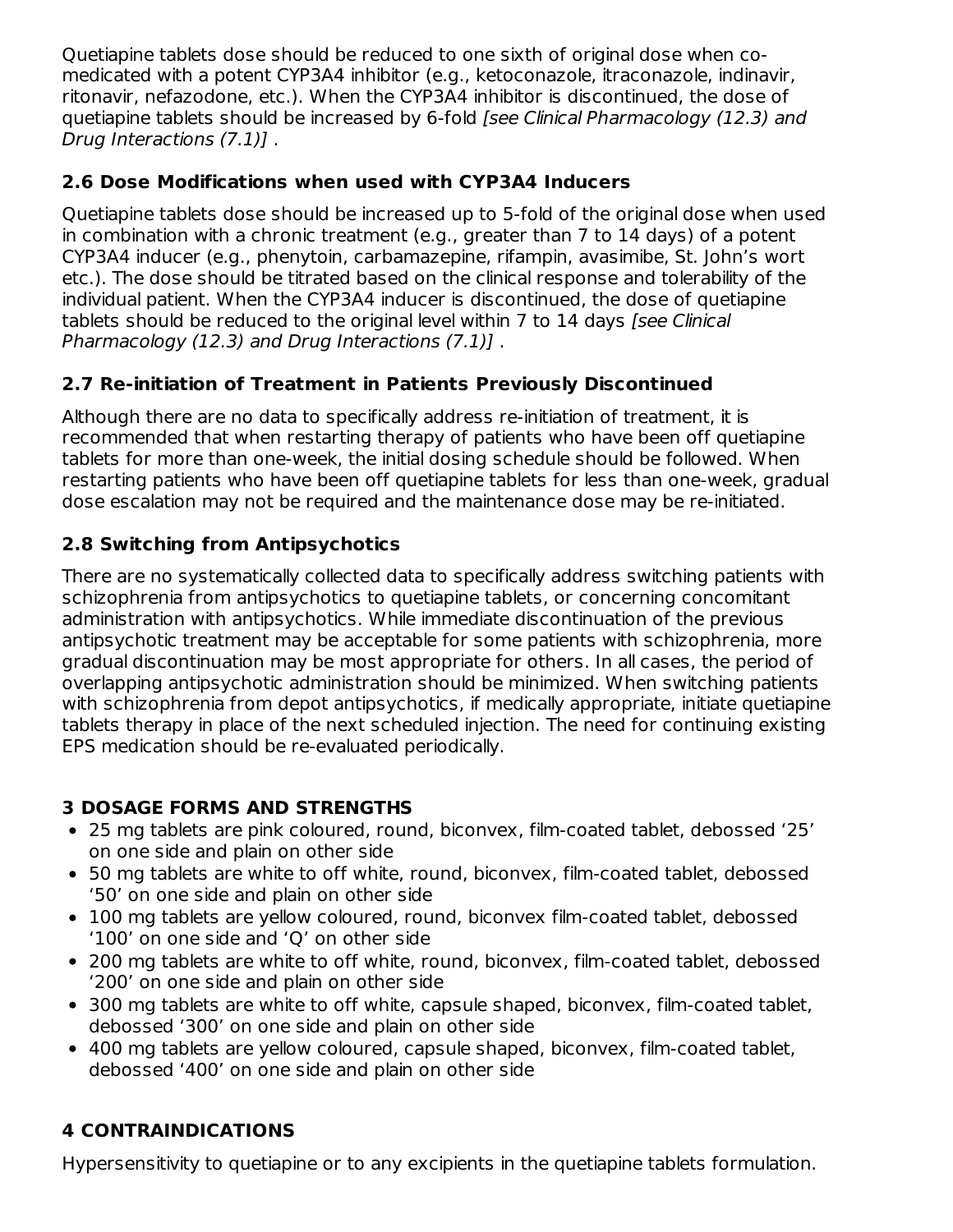Anaphylactic reactions have been reported in patients treated with quetiapine tablets.

# **5 WARNINGS AND PRECAUTIONS**

### **5.1 Increased Mortality in Elderly Patients with Dementia-Related Psychosis**

**Elderly patients with dementia-related psychosis treated with antipsychotic drugs are at an increased risk of death.** Analysis of 17 placebo-controlled trials (modal duration of 10 weeks), largely in patients taking atypical antipsychotic drugs, revealed a risk of death in drug-treated patients of between 1.6 to 1.7 times the risk of death in placebo-treated patients. Over the course of a typical 10-week controlled trial, the rate of death in drug-treated patients was about 4.5%, compared to a rate of about 2.6% in the placebo group. Although the causes of death were varied, most of the deaths appeared to be either cardiovascular (e.g., heart failure, sudden death) or infectious (e.g., pneumonia) in nature. Observational studies suggest that, similar to atypical antipsychotic drugs, treatment with conventional antipsychotic drugs may increase mortality. The extent to which the findings of increased mortality in observational studies may be attributed to the antipsychotic drug as opposed to some characteristic(s) of the patients is not clear. Quetiapine is not approved for the treatment of patients with dementia-related psychosis [ **see Boxed Warning**].

### **5.2 Suicidal Thoughts and Behaviors in Adolescents and Young Adults**

Patients with major depressive disorder (MDD), both adult and pediatric, may experience worsening of their depression and/or the emergence of suicidal ideation and behavior (suicidality) or unusual changes in behavior, whether or not they are taking antidepressant medications, and this risk may persist until significant remission occurs. Suicide is a known risk of depression and certain other psychiatric disorders, and these disorders themselves are the strongest predictors of suicide. There has been a longstanding concern, however, that antidepressants may have a role in inducing worsening of depression and the emergence of suicidality in certain patients during the early phases of treatment. Pooled analyses of short-term placebo-controlled trials of antidepressant drugs (SSRIs and others) showed that these drugs increase the risk of suicidal thinking and behavior (suicidality) in children, adolescents, and young adults (ages 18 to 24) with major depressive disorder (MDD) and other psychiatric disorders. Short-term studies did not show an increase in the risk of suicidality with antidepressants compared to placebo in adults beyond age 24; there was a reduction with antidepressants compared to placebo in adults aged 65 and older.

The pooled analyses of placebo-controlled trials in children and adolescents with MDD, obsessive-compulsive disorder (OCD), or other psychiatric disorders included a total of 24 short-term trials of 9 antidepressant drugs in over 4400 patients. The pooled analyses of placebo-controlled trials in adults with MDD or other psychiatric disorders included a total of 295 short-term trials (median duration of 2 months) of 11 antidepressant drugs in over 77,000 patients. There was considerable variation in risk of suicidality among drugs, but a tendency toward an increase in the younger patients for almost all drugs studied. There were differences in absolute risk of suicidality across the different indications, with the highest incidence in MDD. The risk differences (drug vs. placebo), however, were relatively stable within age strata and across indications. These risk differences (drug-placebo difference in the number of cases of suicidality per 1000 patients treated) are provided in Table 2.

### **Table 2: Drug-Placebo Difference in Number of Cases of Suicidality per 1000 Patients Treated**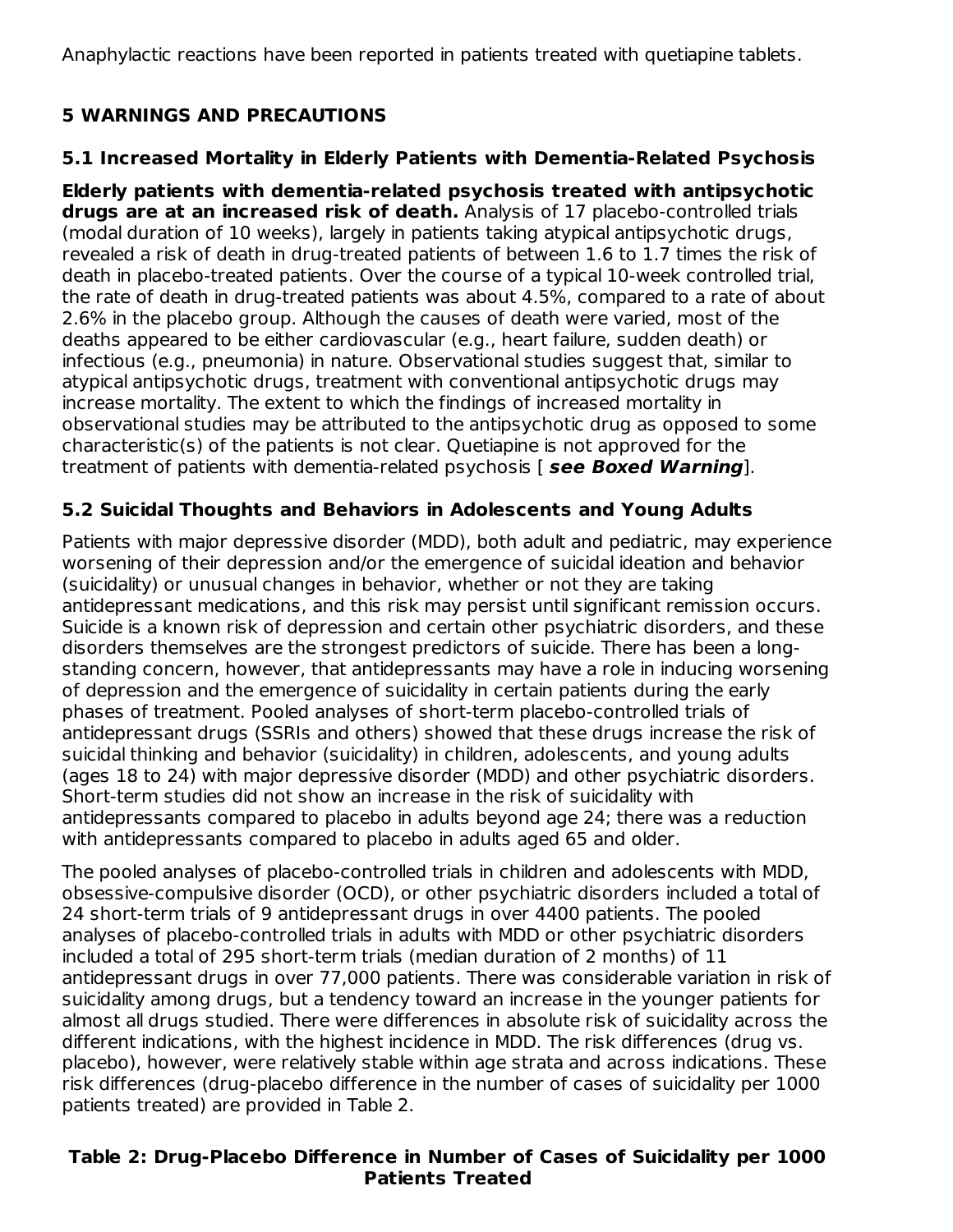| Age<br>Range | Drug-Placebo Difference in Number of Cases of Suicidality per 1000<br><b>Patients Treated</b> |
|--------------|-----------------------------------------------------------------------------------------------|
|              | <b>Increases Compared to Placebo</b>                                                          |
| $ $ $<$ $18$ | 14 additional cases                                                                           |
|              | 18 to 24 5 additional cases                                                                   |
|              | <b>Decreases Compared to Placebo</b>                                                          |
|              | $ 25 \text{ to } 64$ 1 fewer case                                                             |
|              | $\geq 65$ 6 fewer cases                                                                       |

No suicides occurred in any of the pediatric trials. There were suicides in the adult trials, but the number was not sufficient to reach any conclusion about drug effect on suicide.

It is unknown whether the suicidality risk extends to longer-term use, i.e., beyond several months. However, there is substantial evidence from placebo-controlled maintenance trials in adults with depression that the use of antidepressants can delay the recurrence of depression.

#### **All patients being treated with antidepressants for any indication should be monitored appropriately and observed closely for clinical worsening, suicidality, and unusual changes in behavior, especially during the initial few months of a course of drug therapy, or at times of dose changes, either increases or decreases.**

The following symptoms, anxiety, agitation, panic attacks, insomnia, irritability, hostility, aggressiveness, impulsivity, akathisia (psychomotor restlessness), hypomania, and mania, have been reported in adult and pediatric patients being treated with antidepressants for major depressive disorder as well as for other indications, both psychiatric and non-psychiatric. Although a causal link between the emergence of such symptoms and either the worsening of depression and/or the emergence of suicidal impulses has not been established, there is concern that such symptoms may represent precursors to emerging suicidality.

Consideration should be given to changing the therapeutic regimen, including possibly discontinuing the medication, in patients whose depression is persistently worse, or who are experiencing emergent suicidality or symptoms that might be precursors to worsening depression or suicidality, especially if these symptoms are severe, abrupt in onset, or were not part of the patient's presenting symptoms.

**Families and caregivers of patients being treated with antidepressants for major depressive disorder or other indications, both psychiatric and nonpsychiatric, should be alerted about the need to monitor patients for the emergence of agitation, irritability, unusual changes in behavior, and the other symptoms described above, as well as the emergence of suicidality, and to report such symptoms immediately to healthcare providers. Such monitoring should include daily observation by families and caregivers.** Prescriptions for quetiapine should be written for the smallest quantity of tablets consistent with good patient management, in order to reduce the risk of overdose.

**Screening Patients for Bipolar Disorder:** A major depressive episode may be the initial presentation of bipolar disorder. It is generally believed (though not established in controlled trials) that treating such an episode with an antidepressant alone may increase the likelihood of precipitation of a mixed/manic episode in patients at risk for bipolar disorder. Whether any of the symptoms described above represent such a conversion is unknown. However, prior to initiating treatment with an antidepressant,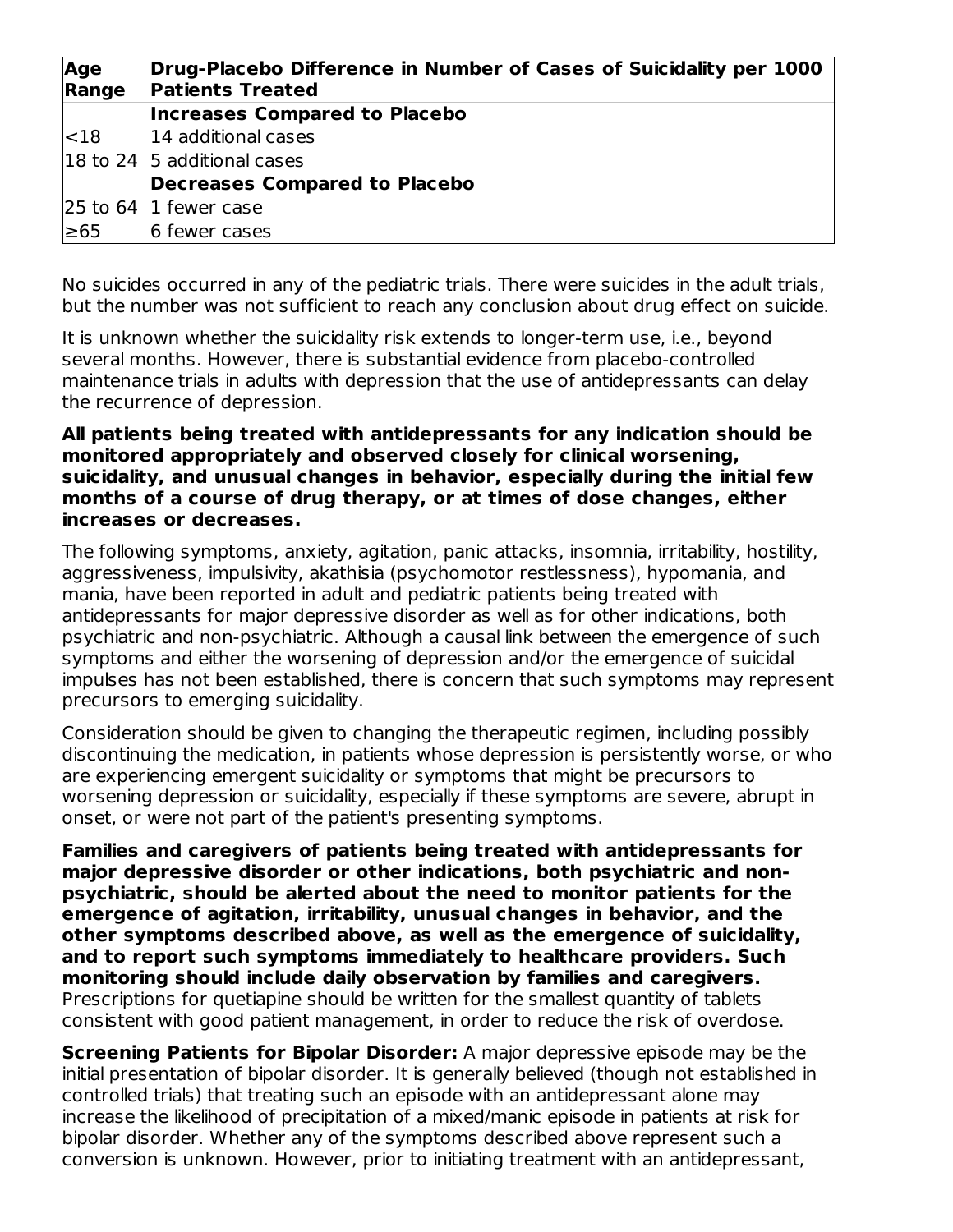including quetiapine, patients with depressive symptoms should be adequately screened to determine if they are at risk for bipolar disorder; such screening should include a detailed psychiatric history, including a family history of suicide, bipolar disorder, and depression.

#### **5.3 Cerebrovascular Adverse Reactions, Including Stroke, in Elderly Patients with Dementia-Related Psychosis**

In placebo-controlled trials with risperidone, aripiprazole, and olanzapine in elderly subjects with dementia, there was a higher incidence of cerebrovascular adverse reactions (cerebrovascular accidents and transient ischemic attacks) including fatalities compared to placebo-treated subjects.

Quetiapine is not approved for the treatment of patients with dementia-related psychosis [see also Boxed Warning and Warnings and Precautions (5.1)] .

### **5.4 Neuroleptic Malignant Syndrome (NMS)**

A potentially fatal symptom complex sometimes referred to as Neuroleptic Malignant Syndrome (NMS) has been reported in association with administration of antipsychotic drugs, including quetiapine. Rare cases of NMS have been reported with quetiapine. Clinical manifestations of NMS are hyperpyrexia, muscle rigidity, altered mental status, and evidence of autonomic instability (irregular pulse or blood pressure, tachycardia, diaphoresis, and cardiac dysrhythmia). Additional signs may include elevated creatinine phosphokinase, myoglobinuria (rhabdomyolysis) and acute renal failure.

The diagnostic evaluation of patients with this syndrome is complicated. In arriving at a diagnosis, it is important to exclude cases where the clinical presentation includes both serious medical illness (e.g., pneumonia, systemic infection, etc.) and untreated or inadequately treated extrapyramidal signs and symptoms (EPS). Other important considerations in the differential diagnosis include central anticholinergic toxicity, heat stroke, drug fever, and primary central nervous system (CNS) pathology.

The management of NMS should include: 1) immediate discontinuation of antipsychotic drugs and other drugs not essential to concurrent therapy; 2) intensive symptomatic treatment and medical monitoring; and 3) treatment of any concomitant serious medical problems for which specific treatments are available. There is no general agreement about specific pharmacological treatment regimens for NMS.

If a patient requires antipsychotic drug treatment after recovery from NMS, the potential reintroduction of drug therapy should be carefully considered. The patient should be carefully monitored since recurrences of NMS have been reported.

# **5.5 Metabolic Changes**

Atypical antipsychotic drugs have been associated with metabolic changes that include hyperglycemia/diabetes mellitus, dyslipidemia, and body weight gain. While all of the drugs in the class have been shown to produce some metabolic changes, each drug has its own specific risk profile.

In some patients, a worsening of more than one of the metabolic parameters of weight, blood glucose, and lipids was observed in clinical studies. Changes in these metabolic profiles should be managed as clinically appropriate.

# **Hyperglycemia and Diabetes Mellitus**

Hyperglycemia, in some cases extreme and associated with ketoacidosis or hyperosmolar coma or death, has been reported in patients treated with atypical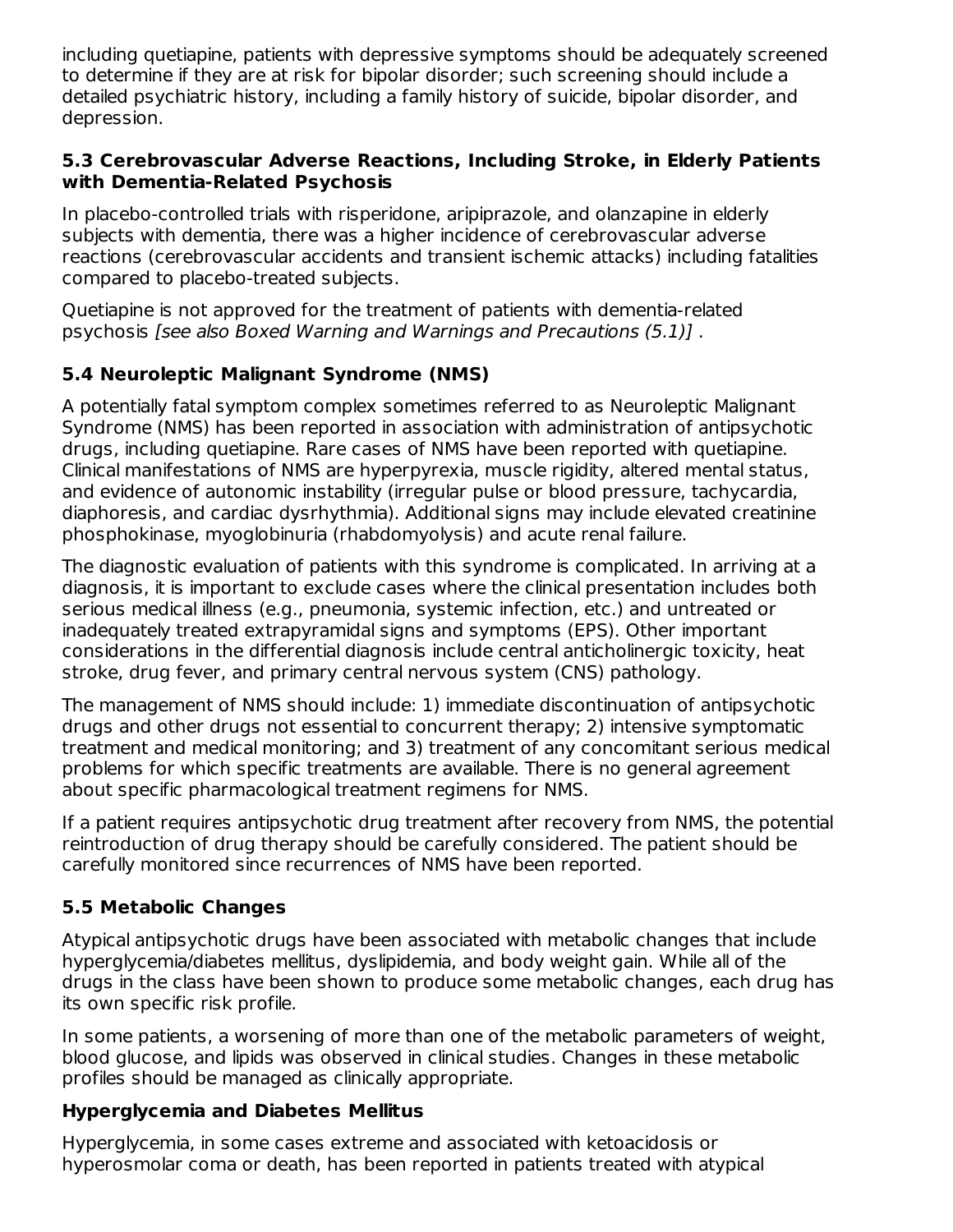antipsychotics, including quetiapine. Assessment of the relationship between atypical antipsychotic use and glucose abnormalities is complicated by the possibility of an increased background risk of diabetes mellitus in patients with schizophrenia and the increasing incidence of diabetes mellitus in the general population. Given these confounders, the relationship between atypical antipsychotic use and hyperglycemiarelated adverse reactions is not completely understood. However, epidemiological studies suggest an increased risk of hyperglycemia-related adverse reactions in patients treated with the atypical antipsychotics. Precise risk estimates for hyperglycemia-related adverse reactions in patients treated with atypical antipsychotics are not available.

Patients with an established diagnosis of diabetes mellitus who are started on atypical antipsychotics should be monitored regularly for worsening of glucose control. Patients with risk factors for diabetes mellitus (e.g., obesity, family history of diabetes) who are starting treatment with atypical antipsychotics should undergo fasting blood glucose testing at the beginning of treatment and periodically during treatment. Any patient treated with atypical antipsychotics should be monitored for symptoms of hyperglycemia including polydipsia, polyuria, polyphagia, and weakness. Patients who develop symptoms of hyperglycemia during treatment with atypical antipsychotics should undergo fasting blood glucose testing. In some cases, hyperglycemia has resolved when the atypical antipsychotic was discontinued; however, some patients required continuation of anti-diabetic treatment despite discontinuation of the suspect drug.

Adults:

**Table 3: Fasting Glucose—Proportion of Patients Shifting to ≥ 126 mg/dL in Short-Term (≤ 12 weeks) Placebo-Controlled Studies 1**

| <b>Laboratory Analyte Category Change</b> |                                          | <b>Treatment Arm</b> | <b>N</b> Patients |
|-------------------------------------------|------------------------------------------|----------------------|-------------------|
|                                           | (At Least Once)                          |                      | n(%)              |
|                                           | from Baseline                            |                      |                   |
|                                           | Normal to High                           | Quetiapine           | 290771 (2.4%)     |
|                                           | $\vert$ (<100 mg/dL to $\geq$ 126 mg/dL) | Placebo              | $1346$ 19 (1.4%)  |
|                                           | Borderline to High                       | Quetiapine           | 572 67 (11.7%)    |
|                                           | Fasting Glucose $ z  \ge 100$ mg/dL and  | Placebo              | 279 33 (11.8%)    |
|                                           | $ $ <126 mg/dL to $\geq$ 126 mg/dL)      |                      |                   |

1. Includes quetiapine and quetiapine extended-release data.

In a 24-week trial (active-controlled, 115 patients treated with quetiapine) designed to evaluate glycemic status with oral glucose tolerance testing of all patients, at Week 24 the incidence of a post-glucose challenge glucose level  $\geq$  200 mg/dL was 1.7% and the incidence of a fasting blood glucose level ≥ 126 mg/dL was 2.6%. The mean change in fasting glucose from baseline was 3.2 mg/dL and mean change in 2-hour glucose from baseline was -1.8 mg/dL for quetiapine.

In 2 long-term placebo-controlled randomized withdrawal clinical trials for bipolar I disorder maintenance, mean exposure of 213 days for quetiapine (646 patients) and 152 days for placebo (680 patients), the mean change in glucose from baseline was +5.0 mg/dL for quetiapine and -0.05 mg/dL for placebo. The exposure-adjusted rate of any increased blood glucose level ( $\geq 126$  mg/dL) for patients more than 8 hours since a meal (however, some patients may not have been precluded from calorie intake from fluids during fasting period) was 18.0 per 100 patient years for quetiapine (10.7% of patients; n=556) and 9.5 for placebo per 100 patient years (4.6% of patients; n=581).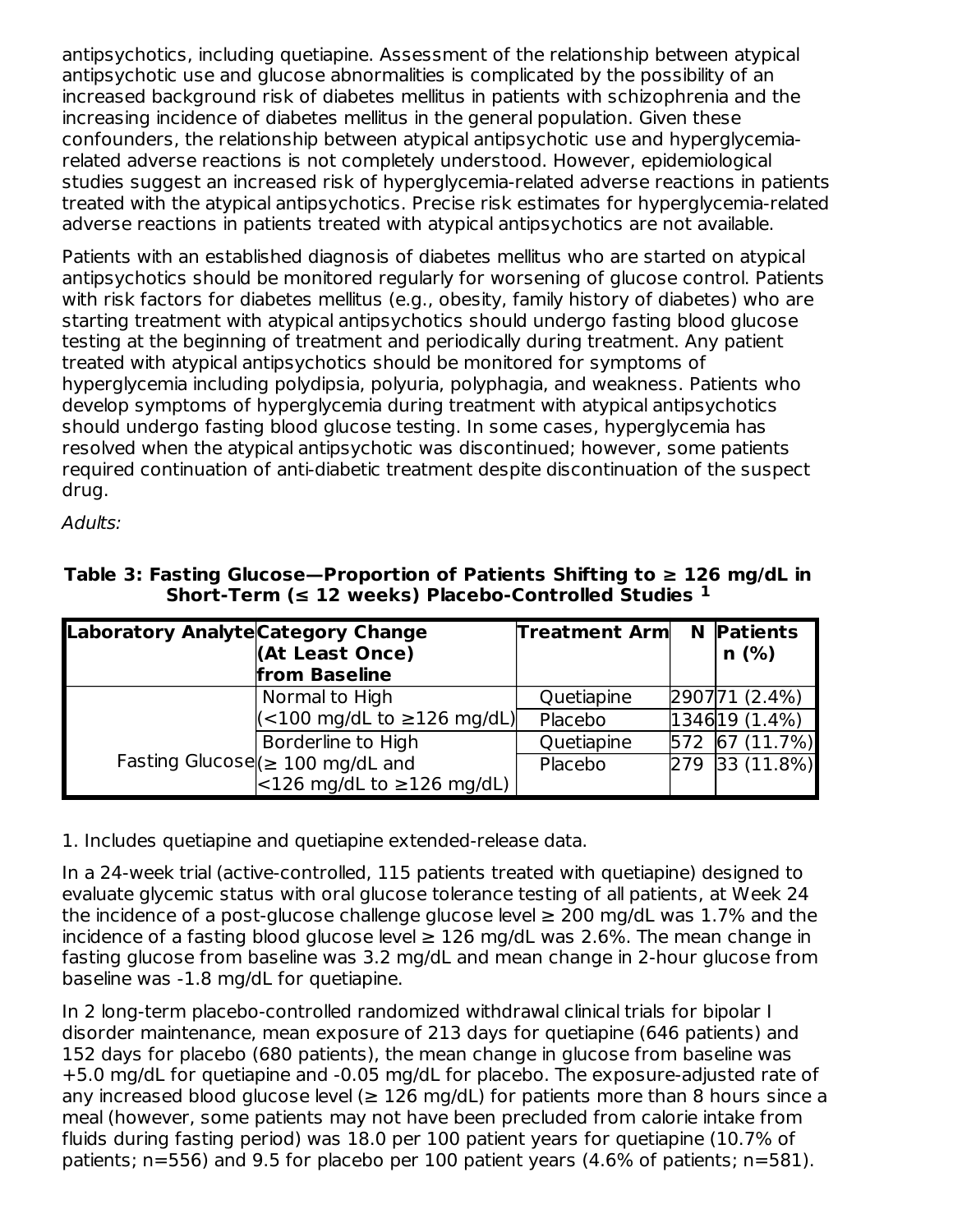### Children and Adolescents:

In a placebo-controlled quetiapine monotherapy study of adolescent patients (13 to 17 years of age) with schizophrenia (6 weeks duration), the mean change in fasting glucose levels for quetiapine (n=138) compared to placebo (n=67) was – 0.75 mg/dL versus – 1.70 mg/dL. In a placebo-controlled quetiapine monotherapy study of children and adolescent patients (10 to 17 years of age) with bipolar mania (3 weeks duration), the mean change in fasting glucose level for quetiapine (n=170) compared to placebo  $(n=81)$  was 3.62 mg/dL versus  $-1.17$  mg/dL. No patient in either study with a baseline normal fasting glucose level (<100 mg/dL) or a baseline borderline fasting glucose level (≥100 mg/dL and <126 mg/dL) had a blood glucose level of ≥126 mg/dL.

In a placebo-controlled quetiapine extended release monotherapy study (8 weeks duration) of children and adolescent patients (10 to 17 years of age) with bipolar depression, in which efficacy was not established, the mean change in fasting glucose levels for quetiapine extended release ( $n = 60$ ) compared to placebo ( $n = 62$ ) was 1.8 mg/dL versus 1.6 mg/dL. In this study, there were no patients in the quetiapine extended release or placebo-treated groups with a baseline normal fasting glucose level (<100 mg/dL) that had an increase in blood glucose level >126 mg/dL. There was one patient in the quetiapine extended release group with a baseline borderline fasting glucose level (>100 mg/dL and < 126 mg/dL) who had an increase in blood glucose level of > 126 mg/dL compared to zero patients in the placebo group.

# **Dyslipidemia**

### Adults:

Table 4 shows the percentage of adult patients with changes in total cholesterol, triglycerides, LDL-cholesterol, and HDL-cholesterol from baseline by indication in clinical trials with quetiapine.

| <b>Laboratory Analyte</b>                        | <b>Indication</b>               | Treatment Arm N Patients n (%) |          |          |
|--------------------------------------------------|---------------------------------|--------------------------------|----------|----------|
|                                                  | Schizophrenia <sup>*</sup>      | Quetiapine                     | 137      | 24 (18%) |
| <b>Total Cholesterol</b>                         |                                 | Placebo                        | 92       | 6(7%)    |
| $\geq$ 240 mg/dL                                 | Bipolar Depression <sup>†</sup> | Quetiapine                     | 463      | 41 (9%)  |
|                                                  |                                 | Placebo                        | 250      | 15 (6%)  |
|                                                  | Schizophrenia <sup>*</sup>      | Quetiapine                     | 120      | 26 (22%) |
| <b>Triglycerides</b>                             |                                 | Placebo                        | 70       | 11 (16%) |
| $\geq$ 200 mg/dL                                 | Bipolar Depression <sup>†</sup> | Quetiapine                     | 436      | 59 (14%) |
|                                                  |                                 | Placebo                        | 232      | 20 (9%)  |
|                                                  | Schizophrenia <sup>*</sup>      | Quetiapine                     | $na \pm$ | $na \pm$ |
| LDL-Cholesterol                                  |                                 | Placebo                        | $na \pm$ | $na \pm$ |
| $\geq$ 160 mg/dL                                 | Bipolar Depression <sup>†</sup> | Quetiapine                     | 465      | 29 (6%)  |
|                                                  |                                 | Placebo                        | 256      | 12 (5%)  |
|                                                  | Schizophrenia <sup>*</sup>      | Quetiapine                     | $na \pm$ | $na \pm$ |
| <b>HDL-Cholesterol</b>                           |                                 | Placebo                        | $na \pm$ | $na \pm$ |
| $\leq$ 40 mg/dL                                  | Bipolar Depression <sup>†</sup> | Quetiapine                     | 393      | 56 (14%) |
|                                                  |                                 | Placebo                        | 214      | 29 (14%) |
| * 6 weeks duration<br>$\dagger$ 8 weeks duration |                                 |                                |          |          |

#### **Table 4: Percentage of Adult Patients with Shifts in Total Cholesterol, Triglycerides, LDL-Cholesterol, and HDL-Cholesterol from Baseline to Clinically Significant Levels by Indication**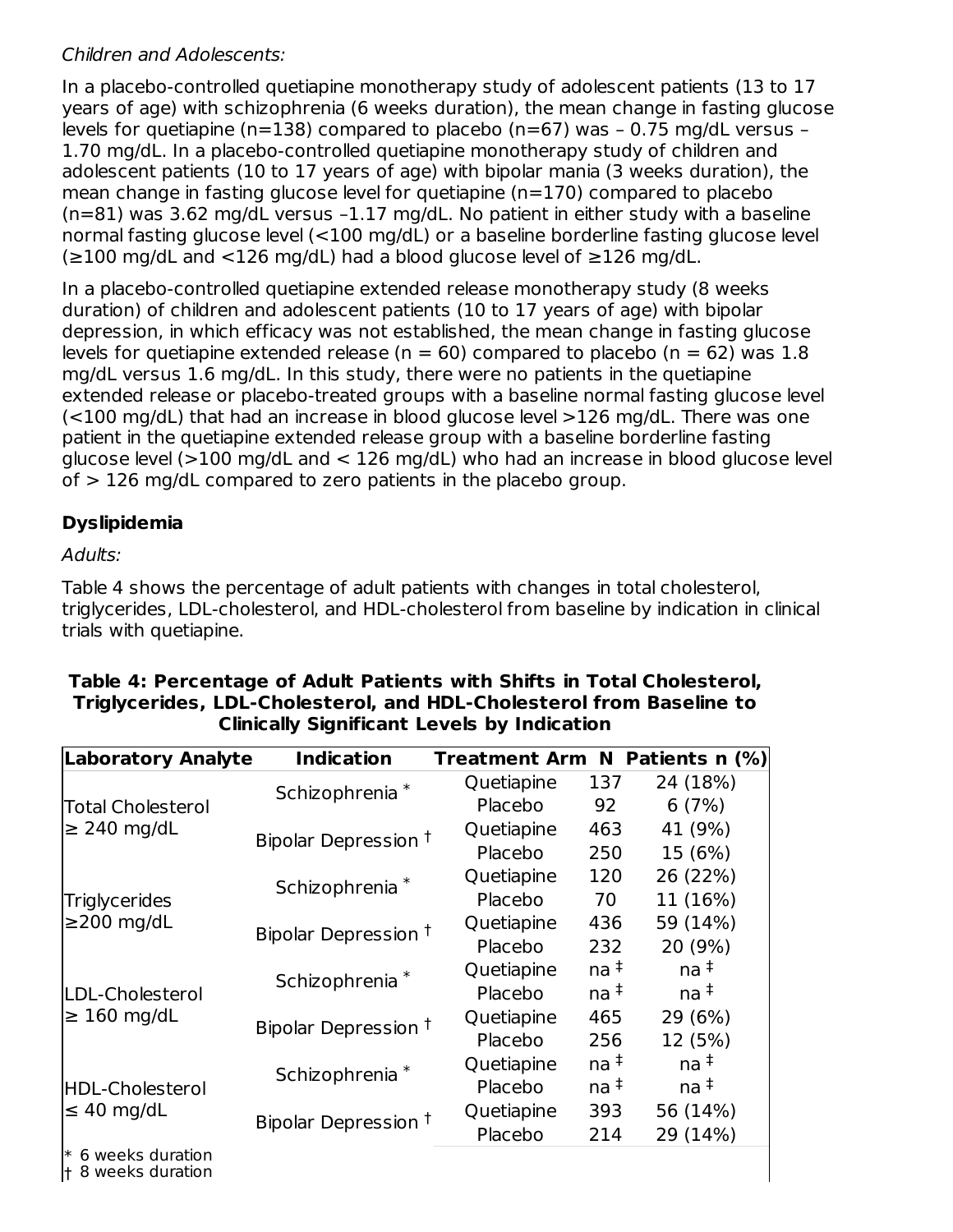### Children and Adolescents:

Table 5 shows the percentage of children and adolescents with changes in total cholesterol, triglycerides, LDL-cholesterol, and HDL-cholesterol from baseline in clinical trials with quetiapine.

| <b>Laboratory Analyte Indication</b>                                         |                            | <b>Treatment ArmN</b> |           | <b>Patients</b><br>n(%) |  |  |
|------------------------------------------------------------------------------|----------------------------|-----------------------|-----------|-------------------------|--|--|
|                                                                              |                            | *Quetiapine           |           | 10713 (12%)             |  |  |
| <b>Total Cholesterol</b>                                                     | Schizophrenia              | Placebo               | 56 1 (2%) |                         |  |  |
| $\geq$ 200 mg/dL                                                             | Bipolar Mania <sup>+</sup> | Quetiapine            |           | 15916 (10%)             |  |  |
|                                                                              |                            | Placebo               | 66 2 (3%) |                         |  |  |
|                                                                              | Schizophrenia              | *Quetiapine           |           | 10317 (17%)             |  |  |
| <b>Triglycerides</b>                                                         |                            | Placebo               | 51 4 (8%) |                         |  |  |
| $\geq$ 150 mg/dL                                                             | Bipolar Mania <sup>+</sup> | Quetiapine            |           | 14932 (22%)             |  |  |
|                                                                              |                            | Placebo               |           | 60 8 (13%)              |  |  |
|                                                                              | Schizophrenia              | *Quetiapine           | 1124 (4%) |                         |  |  |
| LDL-Cholesterol                                                              |                            | Placebo               | 60 1 (2%) |                         |  |  |
| $\geq$ 130 mg/dL                                                             | Bipolar Mania <sup>t</sup> | Quetiapine            |           | 16913 (8%)              |  |  |
|                                                                              |                            | Placebo               | 74 4 (5%) |                         |  |  |
|                                                                              | Schizophrenia              | *Quetiapine           |           | 10416 (15%)             |  |  |
| <b>HDL-Cholesterol</b>                                                       |                            | Placebo               |           | 54 10 (19%)             |  |  |
| $\leq$ 40 mg/dL                                                              | Bipolar Mania <sup>t</sup> | Quetiapine            |           | 15416 (10%)             |  |  |
|                                                                              |                            | Placebo               | 61 4 (7%) |                         |  |  |
| $*$ 13 to 17 years, 6 weeks duration<br>$+$ 10 to 17 years, 3 weeks duration |                            |                       |           |                         |  |  |

#### **Table 5: Percentage of Children and Adolescents with Shifts in Total Cholesterol, Triglycerides, LDL-Cholesterol, and HDL-Cholesterol from Baseline to Clinically Significant Levels**

In a placebo-controlled quetiapine extended release monotherapy study (8 weeks duration) of children and adolescent patients (10 to 17 years of age) with bipolar depression, in which efficacy was not established, the percentage of children and adolescents with shifts in total cholesterol (≥200 mg/dL), triglycerides (≥150 mg/dL), LDL-cholesterol (≥130 mg/dL), and HDL-cholesterol (≤40 mg/dL) from baseline to clinically significant levels were: total cholesterol 8% (7/83) for quetiapine extended release vs. 6% (5/84) for placebo; triglycerides 28% (22/80) for quetiapine extended release vs. 9% (7/82) for placebo; LDL-cholesterol 2% (2/86) for quetiapine extended release vs. 4% (3/85) for placebo and HDL-cholesterol 20% (13/65) for quetiapine extended release vs. 15% (11/74) for placebo.

# **Weight Gain**

Increases in weight have been observed in clinical trials. Patients receiving quetiapine should receive regular monitoring of weight.

Adults: In clinical trials with quetiapine the following increases in weight have been reported.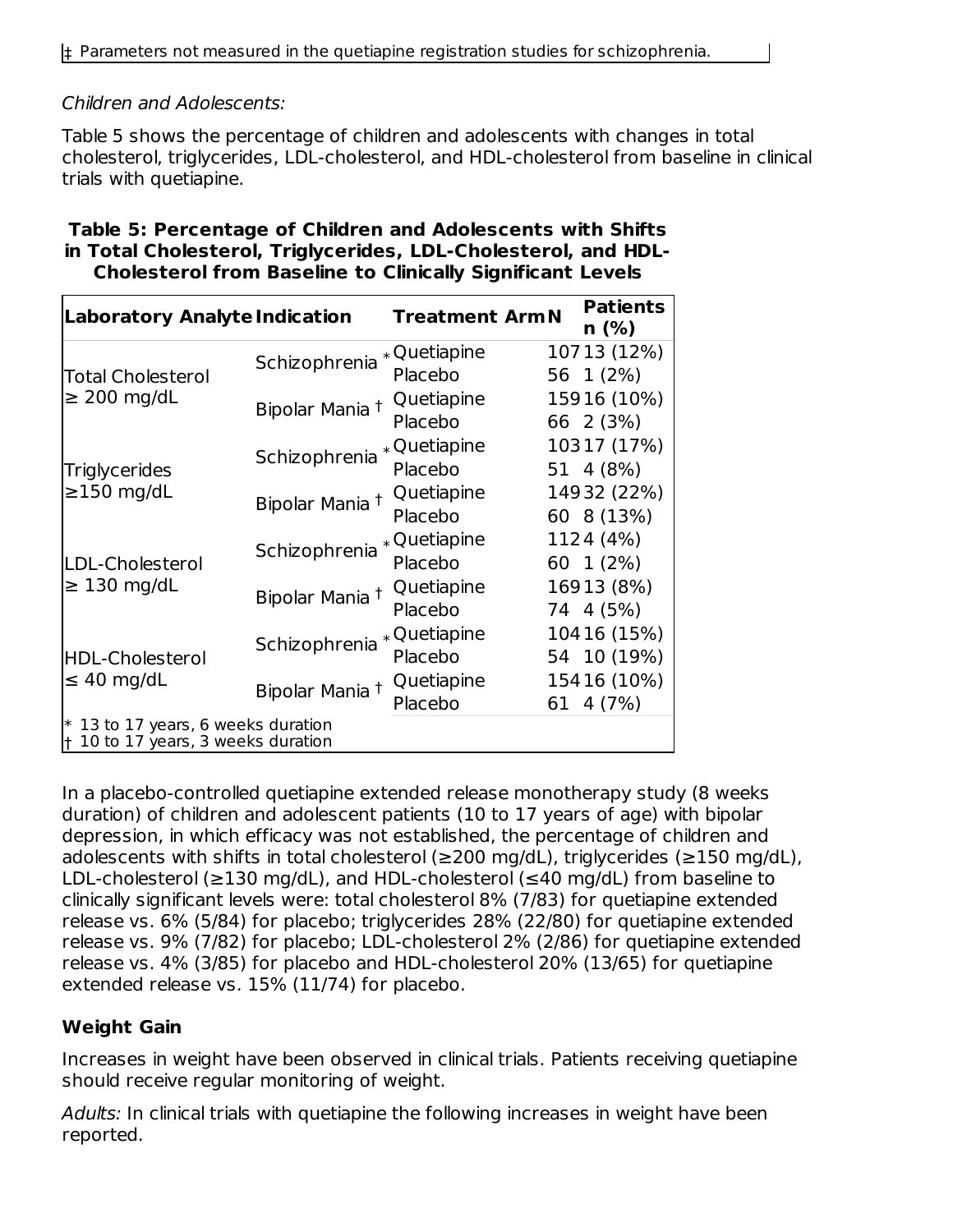#### **Table 6: Proportion of Patients with Weight Gain ≥ 7% of Body Weight (Adults)**

| <b>Vital Sign</b>                                                                                                     | <b>Indication</b>                         | <b>Treatment</b><br>Arm | <b>Patients n</b><br>N<br>(% ) |
|-----------------------------------------------------------------------------------------------------------------------|-------------------------------------------|-------------------------|--------------------------------|
|                                                                                                                       | Schizophrenia <sup>*</sup>                | Quetiapine<br>Placebo   | 39189 (23%)<br>20611 (6%)      |
| Weight Gain $\geq$ 7% of Body                                                                                         | <b>Bipolar Mania</b><br>(monotherapy) $†$ | Quetiapine<br>Placebo   | 20944 (21%)<br>19813 (7%)      |
| Weight                                                                                                                | Bipolar Mania (adjunct<br>therapy) $‡$    | Quetiapine<br>Placebo   | 19625 (13%)<br>2038 (4%)       |
|                                                                                                                       | Bipolar Depression §                      | Quetiapine<br>Placebo   | 55447 (8%)<br>2957 (2%)        |
| $*$ up to 6 weeks duration<br>$ $ up to 12 weeks duration<br>$\pm$ up to 3 weeks duration<br>§ up to 8 weeks duration |                                           |                         |                                |

#### Children and Adolescents:

In two clinical trials with quetiapine, one in bipolar mania and one in schizophrenia, reported increases in weight are included in Table 7.

#### **Table 7: Proportion of Patients with Weight Gain ≥7% of Body Weight (Children and Adolescents)**

| <b>Vital Sign</b>                              | <b>Indication</b>                    | <b>Treatment ArmN</b> | <b>Patients</b><br>n(%) |
|------------------------------------------------|--------------------------------------|-----------------------|-------------------------|
|                                                | Schizophrenia *Quetiapine<br>Placebo |                       | 11123 (21%)             |
| Weight Gain $\geq$ 7% of Body Weight           |                                      |                       | 44 3 (7%)               |
|                                                |                                      | Quetiapine            | 15718 (12%)             |
|                                                | Bipolar Mania †                      | Placebo               | 68 0 (0%)               |
| * : 6 weeks duration<br>$+$ : 3 weeks duration |                                      |                       |                         |

The mean change in body weight in the schizophrenia trial was 2.0 kg in the quetiapine group and -0.4 kg in the placebo group and in the bipolar mania trial, it was 1.7 kg in the quetiapine group and 0.4 kg in the placebo group.

In an open-label study that enrolled patients from the above two pediatric trials, 63% of patients (241/380) completed 26 weeks of therapy with quetiapine. After 26 weeks of treatment, the mean increase in body weight was 4.4 kg. Forty-five percent of the patients gained  $\geq 7\%$  of their body weight, not adjusted for normal growth. In order to adjust for normal growth over 26 weeks, an increase of at least 0.5 standard deviation from baseline in BMI was used as a measure of a clinically significant change; 18.3% of patients on quetiapine met this criterion after 26 weeks of treatment.

In a clinical trial for quetiapine extended release in children and adolescents (10 to 17 years of age) with bipolar depression, in which efficacy was not established, the percentage of patients with weight gain ≥7% of body weight at any time was 15% (14/92) for quetiapine extended release vs. 10% (10/100) for placebo. The mean change in body weight was 1.4 kg in the quetiapine extended release group vs. 0.6 kg in the placebo group.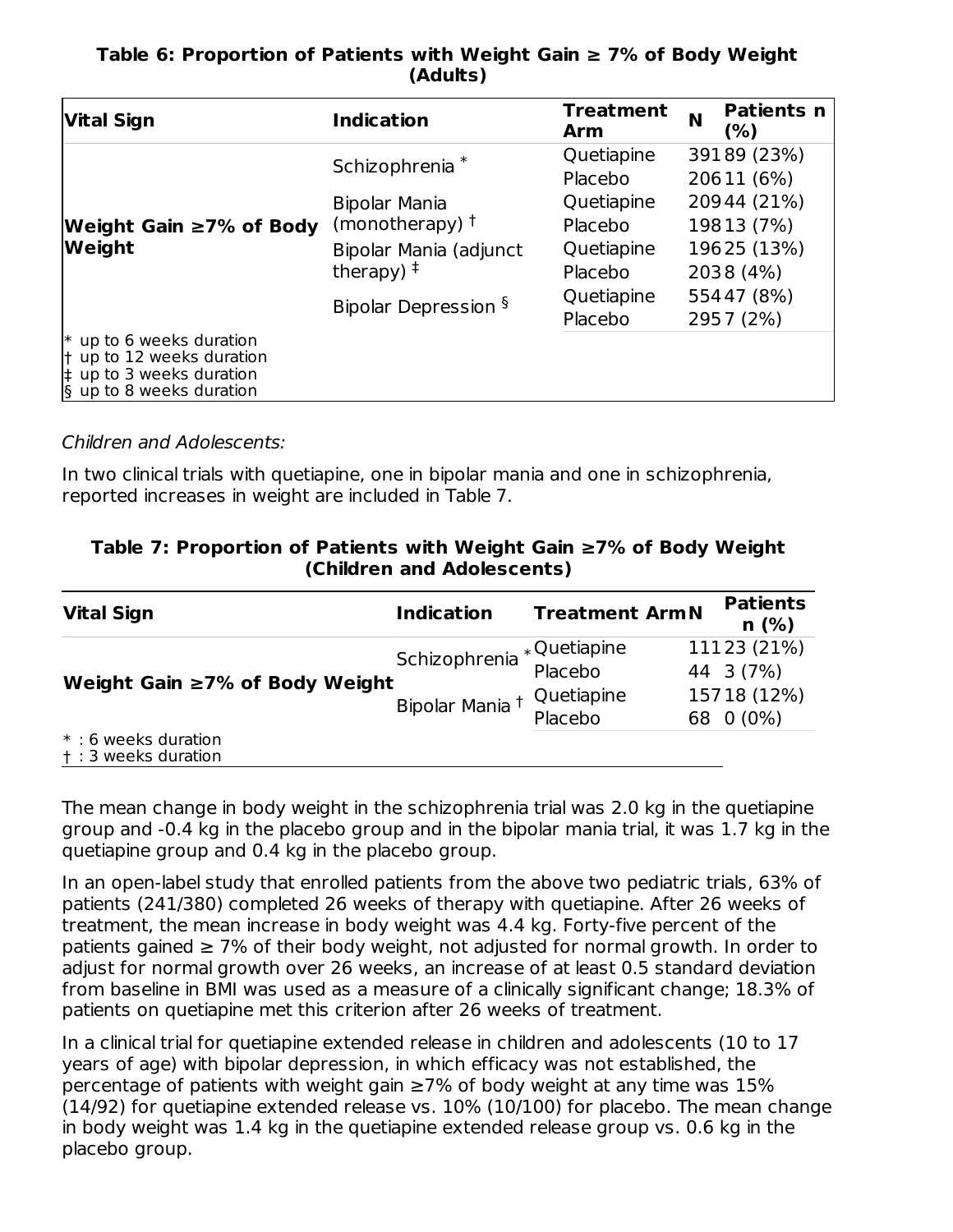When treating pediatric patients with quetiapine for any indication, weight gain should be assessed against that expected for normal growth.

# **5.6 Tardive Dyskinesia**

A syndrome of potentially irreversible, involuntary, dyskinetic movements may develop in patients treated with antipsychotic drugs, including quetiapine. Although the prevalence of the syndrome appears to be highest among the elderly, especially elderly women, it is impossible to rely upon prevalence estimates to predict, at the inception of antipsychotic treatment, which patients are likely to develop the syndrome. Whether antipsychotic drug products differ in their potential to cause tardive dyskinesia is unknown. A syndrome of potentially irreversible, involuntary, dyskinetic movements may develop in patients treated with antipsychotic drugs, including quetiapine. Although the prevalence of the syndrome appears to be highest among the elderly, especially elderly women, it is impossible to rely upon prevalence estimates to predict, at the inception of antipsychotic treatment, which patients are likely to develop the syndrome. Whether antipsychotic drug products differ in their potential to cause tardive dyskinesia is unknown.

The risk of developing tardive dyskinesia and the likelihood that it will become irreversible are believed to increase as the duration of treatment and the total cumulative dose of antipsychotic drugs administered to the patient increase. However, the syndrome can develop, although much less commonly, after relatively brief treatment periods at low doses or may even arise after discontinuation of treatment. The risk of developing tardive dyskinesia and the likelihood that it will become irreversible are believed to increase as the duration of treatment and the total cumulative dose of antipsychotic drugs administered to the patient increase. However, the syndrome can develop, although much less commonly, after relatively brief treatment periods at low doses or may even arise after discontinuation of treatment.

Tardive dyskinesia may remit, partially or completely, if antipsychotic treatment is withdrawn. Antipsychotic treatment, itself, however, may suppress (or partially suppress) the signs and symptoms of the syndrome and thereby may possibly mask the underlying process. The effect that symptomatic suppression has upon the longterm course of the syndrome is unknown.

Given these considerations, quetiapine should be prescribed in a manner that is most likely to minimize the occurrence of tardive dyskinesia. Chronic antipsychotic treatment should generally be reserved for patients who appear to suffer from a chronic illness that (1) is known to respond to antipsychotic drugs, and (2) for whom alternative, equally effective, but potentially less harmful treatments are not available or appropriate. In patients who do require chronic treatment, the smallest dose and the shortest duration of treatment producing a satisfactory clinical response should be sought. The need for continued treatment should be reassessed periodically. Given these considerations, quetiapine should be prescribed in a manner that is most likely to minimize the occurrence of tardive dyskinesia. Chronic antipsychotic treatment should generally be reserved for patients who appear to suffer from a chronic illness that (1) is known to respond to antipsychotic drugs, and (2) for whom alternative, equally effective, but potentially less harmful treatments are not available or appropriate. In patients who do require chronic treatment, the smallest dose and the shortest duration of treatment producing a satisfactory clinical response should be sought. The need for continued treatment should be reassessed periodically.

If signs and symptoms of tardive dyskinesia appear in a patient on quetiapine, drug discontinuation should be considered. However, some patients may require treatment with quetiapine despite the presence of the syndrome.If signs and symptoms of tardive dyskinesia appear in a patient on quetiapine, drug discontinuation should be considered.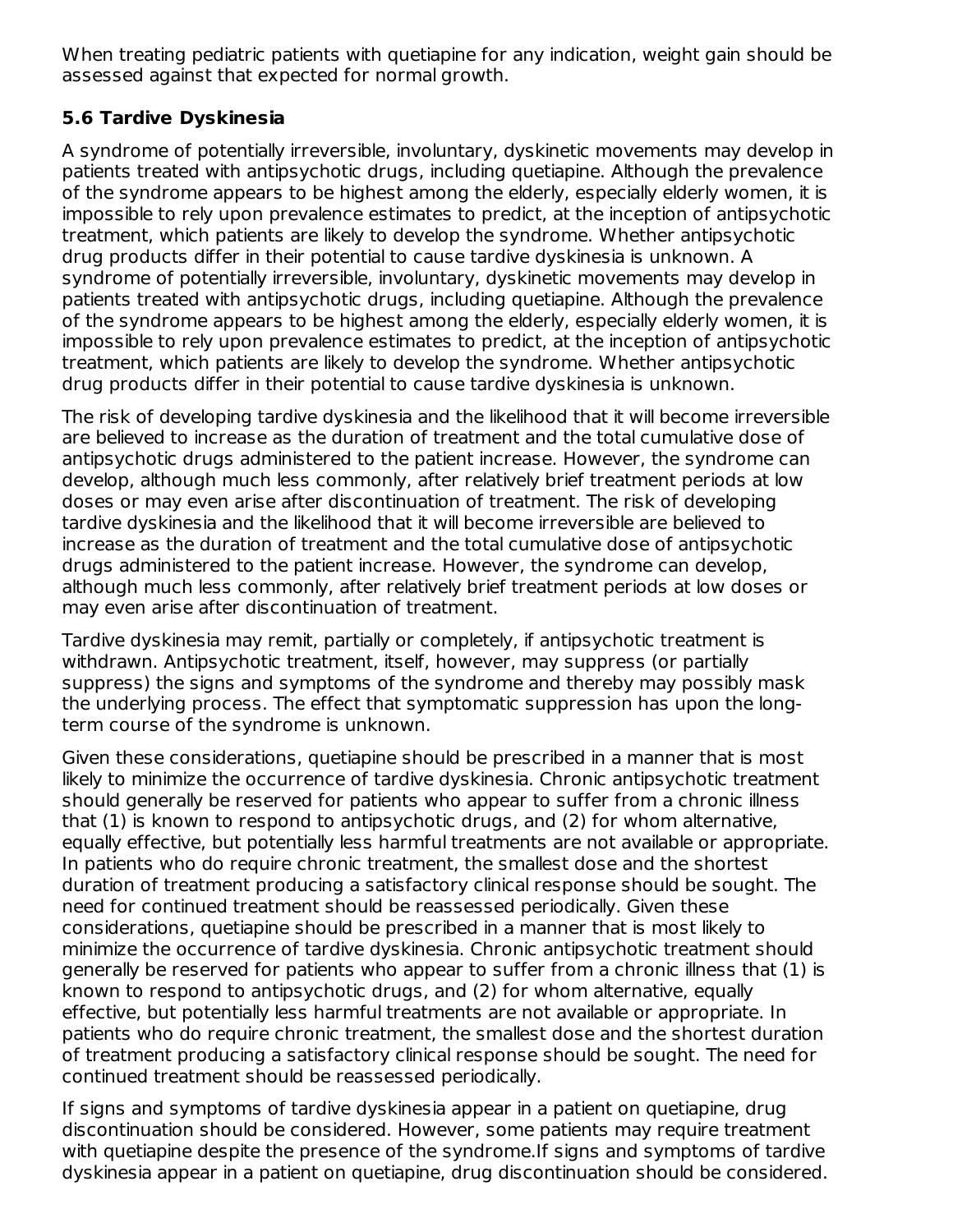However, some patients may require treatment with quetiapine despite the presence of the syndrome.

# **5.7 Hypotension**

Quetiapine may induce orthostatic hypotension associated with dizziness, tachycardia and, in some patients, syncope, especially during the initial dose-titration period, probably reflecting its  $\alpha$  <sub>1</sub>-adrenergic antagonist properties. Syncope was reported in 1% (28/3265) of the patients treated with quetiapine, compared with 0.2% (2/954) on placebo and about 0.4% (2/527) on active control drugs. Orthostatic hypotension, dizziness, and syncope may lead to falls.

Quetiapine should be used with particular caution in patients with known cardiovascular disease (history of myocardial infarction or ischemic heart disease, heart failure, or conduction abnormalities), cerebrovascular disease or conditions which would predispose patients to hypotension (dehydration, hypovolemia, and treatment with antihypertensive medications). The risk of orthostatic hypotension and syncope may be minimized by limiting the initial dose to 25 mg twice daily [see Dosage and Administration (2.2)] . If hypotension occurs during titration to the target dose, a return to the previous dose in the titration schedule is appropriate.

# **5.8 Falls**

Atypical antipsychotic drugs, including quetiapine, may cause somnolence, postural hypotension, motor, and sensory instability, which may lead to falls and, consequently, fractures or other injuries. For patients with diseases, conditions, or medications that could exacerbate these effects, complete fall risk assessments when initiating antipsychotic treatment and recurrently for patients on long-term antipsychotic therapy.

# **5.9 Increases in Blood Pressure (Children and Adolescents)**

In placebo-controlled trials in children and adolescents with schizophrenia (6-week duration) or bipolar mania (3-week duration), the incidence of increases at any time in systolic blood pressure ( $\geq$ 20 mmHg) was 15.2% (51/335) for quetiapine and 5.5% (9/163) for placebo; the incidence of increases at any time in diastolic blood pressure (≥10 mmHg) was 40.6% (136/335) for quetiapine and 24.5% (40/163) for placebo. In the 26-week open-label clinical trial, one child with a reported history of hypertension experienced a hypertensive crisis. Blood pressure in children and adolescents should be measured at the beginning of, and periodically during treatment.

In a placebo-controlled quetiapine extended release clinical trial (8 weeks duration) in children and adolescents (10 to 17 years of age) with bipolar depression, in which efficacy was not established, the incidence of increases at any time in systolic blood pressure ( $≥$ 20 mmHg) was 6.5% (6/92) for quetiapine extended release and 6.0% (6/100) for placebo; the incidence of increases at any time in diastolic blood pressure  $\geq$  10 mmHg) was 46.7% (43/92) for quetiapine extended release and 36.0% (36/100) for placebo.

# **5.10 Leukopenia, Neutropenia, and Agranulocytosis**

In clinical trial and postmarketing experience, events of leukopenia/neutropenia have been reported temporally related to atypical antipsychotic agents, including quetiapine. Agranulocytosis has also been reported. In clinical trial and postmarketing experience, events of leukopenia/neutropenia have been reported temporally related to atypical antipsychotic agents, including quetiapine. Agranulocytosis has also been reported.

Agranulocytosis (defined as absolute neutrophil count <500/mm <sup>3</sup>) has been reported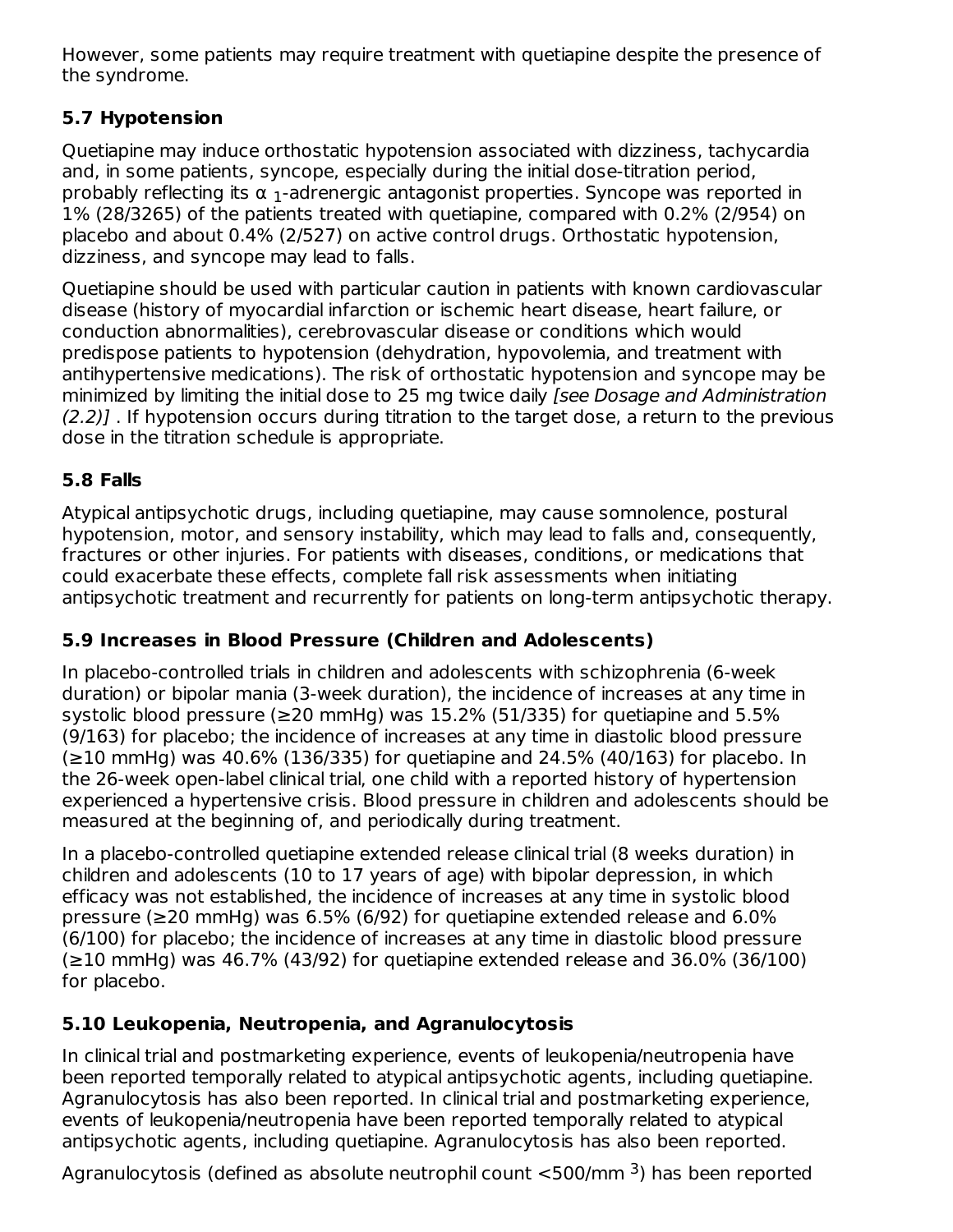with quetiapine, including fatal cases and cases in patients without pre-existing risk factors. Neutropenia should be considered in patients presenting with infection, particularly in the absence of obvious predisposing factor(s), or in patients with unexplained fever, and should be managed as clinically appropriate.

Possible risk factors for leukopenia/neutropenia include pre-existing low white cell count (WBC) and history of drug-induced leukopenia/neutropenia. Patients with a pre-existing low WBC or a history of drug induced leukopenia/neutropenia should have their complete blood count (CBC) monitored frequently during the first few months of therapy and should discontinue quetiapine at the first sign of a decline in WBC in absence of other causative factors.

Patients with neutropenia should be carefully monitored for fever or other symptoms or signs of infection and treated promptly if such symptoms or signs occur. Patients with severe neutropenia (absolute neutrophil count <1000/mm <sup>3</sup>) should discontinue quetiapine and have their WBC followed until recovery.

# **5.11 Cataracts**

The development of cataracts was observed in association with quetiapine treatment in chronic dog studies *[see Nonclinical Toxicology*  $(13.2)$ *]* . Lens changes have also been observed in adults, children, and adolescents during long-term quetiapine treatment, but a causal relationship to quetiapine use has not been established. Nevertheless, the possibility of lenticular changes cannot be excluded at this time. Therefore, examination of the lens by methods adequate to detect cataract formation, such as slit lamp exam or other appropriately sensitive methods, is recommended at initiation of treatment or shortly thereafter, and at 6-month intervals during chronic treatment.

# **5.12 QT Prolongation**

In clinical trials, quetiapine was not associated with a persistent increase in QT intervals. However, the QT effect was not systematically evaluated in a thorough QT study. In post marketing experience, there were cases reported of QT prolongation in patients who overdosed on quetiapine [see Overdosage  $(10.1)$ ], in patients with concomitant illness, and in patients taking medicines known to cause electrolyte imbalance or increase QT interval [see Drug Interactions (7.1)] .

The use of quetiapine should be avoided in combination with other drugs that are known to prolong QTc including Class 1A antiarrythmics (e.g., quinidine, procainamide) or Class III antiarrythmics (e.g., amiodarone, sotalol), antipsychotic medications (e.g., ziprasidone, chlorpromazine, thioridazine), antibiotics (e.g., gatifloxacin, moxifloxacin), or any other class of medications known to prolong the QTc interval (e.g., pentamidine, levomethadyl acetate, methadone).

Quetiapine should also be avoided in circumstances that may increase the risk of occurrence of torsade de pointes and/or sudden death including (1) a history of cardiac arrhythmias such as bradycardia; (2) hypokalemia or hypomagnesemia; (3) concomitant use of other drugs that prolong the QTc interval; and (4) presence of congenital prolongation of the QT interval.

Caution should also be exercised when quetiapine is prescribed in patients with increased risk of QT prolongation (e.g., cardiovascular disease, family history of QT prolongation, the elderly, congestive heart failure, and heart hypertrophy).

# **5.13 Seizures**

During clinical trials, seizures occurred in 0.5% (20/3490) of patients treated with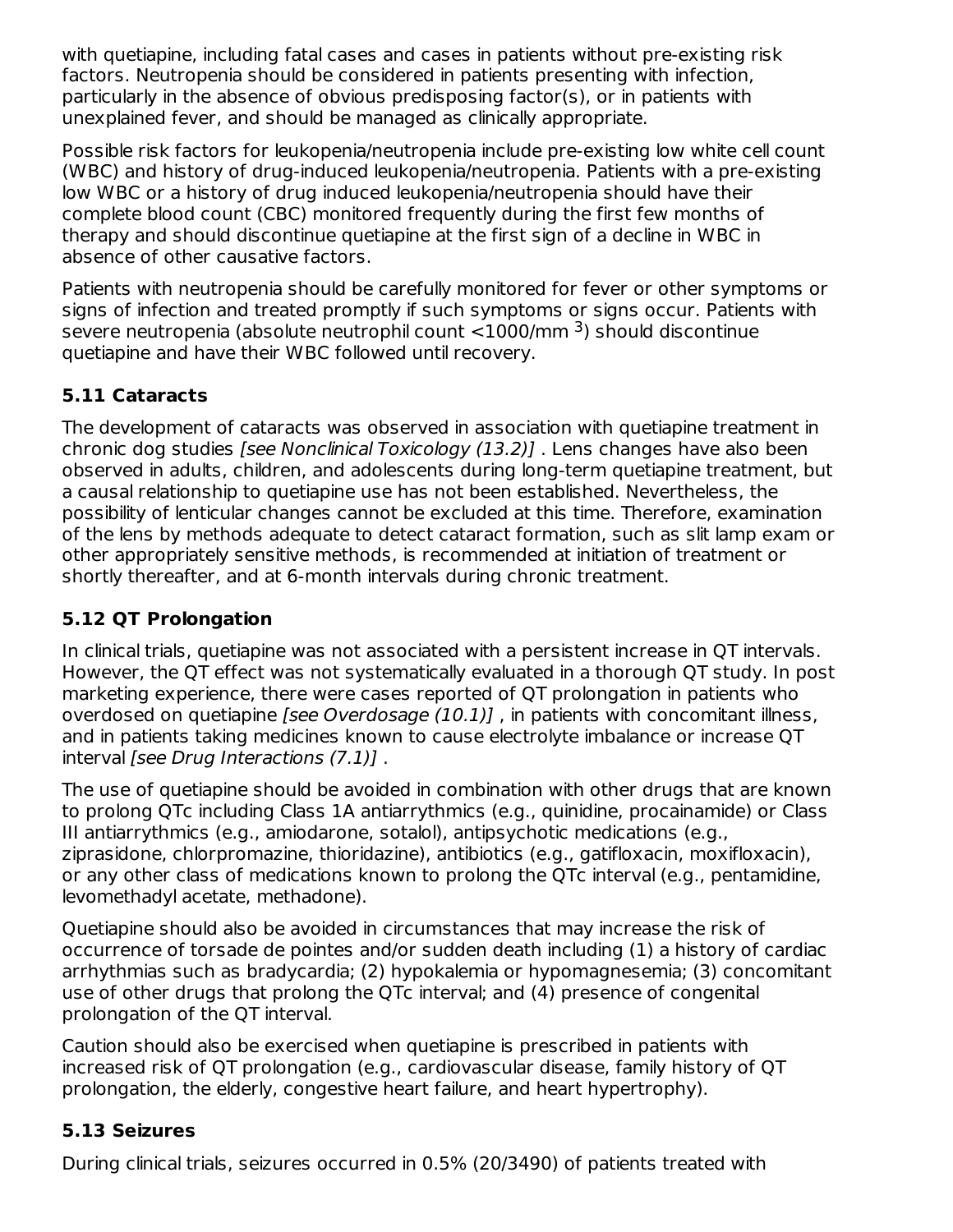quetiapine compared to 0.2% (2/954) on placebo and 0.7% (4/527) on active control drugs. As with other antipsychotics, quetiapine should be used cautiously in patients with a history of seizures or with conditions that potentially lower the seizure threshold, e.g., Alzheimer's dementia. Conditions that lower the seizure threshold may be more prevalent in a population of 65 years or older.

# **5.14 Hypothyroidism**

Adults: Clinical trials with quetiapine demonstrated dose-related decreases in thyroid hormone levels. The reduction in total and free thyroxine (T4) of approximately 20% at the higher end of the therapeutic dose range was maximal in the first six weeks of treatment and maintained without adaptation or progression during more chronic therapy. In nearly all cases, cessation of quetiapine treatment was associated with a reversal of the effects on total and free T4, irrespective of the duration of treatment. The mechanism by which quetiapine effects the thyroid axis is unclear. If there is an effect on the hypothalamic-pituitary axis, measurement of TSH alone may not accurately reflect a patient's thyroid status. Therefore, both TSH and free T4, in addition to clinical assessment, should be measured at baseline and at follow-up.

In the mania adjunct studies, where quetiapine was added to lithium or divalproex, 12% (24/196) of quetiapine treated patients compared to 7% (15/203) of placebo-treated patients had elevated TSH levels. Of the quetiapine treated patients with elevated TSH levels, 3 had simultaneous low free T4 levels (free T4 <0.8 LLN).

About 0.7% (26/3489) of quetiapine patients did experience TSH increases in monotherapy studies. Some patients with TSH increases needed replacement thyroid treatment.

In all quetiapine trials, the incidence of shifts in thyroid hormones and TSH were  $1$ : decrease in free T4 (<0.8 LLN), 2.0% (357/17513); decrease in total T  $_4$  (< 0.8 LLN), 4.0% (75/1861); decrease in free T  $_3$  (< 0.8 LLN), 0.4% (53/13766); decrease in total T  $_3$ (< 0.8 LLN), 2.0% (26/1312), and increase in TSH(> 5mIU/L), 4.9% (956/19412). In eight patients, where TBG was measured, levels of TBG were unchanged.

Table 8 shows the incidence of these shifts in short-term placebo-controlled clinical trials.

### **Table 8: Incidence of shifts in thyroid hormone levels and TSH in short-term placebocontrolled clinical trials 1,2**

| Total T $_{4}$                                         |                                         | Free T <sub>4</sub> |         | Total T <sub>3</sub> |         | Free T <sub>3</sub> |         | <b>TSH</b>                                                                               |         |
|--------------------------------------------------------|-----------------------------------------|---------------------|---------|----------------------|---------|---------------------|---------|------------------------------------------------------------------------------------------|---------|
|                                                        |                                         |                     |         |                      |         |                     |         | QuetiapinePlaceboQuetiapinePlacebo QuetiapinePlaceboQuetiapinePlacebo Quetiapine Placebo |         |
| $3.4 \%$                                               | $\vert 0.6\% \vert$ $\vert 0.7\% \vert$ |                     | $0.1\%$ | 0.5%                 | $0.0\%$ | $0.2\%$             | $0.0\%$ | $3.2\%$                                                                                  | $2.7\%$ |
| $(37/1097)$ $(4/651)$ $(52/7218)$ $(4/3668)$ $(2/369)$ |                                         |                     |         |                      |         |                     |         | $(0/113)(11/5673)(1/2679)(240/7587)(105/3912)$                                           |         |

1. Based on shifts from normal baseline to potentially clinically important value at any time post-baseline. Shifts in total T  $_4$ , free T  $_4$ , total T  $_3$ , and free T  $_3$  are defined as  $<$  0.8  $\,$  $x$  LLN (pmol/L) and shift in TSH is  $>$  5 mIU/L at any time.

2. Includes quetiapine and quetiapine extended-release data.

In short-term placebo-controlled monotherapy trials, the incidence of reciprocal, shifts in T  $_3$  and TSH was 0.0 % for both quetiapine (1/4800) and placebo (0/2190) and for T  $_4$ and TSH the shifts were 0.1% (7/6154) for quetiapine versus 0.0% (1/3007) for placebo.

# Children and Adolescents:

In acute placebo-controlled trials in children and adolescent patients with schizophrenia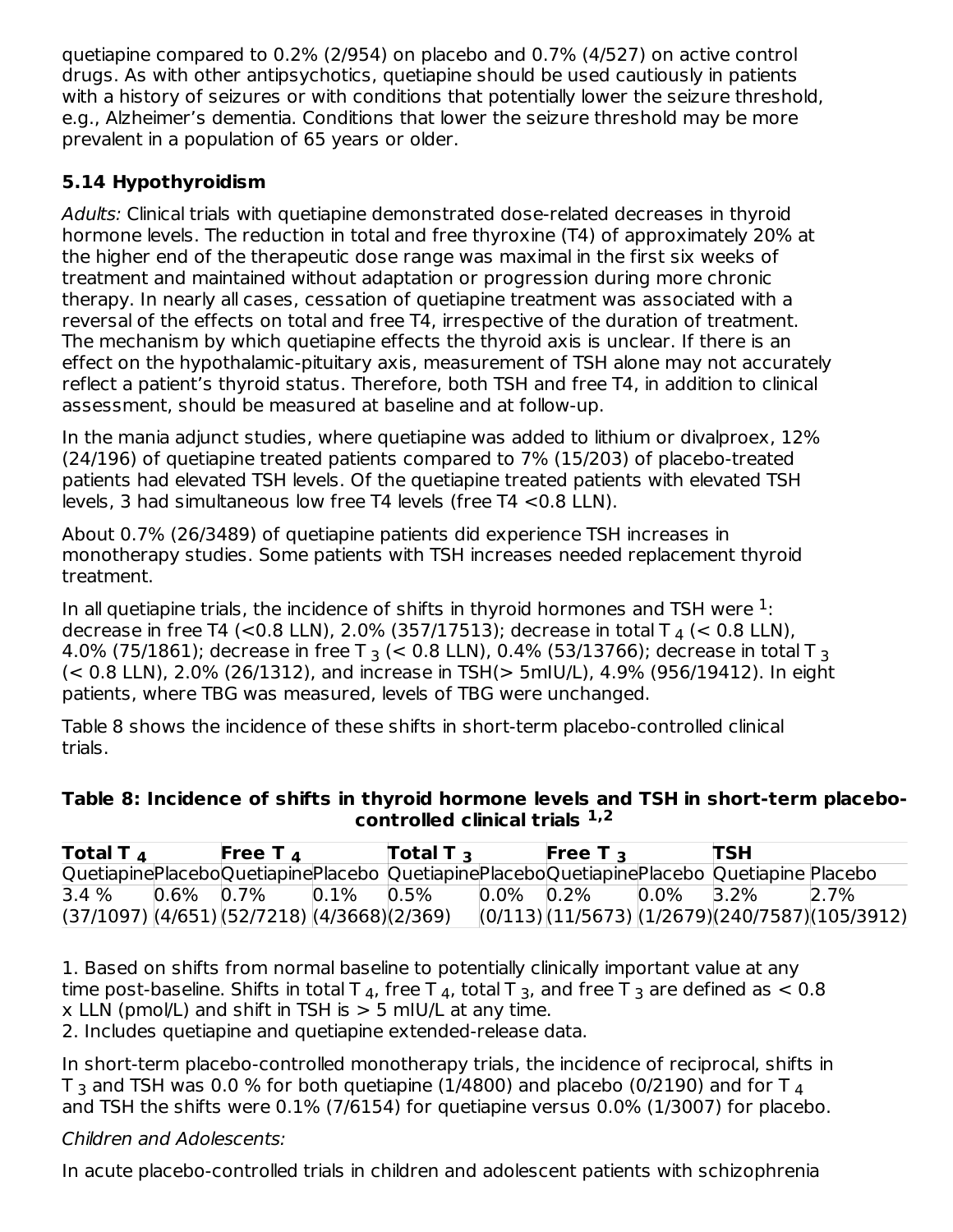(6-week duration) or bipolar mania (3-week duration), the incidence of shifts for thyroid function values at any time for quetiapine treated patients and placebo-treated patients for elevated TSH was 2.9% (8/280) vs. 0.7% (1/138), respectively, and for decreased total thyroxine was 2.8% (8/289) vs. 0% (0/145), respectively. Of the quetiapine treated patients with elevated TSH levels, 1 had simultaneous low free T4 level at end of treatment.

1 Based on shifts from normal baseline to potentially clinically important value at anytime postbaseline. Shifts in total T4, free T4, total T3 and free T3 are defined as  $< 0.8 \times$  LLN (pmol/L) and shift in TSH is  $> 5$  mlU/L at any time.

# **5.15 Hyperprolactinemia**

Adults: During clinical trials with quetiapine, the incidence of shifts in prolactin levels to a clinically significant value occurred in 3.6% (158/4416) of patients treated with quetiapine compared to 2.6% (51/1968) on placebo.

Children and Adolescents: In acute placebo-controlled trials in children and adolescent patients with bipolar mania (3-week duration) or schizophrenia (6-week duration), the incidence of shifts in prolactin levels to a value  $(>20 \mu g/L$  males;  $> 26 \mu g/L$  females at any time) was 13.4% (18/134) for quetiapine compared to 4% (3/75) for placebo in males and 8.7% (9/104) for quetiapine compared to 0% (0/39) for placebo in females.

Like other drugs that antagonize dopamine D2 receptors, quetiapine elevates prolactin levels in some patients and the elevation may persist during chronic administration. Hyperprolactinemia, regardless of etiology, may suppress hypothalamic GnRH, resulting in reduced pituitary gonadotrophin secretion. This, in turn, may inhibit reproductive function by impairing gonadal steroidogenesis in both female and male patients. Galactorrhea, amenorrhea, gynecomastia, and impotence have been reported in patients receiving prolactin-elevating compounds. Long-standing hyperprolactinemia when associated with hypogonadism may lead to decreased bone density in both female and male subjects.

Tissue culture experiments indicate that approximately one-third of human breast cancers are prolactin dependent in vitro, a factor of potential importance if the prescription of these drugs is considered in a patient with previously detected breast cancer. As is common with compounds which increase prolactin release, mammary gland, and pancreatic islet cell neoplasia (mammary adenocarcinomas, pituitary, and pancreatic adenomas) was observed in carcinogenicity studies conducted in mice and rats. Neither clinical studies nor epidemiologic studies conducted to date have shown an association between chronic administration of this class of drugs and tumorigenesis in humans, but the available evidence is too limited to be conclusive [see Nonclinical] Toxicology (13.1)] .

# **5.16 Potential for Cognitive and Motor Impairment**

Somnolence was a commonly reported adverse event reported in patients treated with quetiapine especially during the 3 to 5 day period of initial dose-titration. In schizophrenia trials, somnolence was reported in 18% (89/510) of patients on quetiapine compared to 11% (22/206) of placebo patients. In acute bipolar mania trials using quetiapine as monotherapy, somnolence was reported in 16% (34/209) of patients on quetiapine compared to 4% of placebo patients. In acute bipolar mania trials using quetiapine as adjunct therapy, somnolence was reported in 34% (66/196) of patients on quetiapine compared to 9% (19/203) of placebo patients. In bipolar depression trials, somnolence was reported in 57% (398/698) of patients on quetiapine compared to 15% (51/347) of placebo patients. Since quetiapine has the potential to impair judgment, thinking, or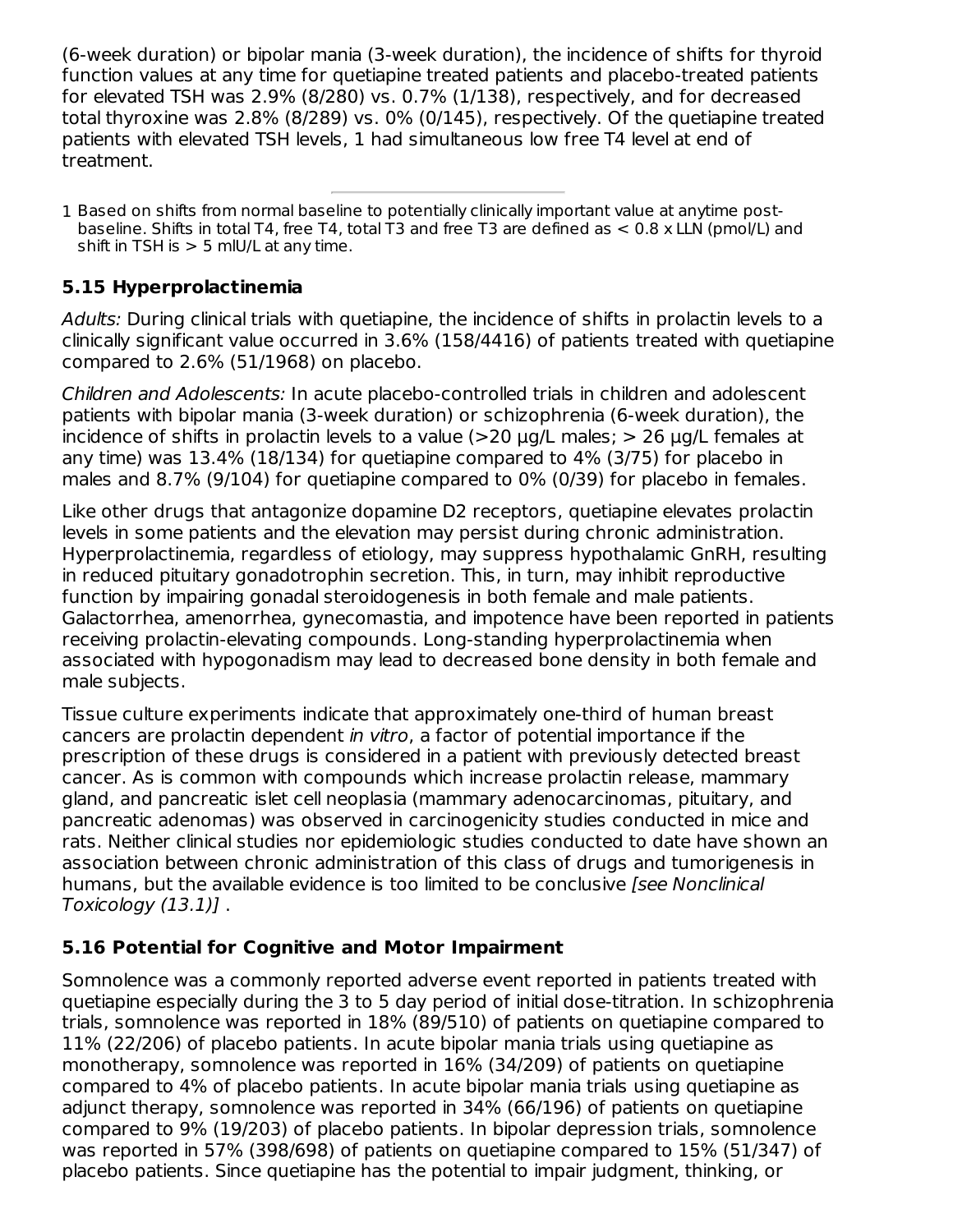motor skills, patients should be cautioned about performing activities requiring mental alertness, such as operating a motor vehicle (including automobiles) or operating hazardous machinery until they are reasonably certain that quetiapine therapy does not affect them adversely. Somnolence may lead to falls.

# **5.17 Body Temperature Regulation**

Although not reported with quetiapine, disruption of the body's ability to reduce core body temperature has been attributed to antipsychotic agents. Appropriate care is advised when prescribing quetiapine for patients who will be experiencing conditions which may contribute to an elevation in core body temperature, e.g., exercising strenuously, exposure to extreme heat, receiving concomitant medication with anticholinergic activity, or being subject to dehydration.

# **5.18 Dysphagia**

Esophageal dysmotility and aspiration have been associated with antipsychotic drug use. Aspiration pneumonia is a common cause of morbidity and mortality in elderly patients, in particular those with advanced Alzheimer's dementia. Quetiapine and other antipsychotic drugs should be used cautiously in patients at risk for aspiration pneumonia.

# **5.19 Discontinuation Syndrome**

Acute withdrawal symptoms, such as insomnia, nausea, and vomiting have been described after abrupt cessation of atypical antipsychotic drugs, including quetiapine. In short-term placebo-controlled, monotherapy clinical trials with quetiapine extended release that included a discontinuation phase which evaluated discontinuation symptoms, the aggregated incidence of patients experiencing one or more discontinuation symptoms after abrupt cessation was 12.1% (241/1993) for quetiapine extended release and 6.7% (71/1065) for placebo. The incidence of the individual adverse reactions (i.e., insomnia, nausea, headache, diarrhea, vomiting, dizziness, and irritability) did not exceed 5.3% in any treatment group and usually resolved after 1 week post-discontinuation. Gradual withdrawal is advised. [see Use in Specific Populations (8.1)]

# **5.20 Anticholinergic (antimuscarinic) Effects**

Norquetiapine, an active metabolite of quetiapine, has moderate to strong affinity for several muscarinic receptor subtypes. This contributes to anticholinergic adverse reactions when quetiapine is used at therapeutic doses, taken concomitantly with other anticholinergic medications, or taken in overdose. Quetiapine should be used with caution in patients receiving medications having anticholinergic (antimuscarinic) effects [see Drug Interactions (7.1), Overdosage (10.1), and Clinical Pharmacology (12.1)]

Constipation was a commonly reported adverse event in patients treated with quetiapine and represents a risk factor for intestinal obstruction. Intestinal obstruction has been reported with quetiapine, including fatal reports in patients who were receiving multiple concomitant medications that decrease intestinal motility.

Quetiapine should be used with caution in patients with a current diagnosis or prior history of urinary retention, clinically significant prostatic hypertrophy, or constipation.

# **6 ADVERSE REACTIONS**

The following adverse reactions are discussed in more detail in other sections of the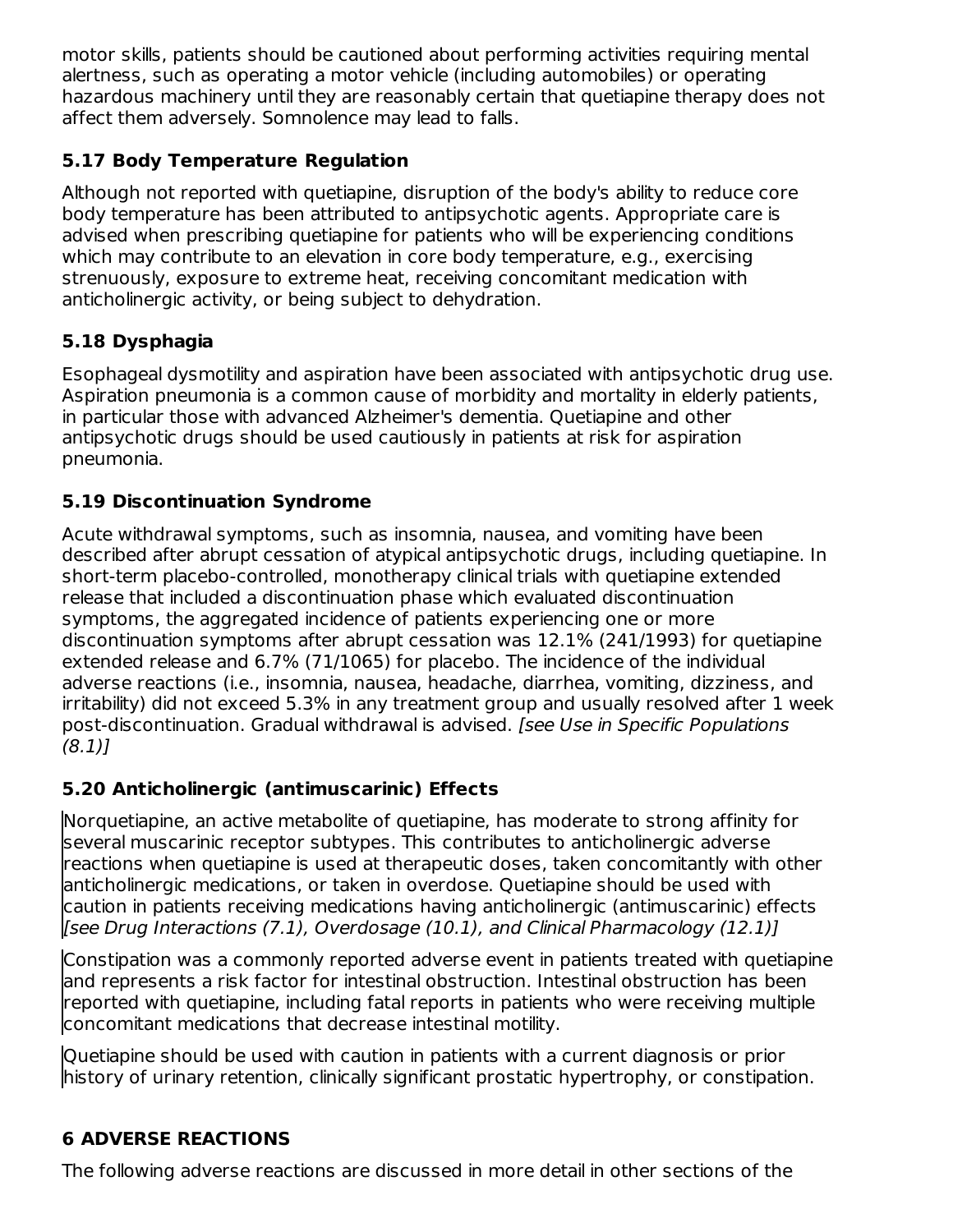labeling:

- **Increased mortality in elderly patients with dementia-related psychosis**[see Warnings and Precautions (5.1)]
- **Suicidal thoughts and behaviors in adolescents and young adults**[see Warnings and Precautions (5.2)]
- **Cerebrovascular adverse reactions, including stroke in elderly patients with dementia-related psychosis** [see Warnings and Precautions (5.3)]
- **Neuroleptic Malignant Syndrome (NMS)**[see Warnings and Precautions (5.4)]
- **Metabolic changes (hyperglycemia, dyslipidemia, weight gain)**[see Warnings and Precautions (5.5)]
- **Tardive dyskinesia** [see Warnings and Precautions (5.6)]
- **Hypotension** [see Warnings and Precautions (5.7)]
- **Falls** [see Warnings and Precautions (5.8)]
- **Increases in blood pressure (children and adolescents)**[see Warnings and Precautions (5.9)]
- **Leukopenia, neutropenia and agranulocytosis**[see Warnings and Precautions (5.10)]
- **Cataracts**[see Warnings and Precautions (5.11)]
- **QT Prolongation**[see Warnings and Precautions (5.12)]
- **Seizures**[see Warnings and Precautions (5.13)]
- **Hypothyroidism**[see Warnings and Precautions (5.14)]
- **Hyperprolactinemia** [see Warnings and Precautions (5.15)]
- **Potential for cognitive and motor impairment**[see Warnings and Precautions (5.16)]
- **Body temperature regulation**[see Warnings and Precautions (5.17)]
- **Dysphagia**[see Warnings and Precautions (5.18)]
- **Discontinuation Syndrome**[see Warnings and Precautions (5.19)]
- **Anticholinergic (antimuscarinic) Effects**[see Warnings and Precautions (5.20)]

# **6.1 Clinical Study Experience**

Because clinical studies are conducted under widely varying conditions, adverse reaction rates observed in the clinical studies of a drug cannot be directly compared to rates in the clinical studies of another drug and may not reflect the rates observed in practice.

# **Adults :**

The information below is derived from a clinical trial database for quetiapine consisting of over 4300 patients. This database includes 698 patients exposed to quetiapine for the treatment of bipolar depression, 405 patients exposed to quetiapine for the treatment of acute bipolar mania (monotherapy and adjunct therapy), 646 patients exposed to quetiapine for the maintenance treatment of bipolar I disorder as adjunct therapy, and approximately 2600 patients and/or normal subjects exposed to 1 or more doses of quetiapine for the treatment of schizophrenia.

Of these approximately 4,300 subjects, approximately 4000 (2300 in schizophrenia, 405 in acute bipolar mania, 698 in bipolar depression, and 646 for the maintenance treatment of bipolar I disorder) were patients who participated in multiple dose effectiveness trials, and their experience corresponded to approximately 2400 patientyears. The conditions and duration of treatment with quetiapine varied greatly and included (in overlapping categories) open-label and double-blind phases of studies, inpatients and outpatients, fixed-dose and dose-titration studies, and short-term or longer-term exposure. Adverse reactions were assessed by collecting adverse reactions, results of physical examinations, vital signs, weights, laboratory analyses,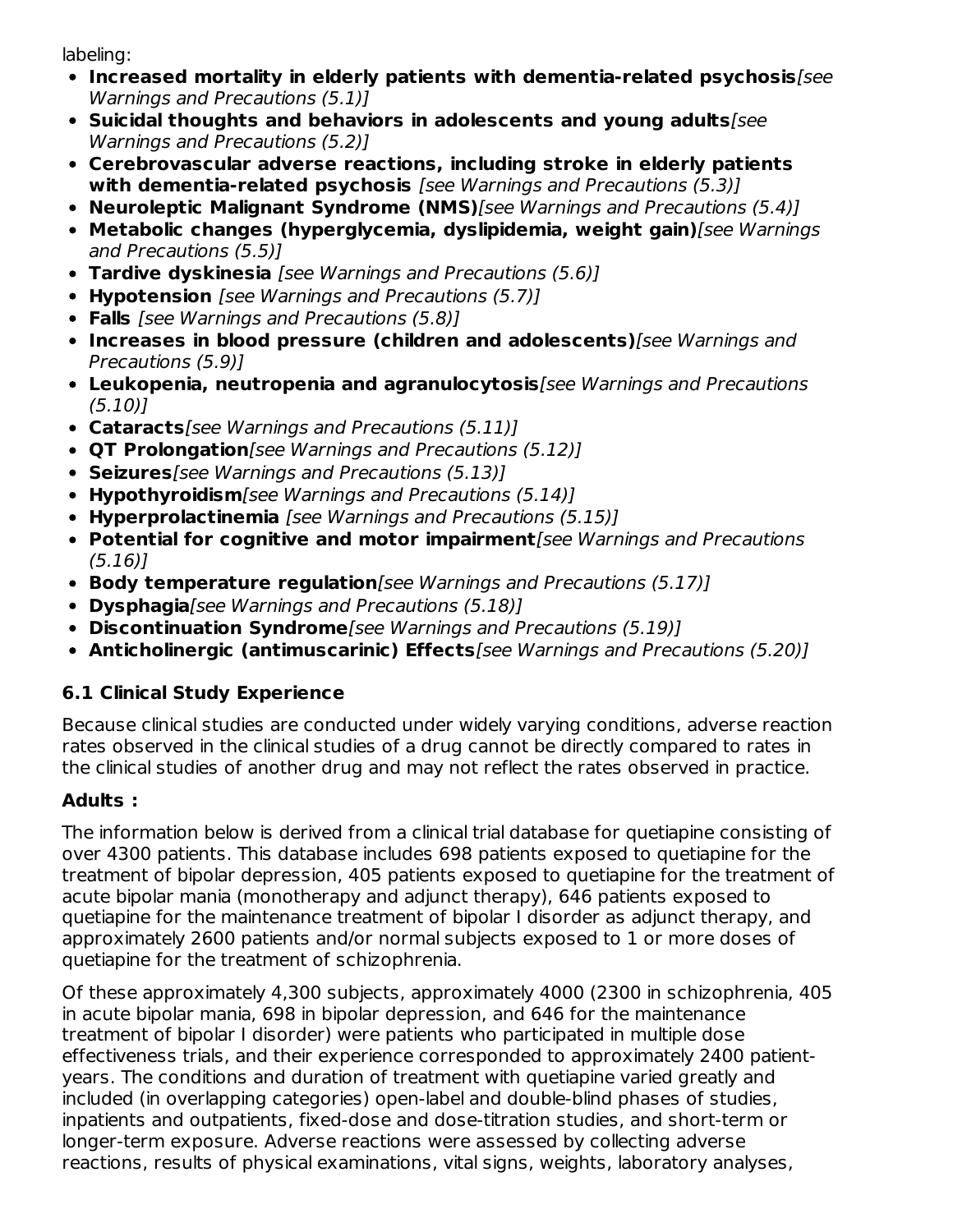ECGs, and results of ophthalmologic examinations.

The stated frequencies of adverse reactions represent the proportion of individuals who experienced, at least once, an adverse reaction of the type listed.

#### **Adverse Reactions Associated with Discontinuation of Treatment in Short-Term, Placebo-Controlled Trials**

Schizophrenia: Overall, there was little difference in the incidence of discontinuation due to adverse reactions (4% for quetiapine vs. 3% for placebo) in a pool of controlled trials. However, discontinuations due to somnolence (0.8% quetiapine vs. 0% placebo) and hypotension (0.4% quetiapine vs. 0% placebo) were considered to be drug related [see Warnings and Precautions (5.7 and 5.19)].

### Bipolar Disorder:

Mania: Overall, discontinuations due to adverse reactions were 5.7% for quetiapine vs. 5.1% for placebo in monotherapy and 3.6% for quetiapine vs. 5.9% for placebo in adjunct therapy.

Depression: Overall, discontinuations due to adverse reactions were 12.3% for quetiapine 300 mg vs. 19.0% for quetiapine 600 mg and 5.2% for placebo.

Commonly Observed Adverse Reactions in Short-Term, Placebo-Controlled Trials:

In the acute therapy of schizophrenia (up to 6 weeks) and bipolar mania (up to 12 weeks) trials, the most commonly observed adverse reactions associated with the use of quetiapine monotherapy (incidence of 5% or greater) and observed at a rate on quetiapine at least twice that of placebo were somnolence (18%), dizziness (11%), dry mouth (9%), constipation (8%), ALT increased (5%), weight gain (5%), and dyspepsia (5%).

Adverse Reactions Occurring at an Incidence of 2% or More Among Quetiapine Treated Patients in Short-Term, Placebo-Controlled Trials:

The prescriber should be aware that the figures in the tables and tabulations cannot be used to predict the incidence of side effects in the course of usual medical practice where patient characteristics and other factors differ from those that prevailed in the clinical trials. Similarly, the cited frequencies cannot be compared with figures obtained from other clinical investigations involving different treatments, uses, and investigators. The cited figures, however, do provide the prescribing physician with some basis for estimating the relative contribution of drug and non-drug factors to the side effect incidence in the population studied.

Table 9 enumerates the incidence, rounded to the nearest percent, of adverse reactions that occurred during acute therapy of schizophrenia (up to 6 weeks) and bipolar mania (up to 12 weeks) in 2% or more of patients treated with quetiapine (doses ranging from 75 to 800 mg/day) where the incidence in patients treated with quetiapine was greater than the incidence in placebo-treated patients.

### **Table 9: Adverse Reaction Incidence in 3- to 12-Week Placebo-Controlled Clinical Trials for the Treatment of Schizophrenia and Bipolar Mania (Monotherapy)**

| <b>Preferred Term</b> |            | QUETIAPINE (n=719) PLACEBO (n=404) |
|-----------------------|------------|------------------------------------|
| Headache              | 21%        | 14%                                |
| Agitation             | <b>20%</b> | <b>17%</b>                         |
| Somnolence            | 18%        | 8%                                 |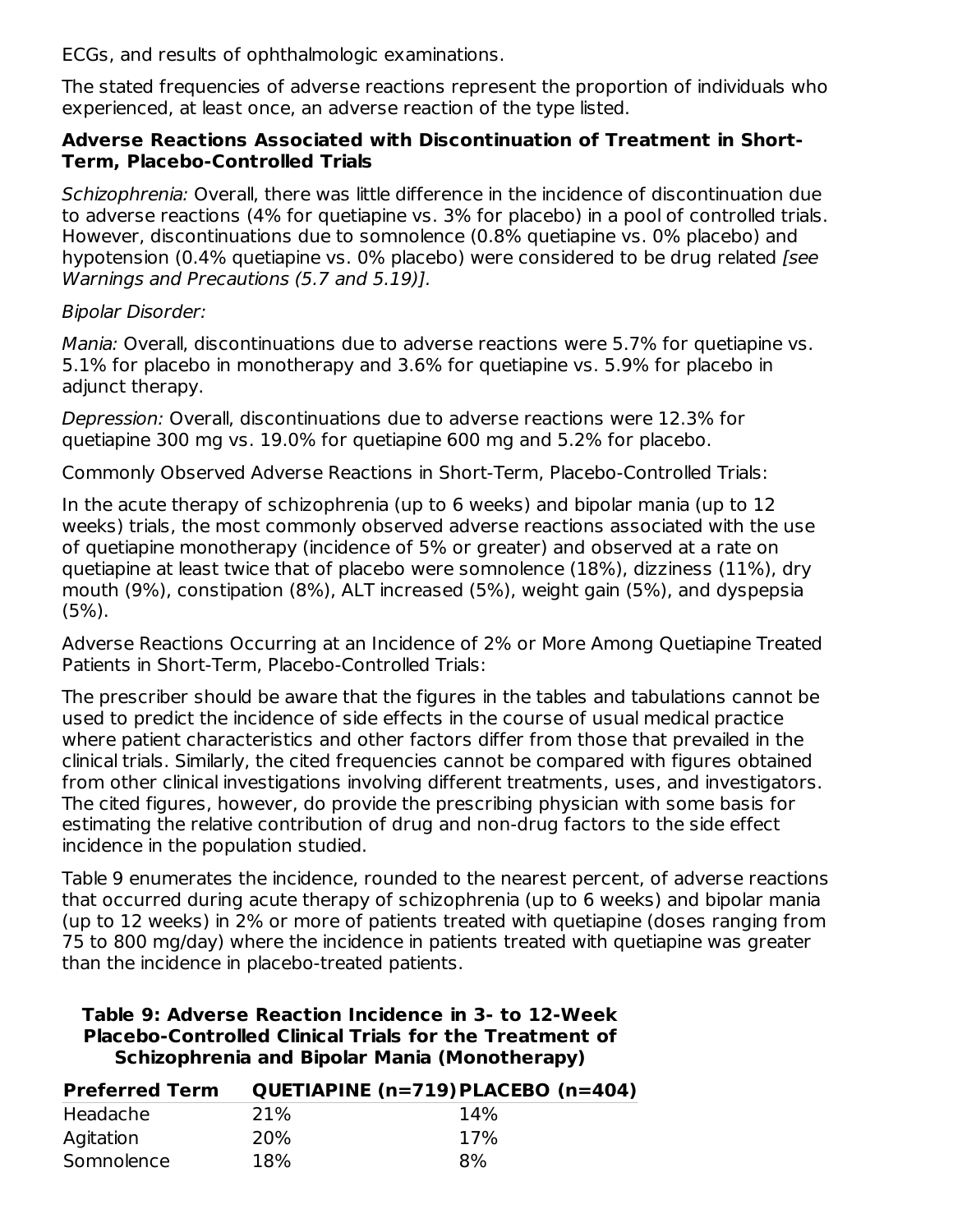| <b>Dizziness</b>        | 11% | 5%    |
|-------------------------|-----|-------|
| Dry Mouth               | 9%  | 3%    |
| Constipation            | 8%  | 3%    |
| Pain                    | 7%  | 5%    |
| Tachycardia             | 6%  | 4%    |
| Vomiting                | 6%  | 5%    |
| Asthenia                | 5%  | 3%    |
| <b>Dyspepsia</b>        | 5%  | 1%    |
| Weight Gain             | 5%  | 1%    |
| <b>ALT Increased</b>    | 5%  | 1%    |
| Anxiety                 | 4%  | 3%    |
| Pharyngitis             | 4%  | 3%    |
| Rash                    | 4%  | 2%    |
| <b>Abdominal Pain</b>   | 4%  | $1\%$ |
| Postural Hypotension 4% |     | 1%    |
| <b>Back Pain</b>        | 3%  | 1%    |
| <b>AST Increased</b>    | 3%  | 1%    |
| <b>Rhinitis</b>         | 3%  | 1%    |
| Fever                   | 2%  | 1%    |
| Gastroenteritis         | 2%  | 0%    |
| Amblyopia               | 2%  | 1%    |

In the acute adjunct therapy of bipolar mania (up to 3 weeks) studies, the most commonly observed adverse reactions associated with the use of quetiapine (incidence of 5% or greater) and observed at a rate on quetiapine at least twice that of placebo were somnolence (34%), dry mouth (19%), asthenia (10%), constipation (10%), abdominal pain (7%), postural hypotension (7%), pharyngitis (6%), and weight gain  $(6\%)$ .

Table 10 enumerates the incidence, rounded to the nearest percent, of adverse reactions that occurred during therapy (up to 3 weeks) of acute mania in 2% or more of patients treated with quetiapine (doses ranging from 100 to 800 mg/day) used as adjunct therapy to lithium and divalproex where the incidence in patients treated with quetiapine was greater than the incidence in placebo-treated patients.

| <b>Preferred Term</b>   | QUETIAPINE (n=196) PLACEBO (n=203) |     |
|-------------------------|------------------------------------|-----|
| Somnolence              | 34%                                | 9%  |
| Dry Mouth               | 19%                                | 3%  |
| Headache                | 17%                                | 13% |
| Asthenia                | 10%                                | 4%  |
| Constipation            | 10%                                | 5%  |
| <b>Dizziness</b>        | 9%                                 | 6%  |
| Tremor                  | 8%                                 | 7%  |
| Abdominal Pain          | 7%                                 | 3%  |
| Postural Hypotension 7% |                                    | 2%  |
| Agitation               | 6%                                 | 4%  |

#### **Table 10: Adverse Reaction Incidence in 3-Week Placebo-Controlled Clinical Trials for the Treatment of Bipolar Mania (Adjunct Therapy)**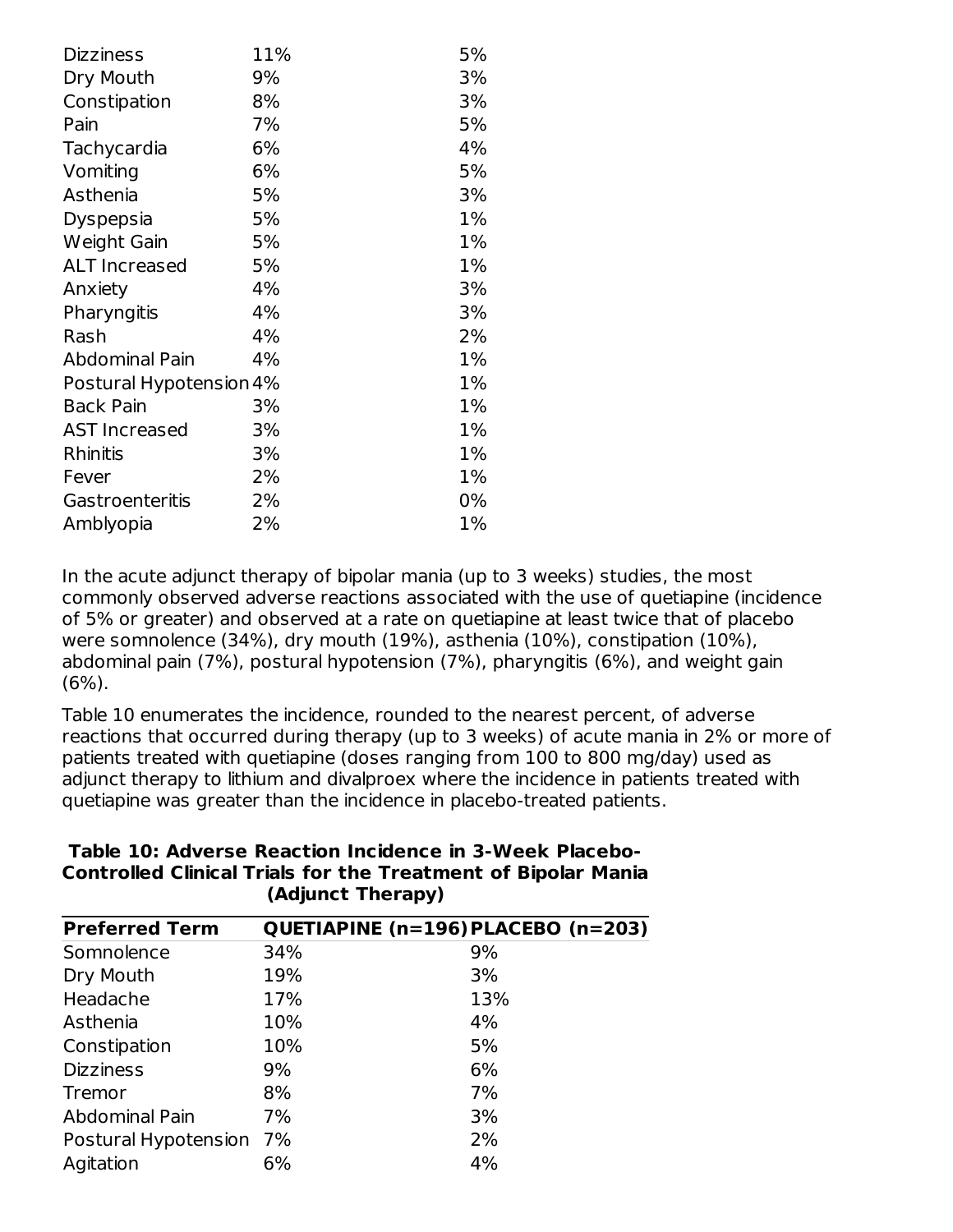| Weight Gain                | 6% | 3%    |
|----------------------------|----|-------|
| Pharyngitis                | 6% | 3%    |
| <b>Back Pain</b>           | 5% | 3%    |
| Hypertonia                 | 4% | 3%    |
| <b>Rhinitis</b>            | 4% | 2%    |
| Peripheral Edema           | 4% | 2%    |
| Twitching                  | 4% | 1%    |
| Dyspepsia                  | 4% | 3%    |
| Depression                 | 3% | 2%    |
| Amblyopia                  | 3% | 2%    |
| Speech Disorder            | 3% | 1%    |
| Hypotension                | 3% | 1%    |
| Hormone Level Altered 3%   |    | 0%    |
| <b>Heaviness</b>           | 2% | $1\%$ |
| Infection                  | 2% | 1%    |
| Fever                      | 2% | $1\%$ |
| Hypertension               | 2% | $1\%$ |
| Tachycardia                | 2% | $1\%$ |
| <b>Increased Appetite</b>  | 2% | $1\%$ |
| Hypothyroidism             | 2% | 1%    |
| Incoordination             | 2% | $1\%$ |
| Thinking Abnormal          | 2% | 0%    |
| Anxiety                    | 2% | 0%    |
| Ataxia                     | 2% | 0%    |
| <b>Sinusitis</b>           | 2% | 1%    |
| Sweating                   | 2% | 1%    |
| Urinary Tract Infection 2% |    | $1\%$ |

In bipolar depression studies (up to 8 weeks), the most commonly observed adverse reactions associated with the use of quetiapine (incidence of 5% or greater) and observed at a rate on quetiapine at least twice that of placebo were somnolence (57%), dry mouth (44%), dizziness (18%), constipation (10%), and lethargy (5%).

Table 11 enumerates the incidence, rounded to the nearest percent, of adverse reactions that occurred during therapy (up to 8 weeks) of bipolar depression in 2% or more of patients treated with quetiapine (doses of 300 and 600 mg/day) where the incidence in patients treated with quetiapine was greater than the incidence in placebotreated patients.

|  |  | Table 11: Adverse Reaction Incidence in 8-Week Placebo-Controlled |  |
|--|--|-------------------------------------------------------------------|--|
|  |  | <b>Clinical Trials for the Treatment of Bipolar Depression</b>    |  |

| <b>Preferred Term</b>   |     | QUETIAPINE (n=698) PLACEBO (n=347) |
|-------------------------|-----|------------------------------------|
| Somnolence <sup>1</sup> | 57% | 15%                                |
| Dry Mouth               | 44% | 13%                                |
| <b>Dizziness</b>        | 18% | 7%                                 |
| Constipation            | 10% | 4%                                 |
| Fatigue                 | 10% | 8%                                 |
| Dyspepsia               | 7%  | 4%                                 |
| Vomiting                | 5%  | 4%                                 |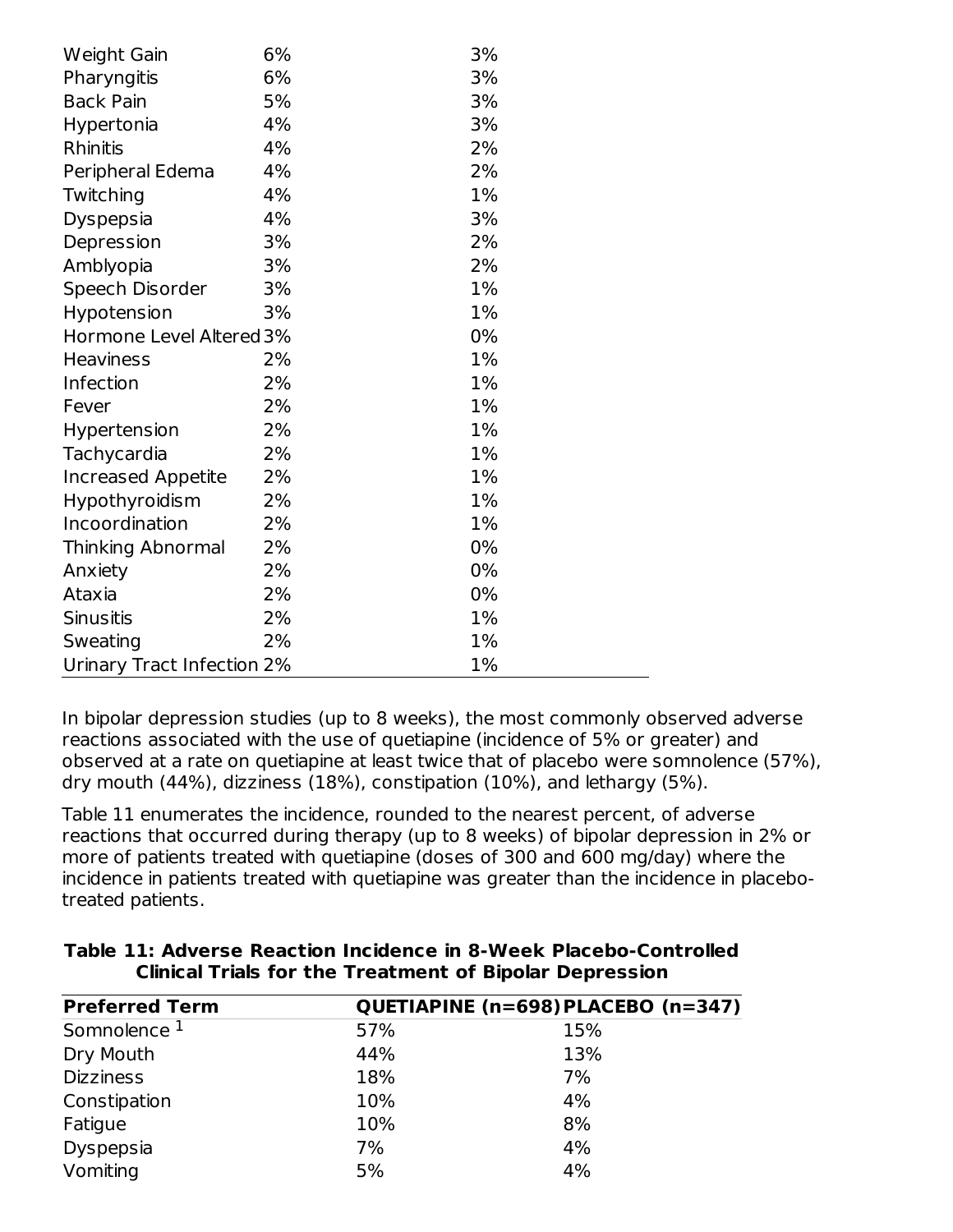| <b>Increased Appetite</b>         | 5% | 3% |
|-----------------------------------|----|----|
| Lethargy                          | 5% | 2% |
| <b>Nasal Congestion</b>           | 5% | 3% |
| Orthostatic Hypotension           | 4% | 3% |
| Akathisia                         | 4% | 1% |
| Palpitations                      | 4% | 1% |
| Vision Blurred                    | 4% | 2% |
| Weight increased                  | 4% | 1% |
| <b>Arthralgia</b>                 | 3% | 2% |
| Paraesthesia                      | 3% | 2% |
| Cough                             | 3% | 1% |
| Extrapyramidal Disorder           | 3% | 1% |
| <b>Irritability</b>               | 3% | 1% |
| Dysarthria                        | 3% | 0% |
| Hypersomnia                       | 3% | 0% |
| <b>Sinus Congestion</b>           | 2% | 1% |
| <b>Abnormal Dreams</b>            | 2% | 1% |
| <b>Tremor</b>                     | 2% | 1% |
| Gastroesophageal Reflux Disease2% |    | 1% |
| <b>Pain in Extremity</b>          | 2% | 1% |
| Asthenia                          | 2% | 1% |
| <b>Balance Disorder</b>           | 2% | 1% |
| <b>Hypoesthesia</b>               | 2% | 1% |
| Dysphagia                         | 2% | 0% |
| Restless Legs Syndrome            | 2% | 0% |

1. Somnolence combines adverse reaction terms somnolence and sedation

Explorations for interactions on the basis of gender, age, and race did not reveal any clinically meaningful differences in the adverse reaction occurrence on the basis of these demographic factors.

Dose Dependency of Adverse Reactions in Short-Term, Placebo-Controlled Trials

Dose-related Adverse Reactions: Spontaneously elicited adverse reaction data from a study of schizophrenia comparing five fixed doses of quetiapine (75 mg, 150 mg, 300 mg, 600 mg, and 750 mg/day) to placebo were explored for dose-relatedness of adverse reactions. Logistic regression analyses revealed a positive dose response (p<0.05) for the following adverse reactions: dyspepsia, abdominal pain, and weight gain.

Adverse Reactions in clinical trials with quetiapine and not listed elsewhere in the label:

The following adverse reactions have also been reported with quetiapine: nightmares, hypersensitivity, and elevations in serum creatine phosphokinase (not associated with NMS), galactorrhea, bradycardia (which may occur at or near initiation of treatment and be associated with hypotension and/ or syncope) decreased platelets, somnambulism (and other related events), elevations in gamma-GT levels, hypothermia, dyspnea, eosinophilia, urinary retention, intestinal obstruction and priapism.

Extrapyramidal Symptoms (EPS):

# **Dystonia**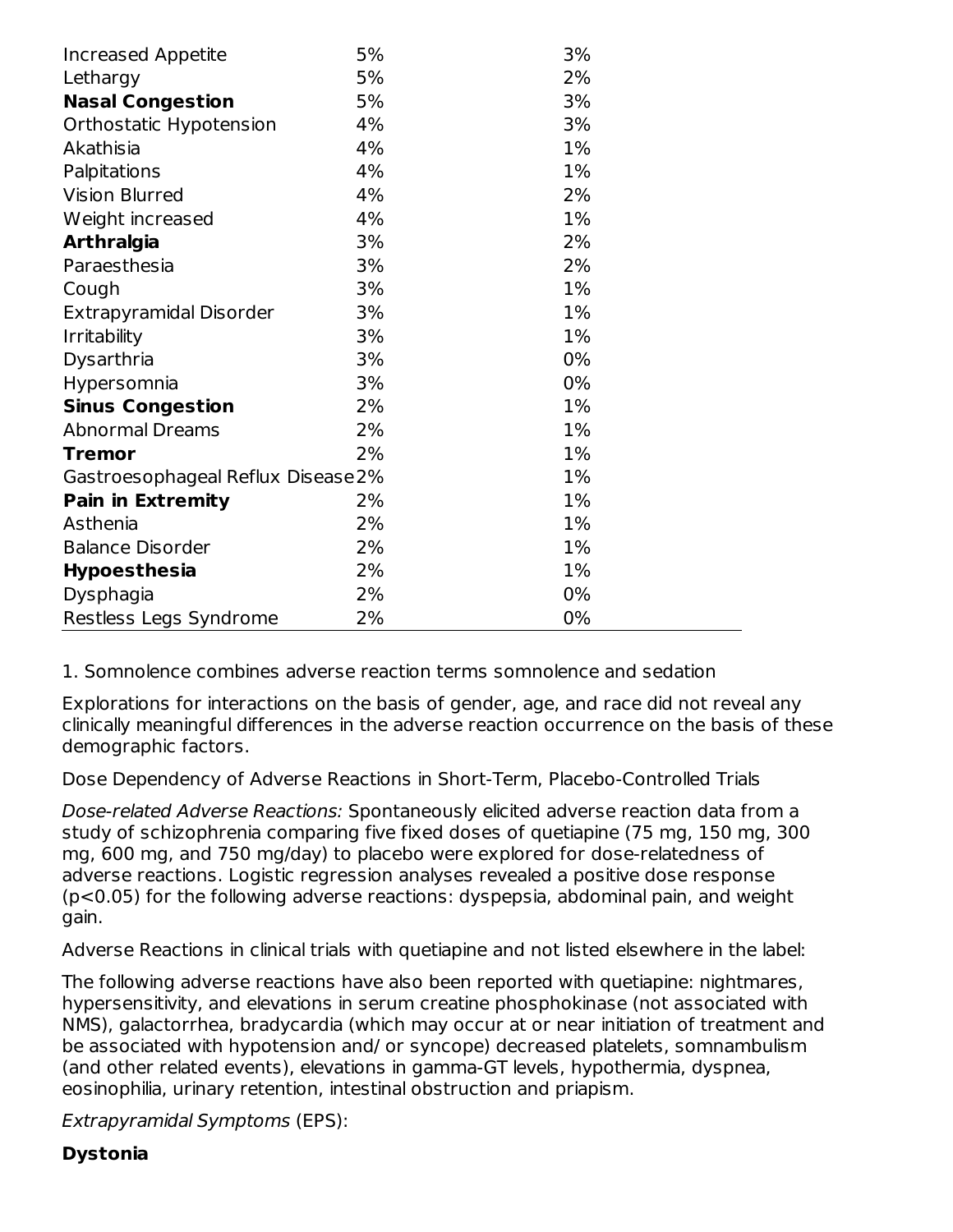Class Effect: Symptoms of dystonia, prolonged abnormal contractions of muscle groups, may occur in susceptible individuals during the first few days of treatment. Dystonic symptoms include: spasm of the neck muscles, sometimes progressing to tightness of the throat, swallowing difficulty, difficulty breathing, and/or protrusion of the tongue. While these symptoms can occur at low doses, they occur more frequently and with greater severity with high potency and at higher doses of first generation antipsychotic drugs. An elevated risk of acute dystonia is observed in males and younger age groups.

Four methods were used to measure EPS: (1) Simpson-Angus total score (mean change from baseline) which evaluates Parkinsonism and akathisia, (2) Barnes Akathisia Rating Scale (BARS) Global Assessment Score, (3) incidence of spontaneous complaints of EPS (akathisia, akinesia, cogwheel rigidity, extrapyramidal syndrome, hypertonia, hypokinesia, neck rigidity, and tremor), and (4) use of anticholinergic medications to treat EPS.

Adults: Data from one 6-week clinical trial of schizophrenia comparing five fixed doses of quetiapine (75, 150, 300, 600, 750 mg/day) provided evidence for the lack of extrapyramidal symptoms (EPS) and dose-relatedness for EPS associated with quetiapine treatment. Three methods were used to measure EPS: (1) Simpson-Angus total score (mean change from baseline) which evaluates Parkinsonism and akathisia, (2) incidence of spontaneous complaints of EPS (akathisia, akinesia, cogwheel rigidity, extrapyramidal syndrome, hypertonia, hypokinesia, neck rigidity, and tremor), and (3) use of anticholinergic medications to EPS.

In Table 12, dystonic event included nuchal rigidity, hypertonia, dystonia, muscle rigidity, oculogyration; parkinsonism included cogwheel rigidity, tremor, drooling, hypokinesia; akathisia included akathisia, psychomotor agitation; dyskinetic event included tardive dyskinesia, dyskinesia, choreoathetosis; and other extrapyramidal event included restlessness, extrapyramidal disorder, movement disorder.

| <b>Preferred</b><br><b>Term</b>   |                | Quetiapine<br>75 mg/day<br>$(N=53)$ | 150           | Quetiapine Quetiapine Quetiapine Quetiapine<br>mg/day<br>$(N=48)$ | 300 | mg/day<br>$(N=52)$ | 600            | mg/day<br>$(N=51)$ | 750 | mg/day<br>$(N=54)$ |    | <b>Placebo</b><br>$(N=51)$ |
|-----------------------------------|----------------|-------------------------------------|---------------|-------------------------------------------------------------------|-----|--------------------|----------------|--------------------|-----|--------------------|----|----------------------------|
|                                   | n              | %                                   | n             | %                                                                 | n   | %                  | n              | $\%$               | n   | %                  | n. | %                          |
| Dystonic event 2                  |                | 3.8                                 | $\mathcal{P}$ | 4.2                                                               | 0   | 0.0                | $\overline{2}$ | 3.9                | 3   | 5.6                |    | 4 7.8                      |
| Parkinsonism                      | 2              | 3.8                                 | 0             | 0.0                                                               | 1   | 1.9                | 1              | 2.0                | 1   | 1.9                |    | 4 7.8                      |
| Akathisia                         | 1.             | 1.9                                 | 1             | 2.1                                                               | 0   | 0.0                | 0              | 0.0                | 1   | 1.9                |    | 4 7.8                      |
| <b>Dyskinetic</b><br>event        | $\overline{2}$ | 3.8                                 | 0             | 0.0                                                               | 0   | 0.0                | 1              | 2.0                | 0   | 0.0                | 0  | 0.0                        |
| Other<br>extrapyramidal2<br>event |                | 3.8                                 | 0             | 0.0                                                               | 3.  | 5.8                | 3              | 5.9                | 1.  | 1.9                |    | 4 7.8                      |

#### **Table 12: Adverse Reactions Associated with EPS in a Short-Term, Placebo-Controlled Multiple Fixed-Dose Phase III Schizophrenia Trial (6 weeks duration)**

Parkinsonism incidence rates as measured by the Simpson-Angus total score for placebo and the five fixed doses (75, 150, 300, 600, 750 mg/day) were: -0.6; -1.0, -1.2; -1.6; -1.8, and -1.8. The rate of anticholinergic medication use to treat EPS for placebo and the five fixed doses was: 14%; 11%; 10%; 8%; 12%, and 11%.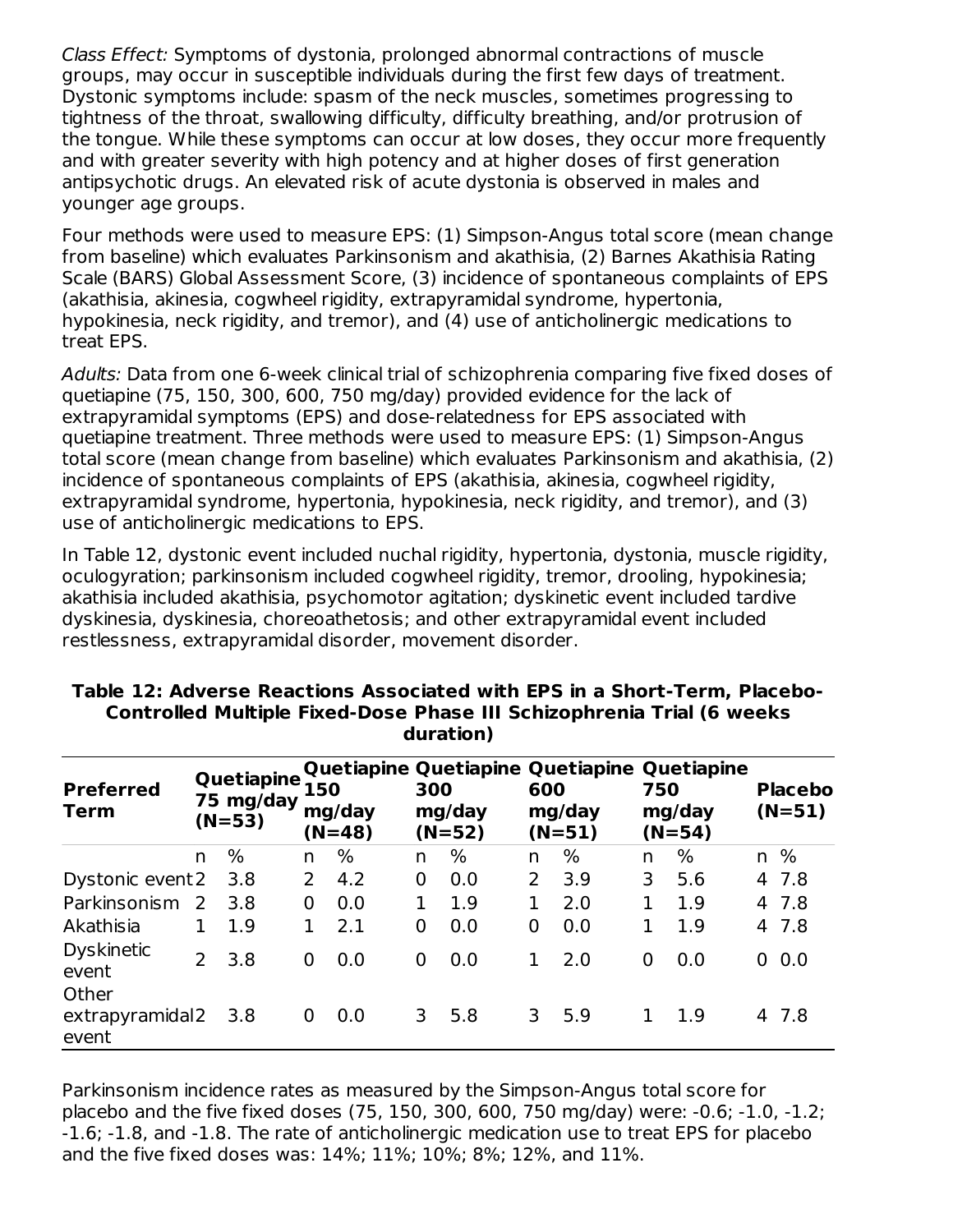In six additional placebo-controlled clinical trials (3 in acute mania and 3 in schizophrenia) using variable doses of quetiapine, there were no differences between the quetiapine and placebo treatment groups in the incidence of EPS, as assessed by Simpson-Angus total scores, spontaneous complaints of EPS and the use of concomitant anticholinergic medications to treat EPS.

In two placebo-controlled clinical trials for the treatment of bipolar depression using 300 mg and 600 mg of quetiapine, the incidence of adverse reactions potentially related to EPS was 12% in both dose groups and 6% in the placebo group. In these studies, the incidence of the individual adverse reactions (akathisia, extrapyramidal disorder, tremor, dyskinesia, dystonia, restlessness, muscle contractions involuntary, psychomotor hyperactivity, and muscle rigidity) were generally low and did not exceed 4% in any treatment group.

The 3 treatment groups were similar in mean change in SAS total score and BARS Global Assessment score at the end of treatment. The use of concomitant anticholinergic medications was infrequent and similar across the three treatment groups.

#### Children and Adolescents

The information below is derived from a clinical trial database for quetiapine consisting of over 1000 pediatric patients. This database includes 677 patients exposed to quetiapine for the treatment of schizophrenia and 393 children and adolescents (10 to 17 years old) exposed to quetiapine for the treatment of acute bipolar mania.

#### Adverse Reactions Associated with Discontinuation of Treatment **in Short-Term, Placebo-Controlled Trials**

Schizophrenia: The incidence of discontinuation due to adverse reactions for quetiapinetreated and placebo-treated patients was 8.2% and 2.7%, respectively. The adverse event leading to discontinuation in 1% or more of patients on quetiapine and at a greater incidence than placebo was somnolence (2.7% and 0% for placebo).

Bipolar I Mania: The incidence of discontinuation due to adverse reactions for quetiapinetreated and placebo-treated patients was 11.4% and 4.4%, respectively. The adverse reactions leading to discontinuation in 2% or more of patients on quetiapine and at a greater incidence than placebo were somnolence (4.1% vs. 1.1%) and fatigue (2.1% vs. 0).

### Commonly Observed Adverse Reactions **in Short-Term, Placebo-Controlled Trials**

In therapy for schizophrenia (up to 6 weeks), the most commonly observed adverse reactions associated with the use of quetiapine in adolescents (incidence of 5% or greater and quetiapine incidence at least twice that for placebo) were somnolence (34%), dizziness (12%), dry mouth (7%), tachycardia (7%).

In bipolar mania therapy (up to 3 weeks) the most commonly observed adverse reactions associated with the use of quetiapine in children and adolescents (incidence of 5% or greater and quetiapine incidence at least twice that for placebo) were somnolence (53%), dizziness (18%), fatigue (11%), increased appetite (9%), nausea (8%), vomiting (8%), tachycardia (7%), dry mouth (7%), and weight increased (6%).

In an acute (8-week) quetiapine extended release trial in children and adolescents (10 to 17 years of age) with bipolar depression, in which efficacy was not established, the most commonly observed adverse reactions associated with the use of quetiapine extended release (incidence of 5% or greater and at least twice that for placebo) were dizziness (7%), diarrhea (5%), fatigue (5%), and nausea (5%).

### **Adverse Reactions Occurring at an Incidence of ≥ 2% among Quetiapine**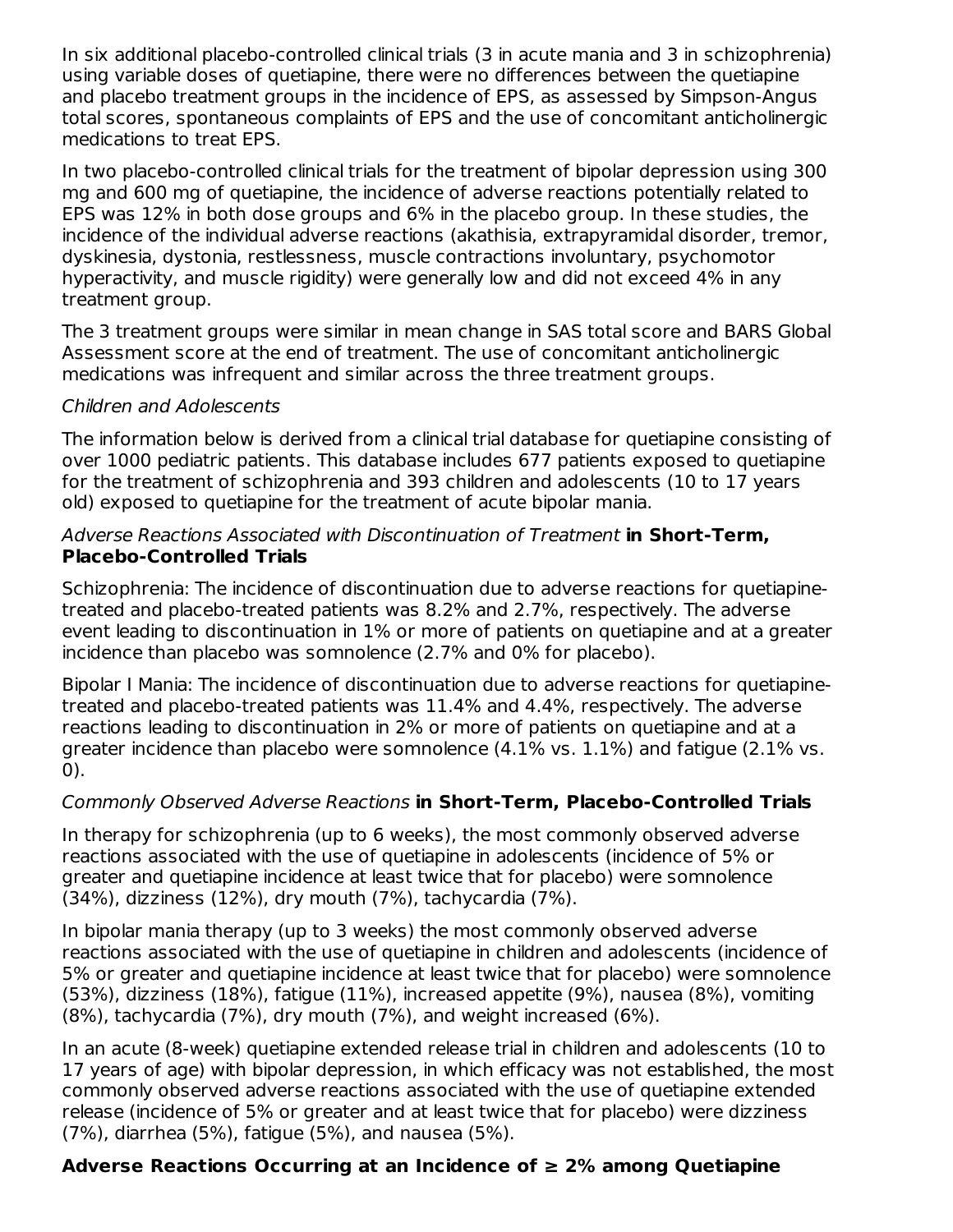#### **Treated Patients in Short-Term, Placebo-Controlled Trials Schizophrenia (Adolescents, 13 to 17 years old)**

The following findings were based on a 6-week placebo-controlled trial in which quetiapine was administered in either doses of 400 or 800 mg/day.

Table 13 enumerates the incidence, rounded to the nearest percent, of adverse reactions that occurred during therapy (up to 6-weeks) of schizophrenia in 2% or more of patients treated with quetiapine (doses of 400 or 800 mg/day) where the incidence in patients treated with quetiapine was at least twice the incidence in placebo-treated patients.

Adverse reactions that were potentially dose-related with higher frequency in the 800 mg group compared to the 400 mg group included dizziness (8% vs. 15%), dry mouth (4% vs. 10%), and tachycardia (6% vs. 11%).

| <b>Preferred Term</b> | Quetiapine<br>400 mg | Quetiapine<br>800 mg | <b>Placebo</b> |
|-----------------------|----------------------|----------------------|----------------|
|                       | $(n=73)$             | (n=74)               | $(n=75)$       |
| $\ast$<br>Somnolence  | 33%                  | 35%                  | 11%            |
| <b>Dizziness</b>      | 8%                   | 15%                  | 5%             |
| Dry Mouth             | 4%                   | 10%                  | $1\%$          |
| Tachycardia †         | 6%                   | 11%                  | $0\%$          |
| Irritability          | 3%                   | 5%                   | $0\%$          |
| <b>Arthralgia</b>     | $1\%$                | 3%                   | $0\%$          |
| Asthenia              | 1%                   | 3%                   | $1\%$          |
| <b>Back Pain</b>      | $1\%$                | 3%                   | 0%             |
| <b>Dyspnea</b>        | $0\%$                | 3%                   | 0%             |
| <b>Abdominal Pain</b> | 3%                   | $1\%$                | 0%             |
| Anorexia              | 3%                   | 1%                   | 0%             |
| <b>Tooth Abscess</b>  | 3%                   | $1\%$                | $0\%$          |
| <b>Dyskinesia</b>     | 3%                   | $0\%$                | $0\%$          |
| Epistaxis             | 3%                   | 0%                   | 1%             |
| Muscle Rigidity       | 3%                   | 0%                   | 0%             |

#### **Table 13: Adverse Reaction Incidence in a 6-Week Placebo-Controlled Clinical Trial for the Treatment of Schizophrenia in Adolescent Patients**

 $\,^*$  Somnolence combines adverse reaction terms somnolence and sedation

† Tachycardia combines adverse reaction terms tachycardia and sinus tachycardia.

# **Bipolar I Mania (Children and Adolescents 10 to 17 years old)**

The following findings were based on a 3-week placebo-controlled trial in which quetiapine was administered in either doses of 400 or 600 mg/day.

### Commonly Observed Adverse Reactions

In bipolar mania therapy (up to 3-weeks) the most commonly observed adverse reactions associated with the use of quetiapine in children and adolescents (incidence of 5% or greater and quetiapine incidence at least twice that for placebo) were somnolence (53%), dizziness (18%), fatigue (11%), increased appetite (9%), nausea (8%), vomiting (8%), tachycardia (7%), dry mouth (7%), and weight increased (6%).

Table 14 enumerates the incidence, rounded to the nearest percent, of adverse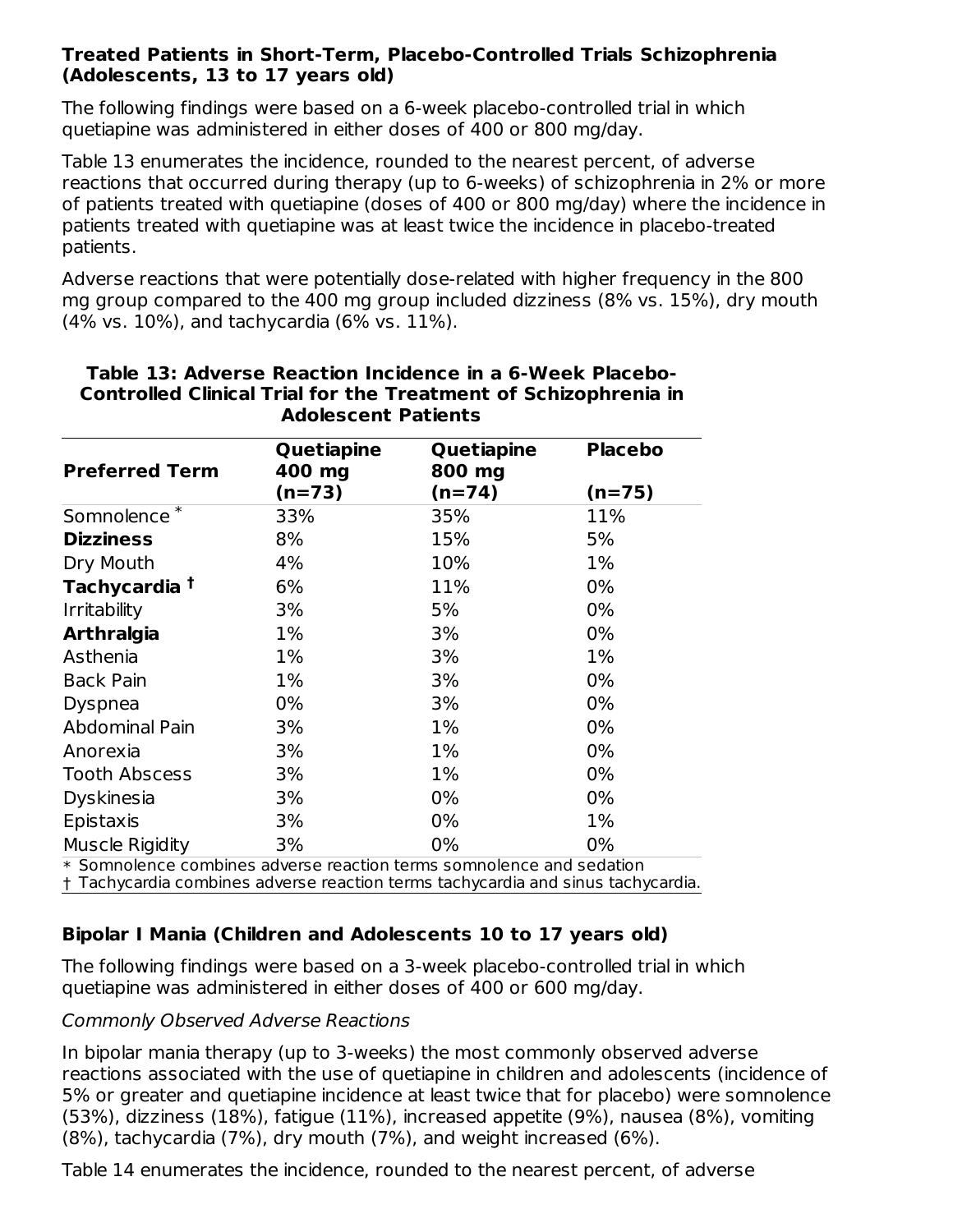reactions that occurred during therapy (up to 3-weeks) of bipolar mania in 2% or more of patients treated with quetiapine (doses of 400 or 600 mg/day) where the incidence in patients treated with quetiapine was greater than the incidence in placebo-treated patients.

Adverse reactions that were potentially dose-related with higher frequency in the 600 mg group compared to the 400 mg group included somnolence (50% vs. 57%), nausea (6% vs. 10%), and tachycardia (6% vs. 9%).

| <b>Preferred Term</b>     | Quetiapine<br>400 mg | Quetiapine<br>600 mg | <b>Placebo</b> |  |  |
|---------------------------|----------------------|----------------------|----------------|--|--|
|                           | (n-95)               | $(n=98)$             | $(n=90)$       |  |  |
| Somnolence                | 50%                  | 57%                  | 14%            |  |  |
| <b>Dizziness</b>          | 19%                  | 17%                  | 2%             |  |  |
| Nausea                    | 6%                   | 10%                  | 4%             |  |  |
| Fatigue                   | 14%                  | 9%                   | 4%             |  |  |
| <b>Increased Appetite</b> | 10%                  | 9%                   | 1%             |  |  |
| Tachycardia †             | 6%                   | 9%                   | 1%             |  |  |
| Dry Mouth                 | 7%                   | 7%                   | 0%             |  |  |
| Vomiting                  | 8%                   | 7%                   | 3%             |  |  |
| <b>Nasal Congestion</b>   | 3%                   | 6%                   | 2%             |  |  |
| Weight Increased          | 6%                   | 6%                   | 0%             |  |  |
| Irritability              | 3%                   | 5%                   | 1%             |  |  |
| Pyrexia                   | 1%                   | 4%                   | 1%             |  |  |
| Aggression                | 1%                   | 3%                   | 0%             |  |  |
| Musculoskeletal Stiffness | 1%                   | 3%                   | 1%             |  |  |
| Accidental                | 0%                   | 2%                   | 0%             |  |  |
| Overdose                  |                      |                      |                |  |  |
| Acne                      | 3%                   | 2%                   | 0%             |  |  |
| Arthralgia                | 4%                   | 2%                   | 1%             |  |  |
| Lethargy                  | 2%                   | 2%                   | 0%             |  |  |
| Pallor                    | 1%                   | 2%                   | 0%             |  |  |
| <b>Stomach Discomfort</b> | 4%                   | 2%                   | 1%             |  |  |
| Syncope                   | 2%                   | 2%                   | 0%             |  |  |
| <b>Vision Blurred</b>     | 3%                   | 2%                   | 0%             |  |  |
| Constipation              | 4%                   | 2%                   | 0%             |  |  |
| Ear Pain                  | 2%                   | 0%                   | 0%             |  |  |
| Paresthesia               | 2%                   | 0%                   | 0%             |  |  |
| Sinus Congestion          | 3%                   | 0%                   | 0%             |  |  |
| Thirst                    | 2%                   | 0%                   | 0%             |  |  |

#### **Table 14: Adverse Reactions in a 3-Week Placebo-Controlled Clinical Trial for the Treatment of Bipolar Mania in Children and Adolescent Patients**

\* Somnolence combines adverse reactions terms somnolence and sedation

† Tachycardia combines adverse reaction terms tachycardia and sinus tachycardia.

### Extrapyramidal Symptoms:

In a short-term placebo-controlled monotherapy trial in adolescent patients with schizophrenia (6-week duration), the aggregated incidence of extrapyramidal symptoms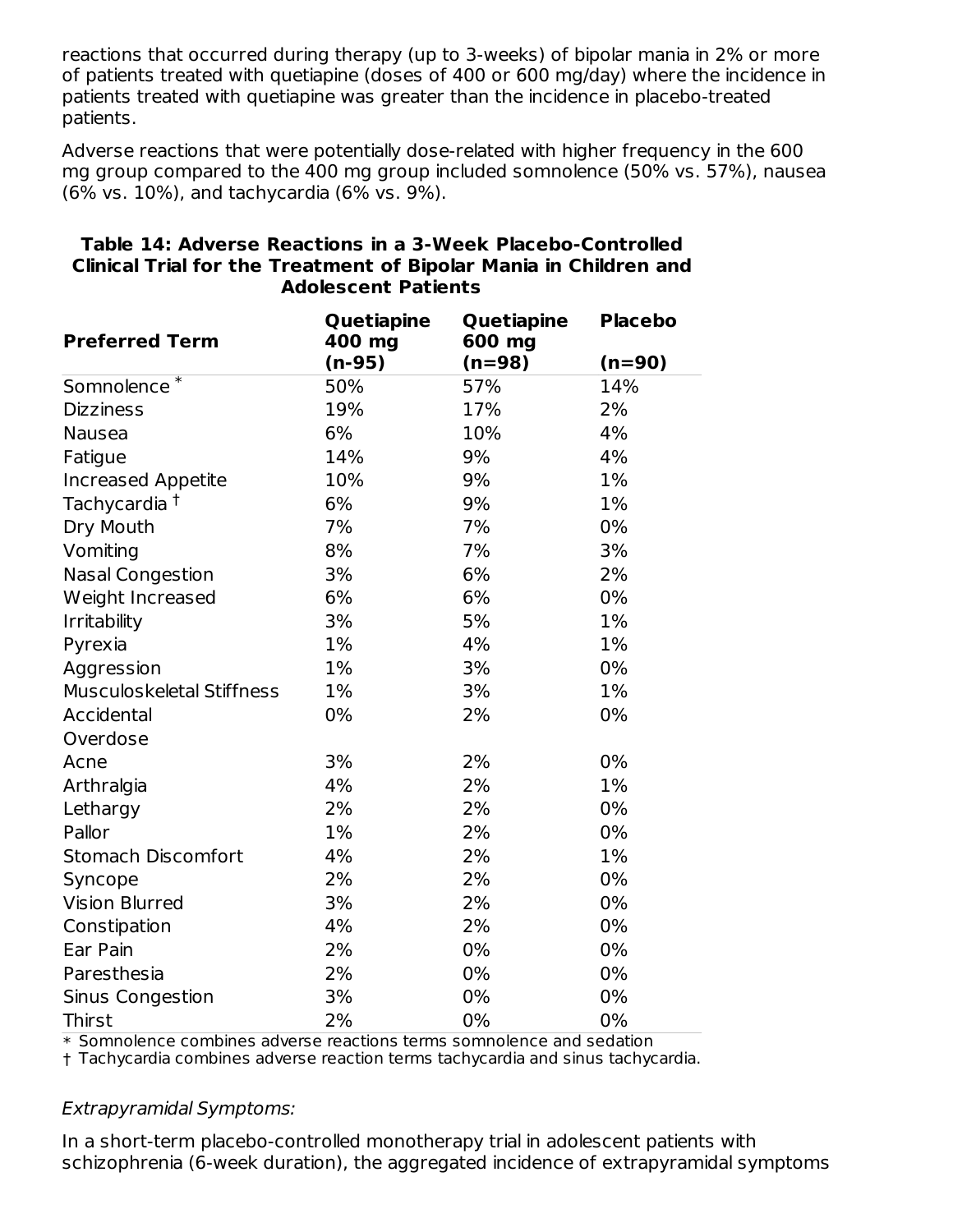was 12.9% (19/147) for quetiapine and 5.3% (4/75) for placebo, though the incidence of the individual adverse reactions (akathisia, tremor, extrapyramidal disorder, hypokinesia, restlessness, psychomotor hyperactivity, muscle rigidity, dyskinesia) did not exceed 4.1% in any treatment group. In a short-term placebo-controlled monotherapy trial in children and adolescent patients with bipolar mania (3-week duration), the aggregated incidence of extrapyramidal symptoms was 3.6% (7/193) or quetiapine and 1.1% (1/90) for placebo.

Table 15 presents a listing of patients with adverse reactions potentially associated with extrapyramidal symptoms in the short-term placebo-controlled monotherapy trial in adolescent patients with schizophrenia (6-week duration).

In Tables 15 to 16 dystonic event included nuchal rigidity, hypertonia, and muscle rigidity; parkinsonism included cogwheel rigidity and tremor; akathisia included akathisia only; dyskinetic event included tardive dyskinesia, dyskinesia and choreoathetosis; and other extrapyramidal event included restlessness and extrapyramidal disorder.

#### **Table 15: Adverse Reactions Associated with Extrapyramidal Symptoms in the Placebo-Controlled Trial in Adolescent Patients with Schizophrenia (6-week duration)**

| <b>Preferred Term</b>       |   | Quetiapine<br>400 mg/day 800 mg/day<br>$(N=73)$ |   | Quetiapine<br>$(N=74)$ | <b>All Quetiapine Placebo</b><br>$(N=147)$ |      |    | $(N=75)$ |  |
|-----------------------------|---|-------------------------------------------------|---|------------------------|--------------------------------------------|------|----|----------|--|
|                             | n | ℅                                               | n | $\%$                   | n                                          | $\%$ | n. | $\%$     |  |
| Dystonic event              |   | 2.7                                             | 0 | 0.0                    | 2                                          | 1.4  |    | 0.0      |  |
| Parkinsonism                | 4 | 5.5                                             | 4 | 5.4                    | 8                                          | 5.4  |    | 2.7      |  |
| Akathisia                   | 3 | 4.1                                             | 4 | 5.4                    | 7                                          | 4.8  |    | 34.0     |  |
| Dyskinetic event            |   | 2.7                                             | 0 | 0.0                    | 2                                          | 1.4  | 0  | 0.0      |  |
| Other Extrapyramidal Event2 |   | 2.7                                             |   | 2.7                    | 4                                          | 27   |    | 0.0      |  |

Table 16 presents a listing of patients with adverse reactions associated with extrapyramidal symptoms in a short-term placebo-controlled monotherapy trial in children and adolescent patients with bipolar mania (3-week duration).

#### **Table 16: Adverse Reactions Associated with Extrapyramidal Symptoms in a Placebo-Controlled Trial in Children and Adolescent Patients with Bipolar I Mania (3-week duration)**

| <b>Preferred Term *</b>                                                                     |   | Quetiapine Quetiapine<br>400 mg/day 600 mg/day<br>$(N=95)$ |   | $(N=98)$ | <b>All Quetiapine</b><br>$(N=193)$ |       | Placebo (N=90) |      |  |
|---------------------------------------------------------------------------------------------|---|------------------------------------------------------------|---|----------|------------------------------------|-------|----------------|------|--|
|                                                                                             | n | $\%$                                                       | n | %        | n                                  | $\%$  | n              | $\%$ |  |
| Parkinsonism                                                                                |   | 2.1                                                        |   | 1.0      | 3                                  | 1.6   |                | 1.1  |  |
| Akathisia                                                                                   |   | 1.0                                                        |   | 1.0      | 2                                  | 1.0   |                | 0.0  |  |
| Other<br>Extrapyramidal Event $1$                                                           |   | 1.1                                                        |   | 1.0      |                                    | 2 1.0 |                | 0.0  |  |
| * There were no adverse reactions with the preferred term of dystonic or dyskinetic events. |   |                                                            |   |          |                                    |       |                |      |  |

#### **Laboratory, ECG, and vital sign changes observed in clinical studies** Laboratory Changes:

Neutrophil Counts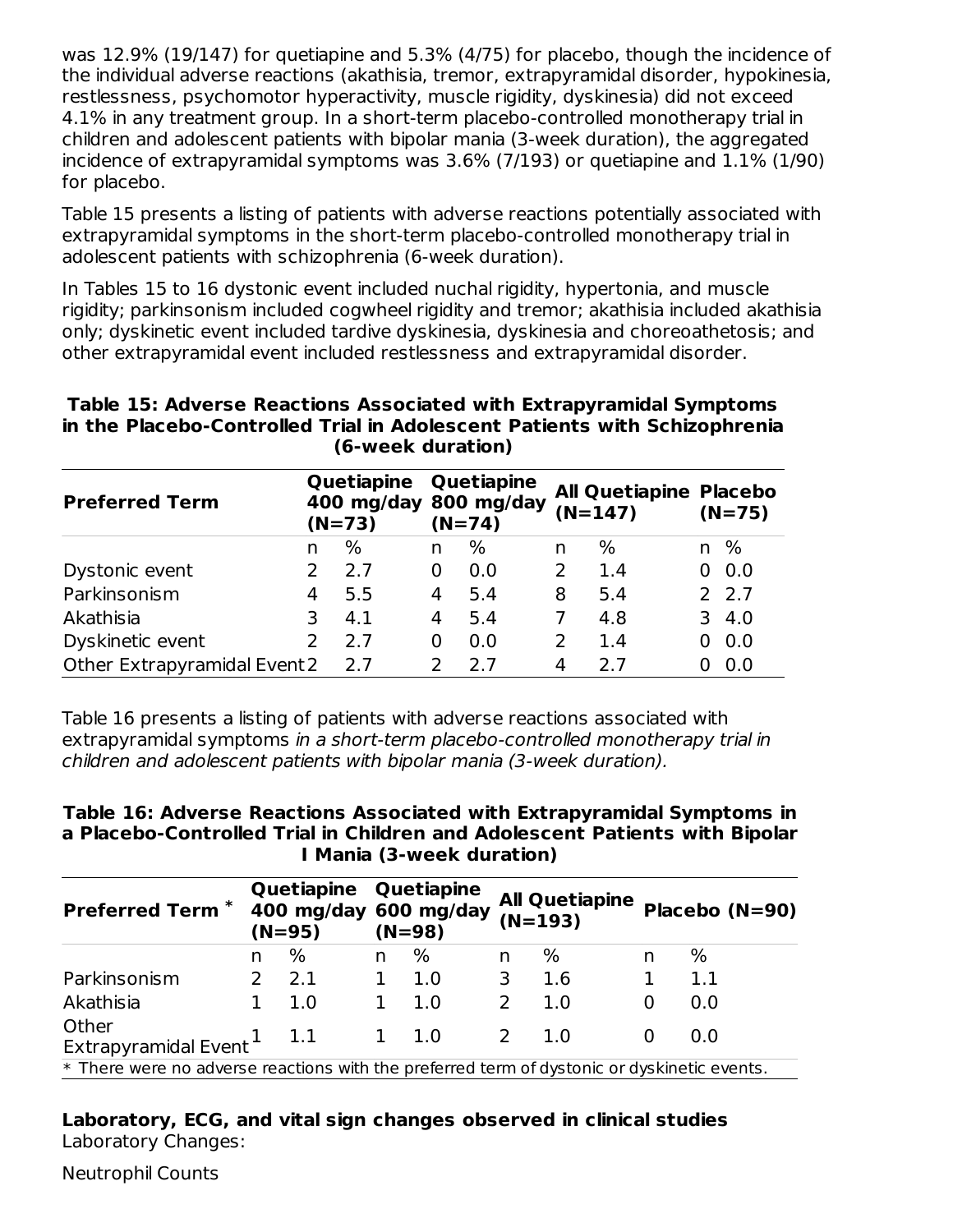Adults: In placebo-controlled monotherapy clinical trials involving 3368 patients on quetiapine and 1515 on placebo, the incidence of at least one occurrence of neutrophil count  $<$ 1.0 x 10  $\rm{^9}$ /L among patients with a normal baseline neutrophil count and at least one available follow up laboratory measurement was 0.3% (10/2967) in patients treated with quetiapine, compared to 0.1% (2/1349) in patients treated with placebo. [see Warnings and Precautions (5.10)] .

### Transaminase Elevations

Adults: Asymptomatic, transient, and reversible elevations in serum transaminases (primarily ALT) have been reported. In schizophrenia trials in adults, the proportions of patients with transaminase elevations of  $>$  3 times the upper limits of the normal reference range in a pool of 3 to 6-week placebo-controlled trials were approximately 6% (29/483) for quetiapine compared to 1% (3/194) for placebo. In acute bipolar mania trials in adults, the proportions of patients with transaminase elevations of  $> 3$  times the upper limits of the normal reference range in a pool of 3- to 12-week placebo-controlled trials were approximately 1% for both quetiapine (3/560) and placebo (3/294). These hepatic enzyme elevations usually occurred within the first 3 weeks of drug treatment and promptly returned to pre-study levels with ongoing treatment with quetiapine. In bipolar depression trials, the proportions of patients with transaminase elevations of  $> 3$ times the upper limits of the normal reference range in two 8-week placebo-controlled trials was 1% (5/698) for quetiapine and 2% (6/347) for placebo.

### Decreased Hemoglobin

Adults: In short-term placebo-controlled trials, decreases in hemoglobin to  $\leq$ 13 g/dL males, ≤12 g/dL females on at least one occasion occurred in 8.3% (594/7155) of quetiapine-treated patients compared to 6.2% (219/3536) of patients treated with placebo. In a database of controlled and uncontrolled clinical trials, decreases in hemoglobin to  $\leq 13$  g/dL males,  $\leq 12$  g/dL females on at least one occasion occurred in 11% (2277/20729) of quetiapine-treated patients.

### Interference with Urine Drug Screens

There have been literature reports suggesting false positive results in urine enzyme immunoassays for methadone and tricyclic antidepressants in patients who have taken quetiapine. Caution should be exercised in the interpretation of positive urine drug screen results for these drugs, and confirmation by alternative analytical technique (e.g., chromatographic methods) should be considered.

# ECG Changes

Adults:Between-group comparisons for pooled placebo-controlled trials revealed no statistically significant quetiapine/placebo differences in the proportions of patients experiencing potentially important changes in ECG parameters, including QT, QTc, and PR intervals. However, the proportions of patients meeting the criteria for tachycardia were compared in four 3- to 6-week placebo-controlled clinical trials for the treatment of schizophrenia revealing a 1% (4/399) incidence for quetiapine compared to 0.6% (1/156) incidence for placebo. In acute (monotherapy) bipolar mania trials the proportions of patients meeting the criteria for tachycardia was 0.5% (1/192) for quetiapine compared to 0% (0/178) incidence for placebo. In acute bipolar mania (adjunct) trials the proportions of patients meeting the same criteria was 0.6% (1/166) for quetiapine compared to 0% (0/171) incidence for placebo. In bipolar depression trials, no patients had heart rate increases to >120 beats per minute. Quetiapine use was associated with a mean increase in heart rate, assessed by ECG, of 7 beats per minute compared to a mean increase of 1 beat per minute among placebo patients. This slight tendency to tachycardia in adults may be related to quetiapine's potential for inducing orthostatic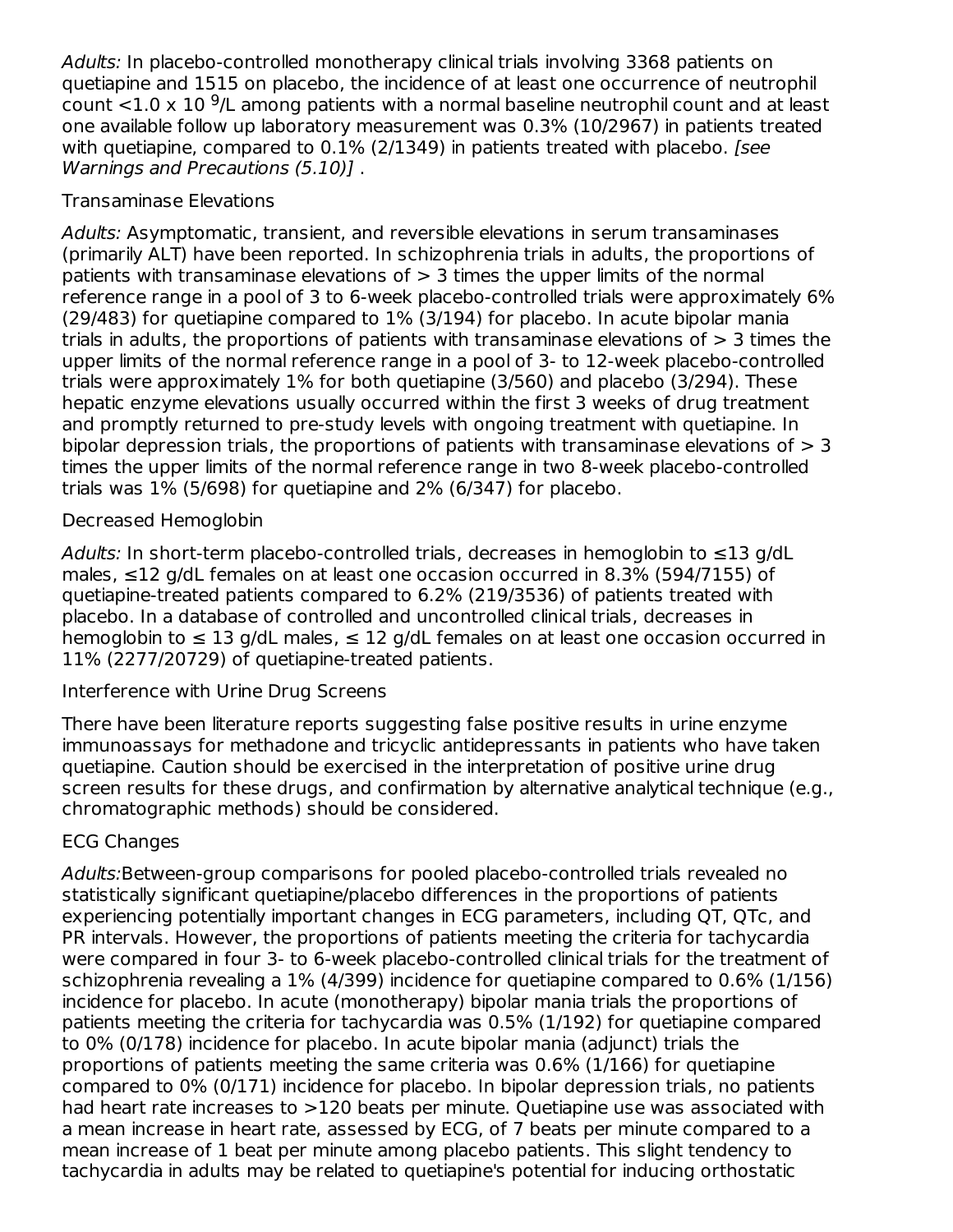changes [see Warnings and Precautions (5.7)] .

### Children and Adolescents:

In the acute (6-week) schizophrenia trial in adolescents, increases in heart rate (>110 bpm) occurred in 5.2% (3/73) of patients receiving quetiapine 400 mg and 8.5% (5/74) of patients receiving quetiapine 800 mg compared to 0% (0/75) of patients receiving placebo. Mean increases in heart rate were 3.8 bpm and 11.2 bpm for quetiapine 400 mg and 800 mg groups, respectively, compared to a decrease of 3.3 bpm in the placebo group [see Warnings and Precautions (5.7)] .

In the acute (3-week) bipolar mania trial in children and adolescents, increases in heart rate (> 110 bpm) occurred in 1.1% (1/89) of patients receiving quetiapine 400 mg and 4.7% (4/85) of patients receiving quetiapine 600 mg compared to 0% (0/98) of patients receiving placebo. Mean increases in heart rate were 12.8 bpm and 13.4 bpm for quetiapine 400 mg and 600 mg groups, respectively, compared to a decrease of 1.7 bpm in the placebo group [see Warnings and Precautions (5.7)] .

In an acute (8-week) quetiapine extended release trial in children and adolescents (10 to 17 years of age) with bipolar depression, in which efficacy was not established, increases in heart rate  $(> 110$  bpm 10 to 12 years and 13 to 17 years) occurred in 0% of patients receiving quetiapine extended release and 1.2% of patients receiving placebo. Mean increases in heart rate were 3.4 bpm for quetiapine extended release, compared to 0.3 bpm in the placebo group [see Warnings and Precautions (5.7)] .

# **6.2 Postmarketing Experience**

The following adverse reactions were identified during post approval of quetiapine. Because these reactions are reported voluntarily from a population of uncertain size, it is not always possible to reliably estimate their frequency or establish a causal relationship to drug exposure.

Adverse reactions reported since market introduction which were temporally related to quetiapine therapy include anaphylactic reaction, cardiomyopathy, drug reaction with eosinophilia and systemic symptoms (DRESS), hyponatremia, myocarditis, nocturnal enuresis, pancreatitis, retrograde amnesia, rhabdomyolysis, syndrome of inappropriate antidiuretic hormone secretion (SIADH), Stevens-Johnson syndrome (SJS), toxic epidermal necrolysis (TEN), decreased platelet count, serious liver reactions (including hepatitis, liver necrosis, and hepatic failure), agranulocytosis, intestinal obstruction, ileus, colon ischemia, urinary retention, sleep apnea, and acute generalized exanthematous pustulosis (AGEP).

# **7. DRUG INTERACTIONS**

# **7.1 Effect of Other Drugs on Quetiapine**

The risks of using quetiapine in combination with other drugs have not been extensively evaluated in systematic studies. Given the primary CNS effects of quetiapine, caution should be used when it is taken in combination with other centrally acting drugs. Quetiapine potentiated the cognitive and motor effects of alcohol in a clinical trial in subjects with selected psychotic disorders, and alcoholic beverages should be limited while taking quetiapine.

Quetiapine exposure is increased by the prototype CYP3A4 inhibitors (e.g., ketoconazole, itraconazole, indinavir, ritonavir, nefazodone, etc.) and decreased by the prototype CYP3A4 inducers (e.g, phenytoin, carbamazepine, rifampin, avasimibe, St.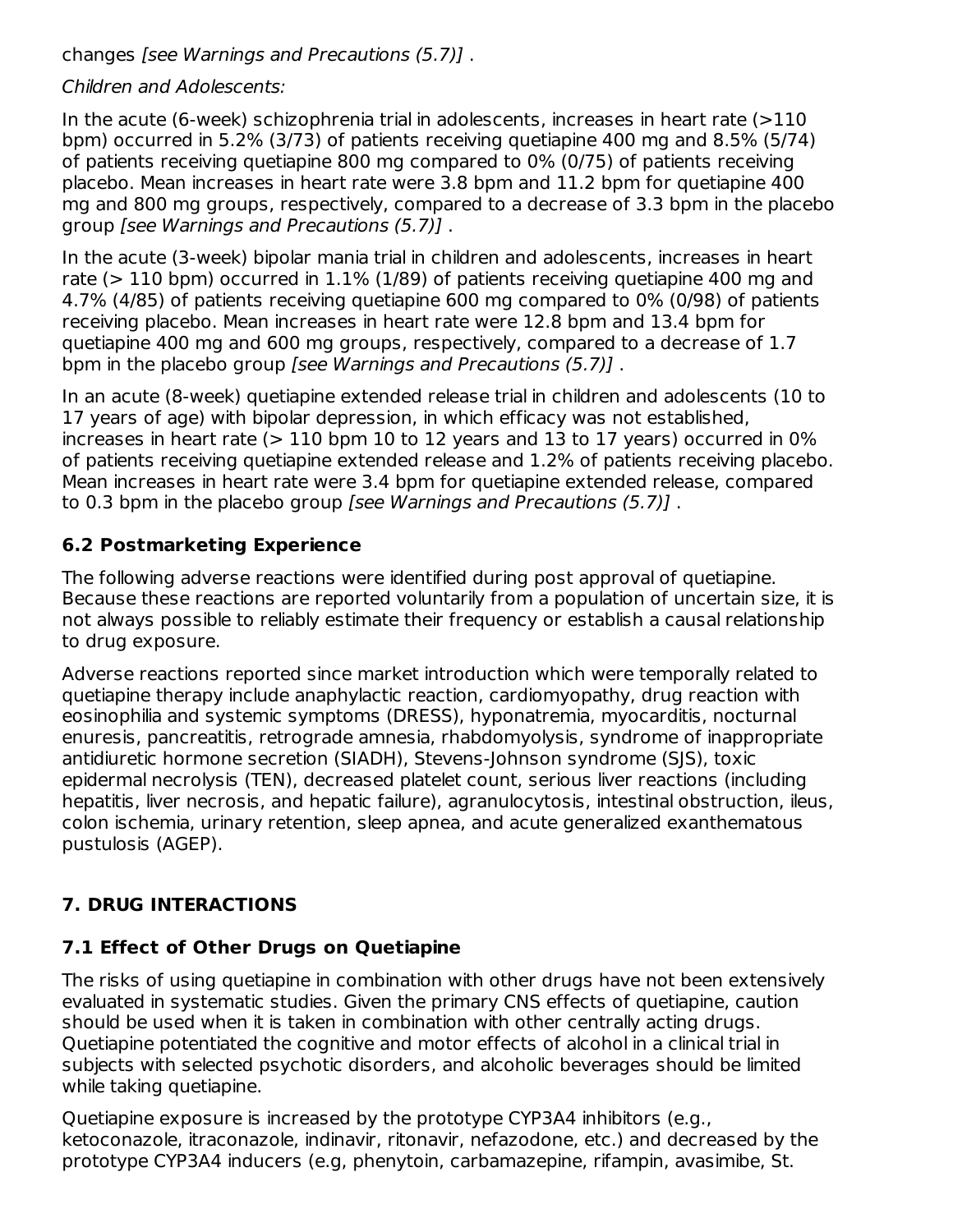John's wort etc.). Dose adjustment of quetiapine will be necessary if it is co-administered with potent CYP3A4 inducers or inhibitors.

CYP3A4 inhibitors:

Coadministration of ketoconazole, a potent inhibitor of cytochrome CYP3A4, resulted in significant increase in quetiapine exposure. The dose of quetiapine should be reduced to one sixth of the original dose if co-administered with a strong CYP3A4 inhibitor [see Dosage and Administration (2.5) and Clinical Pharmacology (12.3)] .

CYP3A4 inducers:

Coadministration of quetiapine and phenytoin, a CYP3A4 inducer increased the mean oral clearance of quetiapine by 5-fold. Increased doses of quetiapine up to 5-fold may be required to maintain control of symptoms of schizophrenia in patients receiving quetiapine and phenytoin, or other known potent CYP3A4 inducers [see Dosage and Administration (2.6) and Clinical Pharmacology (12.3)] . When the CYP3A4 inducer is discontinued, the dose of quetiapine should be reduced to the original level within 7 to 14 days [see Dosage and Administration (2.6)] .

Anticholinergic Drugs:

Concomitant treatment with quetiapine and other drugs with anticholinergic activity can increase the risk for severe gastrointestinal adverse reactions related to hypomotility. Quetiapine should be used with caution in patients receiving medications having anticholinergic (antimuscarinic) effects [see Warnings and Precautions (5.20)] .

The potential effects of several concomitant medications on quetiapine pharmacokinetics were studied [see Clinical Pharmacology (12.3)].

# **7.2 Effect of Quetiapine on Other Drugs**

Because of its potential for inducing hypotension, quetiapine may enhance the effects of certain antihypertensive agents.

Quetiapine may antagonize the effects of levodopa and dopamine agonists.

There are no clinically relevant pharmacokinetic interactions of quetiapine on other drugs based on the CYP pathway. Quetiapine and its metabolites are non-inhibitors of major metabolizing CYP's (1A2, 2C9, 2C19, 2D6, and 3A4).

# **8 USE IN SPECIFIC POPULATIONS**

# **8.1 Pregnancy**

# Pregnancy Exposure Registry

There is a pregnancy exposure registry that monitors pregnancy outcomes in women exposed to atypical antipsychotics, including quetiapine, during pregnancy. Healthcare providers are encouraged to register patients by contacting the National Pregnancy Registry for Atypical Antipsychotics at 1-866-961-2388 or online at http://womensmentalhealth.org/clinical-and-research-programs/pregnancyregistry/

# Risk Summary

Neonates exposed to antipsychotic drugs (including quetiapine) during the third trimester are at risk for extrapyramidal and/or withdrawal symptoms following delivery (see Clinical Considerations). Overall available data from published epidemiologic studies of pregnant women exposed to quetiapine have not established a drug-associated risk of major birth defects, miscarriage, or adverse maternal or fetal outcomes (see Data). There are risks to the mother associated with untreated schizophrenia, bipolar I, or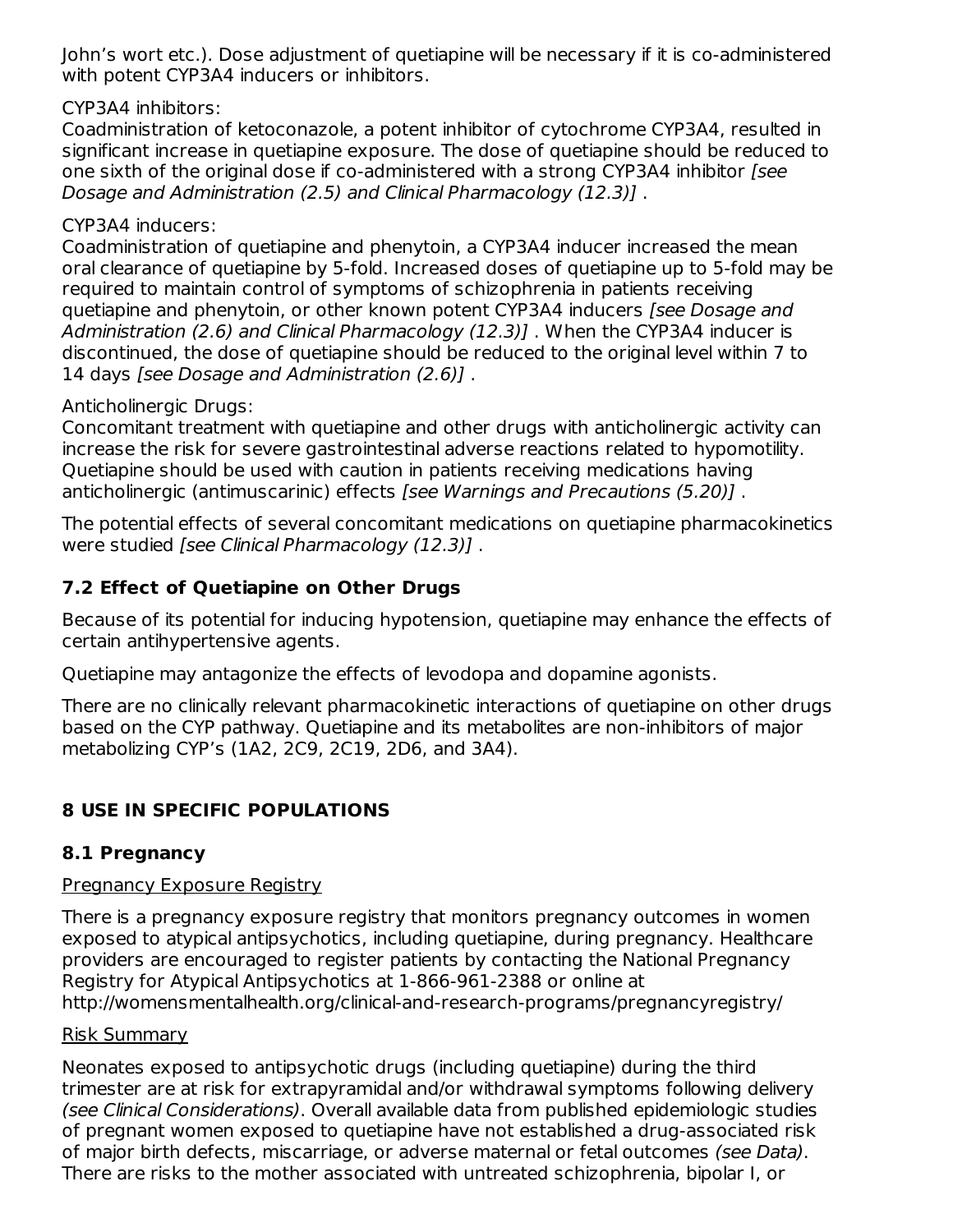major depressive disorder, and with exposure to antipsychotics, including quetiapine, during pregnancy (see Clinical Considerations).

In animal studies, embryo-fetal toxicity occurred including delays in skeletal ossification at approximately 1 and 2 times the maximum recommended human dose (MRHD) of 800 mg/day in both rats and rabbits, and an increased incidence of carpal/tarsal flexure (minor soft tissue anomaly) in rabbit fetuses at approximately 2 times the MRHD. In addition, fetal weights were decreased in both species. Maternal toxicity (observed as decreased body weights and/or death) occurred at 2 times the MRHD in rats and approximately 1-2 times the MRHD in rabbits.

The estimated background risk of major birth defects and miscarriage for the indicated populations is unknown. All pregnancies have a background risk of birth defect, loss, or other adverse outcomes. In the U.S. general population, the estimated background risk of major birth defects and miscarriage in clinically recognized pregnancies is 2 to 4% and 15 to 20%, respectively.

#### Clinical Considerations

### Disease-associated maternal and/or fetal risk

There is a risk to the mother from untreated schizophrenia, or bipolar I disorder, including increased risk of relapse, hospitalization, and suicide. Schizophrenia and bipolar I disorder are associated with increased adverse perinatal outcomes, including preterm birth. It is not known if this is a direct result of the illness or other comorbid factors.

A prospective, longitudinal study followed 201 pregnant women with a history of major depressive disorder who were euthymic and taking antidepressants at the beginning of pregnancy. The women who discontinued antidepressants during pregnancy were more likely to experience a relapse of major depression than women who continued antidepressants. Consider the risk of untreated depression when discontinuing or changing treatment with antidepressant medication during pregnancy and postpartum.

### Fetal/neonatal adverse reactions

Extrapyramidal and/or withdrawal symptoms, including agitation, hypertonia, hypotonia, tremor, somnolence, respiratory distress, and feeding disorder have been reported in neonates who were exposed to antipsychotic drugs, including quetiapine, during the third trimester of pregnancy. These symptoms varied in severity. Monitor neonates for extrapyramidal and/or withdrawal symptoms and manage symptoms appropriately. Some neonates recovered within hours or days without specific treatment; others required prolonged hospitalization.

### Data

### Human Data

Published data from observational studies, birth registries, and case reports on the use of atypical antipsychotics during pregnancy do not report a clear association with antipsychotics and major birth defects. A retrospective cohort study from a Medicaid database of 9258 women exposed to antipsychotics during pregnancy did not indicate an overall increased risk of major birth defects.

### Animal Data

When pregnant rats and rabbits were exposed to quetiapine during organogenesis, there was no teratogenic effect in fetuses. Doses were 25, 50 and 200 mg/kg in rats and 25, 50 and 100 mg/kg in rabbits which are approximately 0.3, 0.6 and 2-times (rats) and 0.6, 1 and 2-times (rabbits) the MRHD for schizophrenia of 800 mg/day based on mg/m2 body surface area. However, there was evidence of embryo-fetal toxicity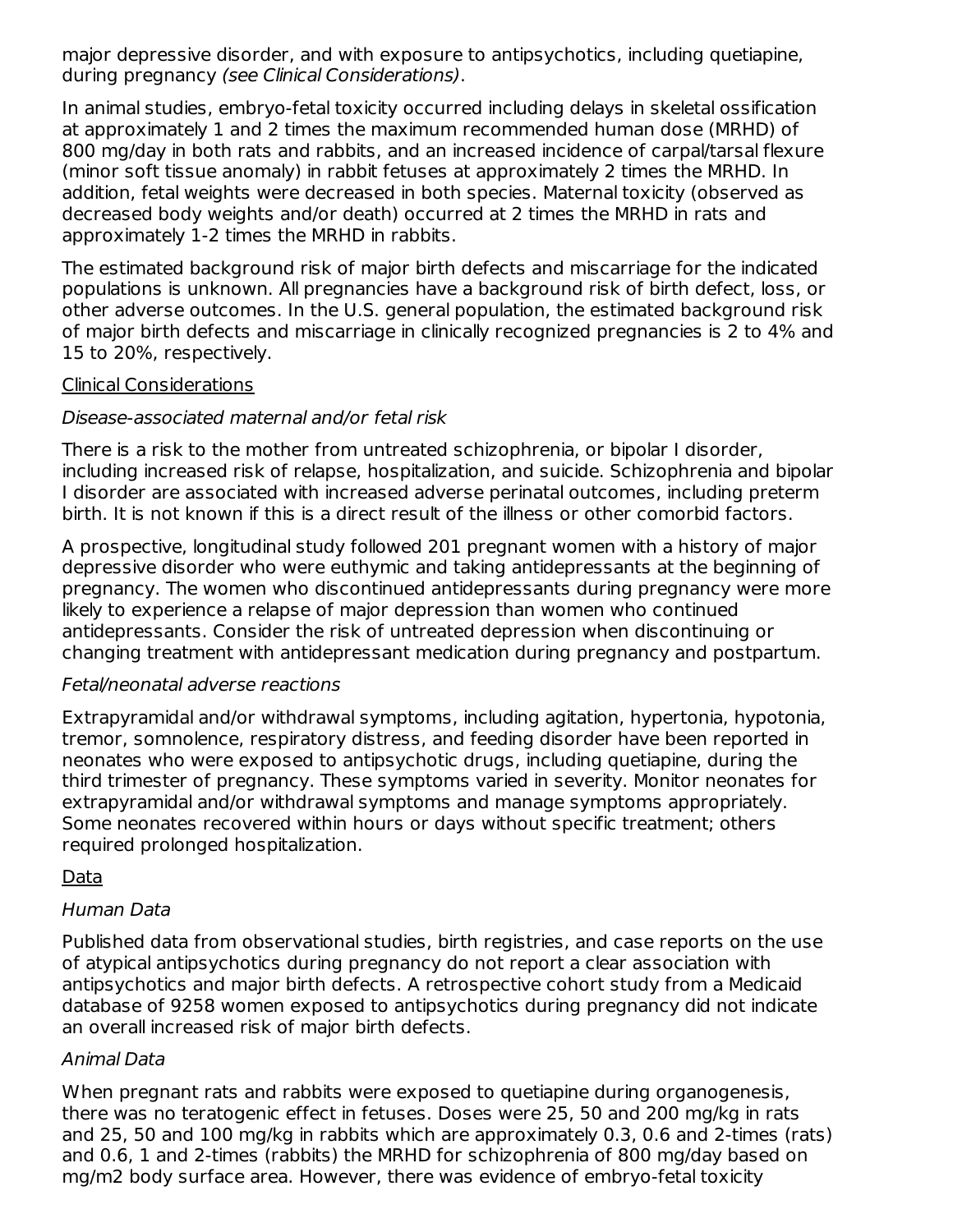including delays in skeletal ossification at approximately 1 and 2 times the MRHD of 800 mg/day in both rats and rabbits, and an increased incidence of carpal/tarsal flexure (minor soft tissue anomaly) in rabbit fetuses at approximately 2 times the MRHD. In addition, fetal weights were decreased in both species. Maternal toxicity (observed as decreased body weights and/or death) occurred at 2 times the MRHD in rats and approximately 1-2 times the MRHD (all doses tested) in rabbits.

In a peri/postnatal reproductive study in rats, no drug-related effects were observed when pregnant dams were treated with quetiapine at doses 0.01, 0.1, and 0.2 times the MRHD of 800 mg/day based on mg/m  $^2$  body surface area. However, in a preliminary peri/postnatal study, there were increases in fetal and pup death, and decreases in mean litter weight at 3 times the MRHD.

# **8.2 Lactation**

### Risk Summary

Limited data from published literature report the presence of quetiapine in human breast milk at relative infant dose of <1% of the maternal weight-adjusted dosage. There are no consistent adverse events that have been reported in infants exposed to quetiapine through breast milk. There is no information on the effects of quetiapine on milk production. The developmental and health benefits of breastfeeding should be considered along with the mother's clinical need for quetiapine and any potential adverse effects on the breastfed child from quetiapine or from the mother's underlying condition.

# **8.3 Females and Males of Reproductive Potential**

Infertility

### Females

Based on the pharmacologic action of quetiapine (D2 antagonism), treatment with quetiapine may result in an increase in serum prolactin levels, which may lead to a reversible reduction in fertility in females of reproductive potential [see Warnings and Precautions (5.15)] .

# **8.4 Pediatric Use**

In general, the adverse reactions observed in children and adolescents during the clinical trials were similar to those in the adult population with few exceptions. Increases in systolic and diastolic blood pressure occurred in children and adolescents and did not occur in adults. Orthostatic hypotension occurred more frequently in adults (4 to 7%) compared to children and adolescents (< 1%) [see Warnings and Precautions (5.7) and Adverse Reactions (6.1)].

### Schizophrenia

The efficacy and safety of quetiapine in the treatment of schizophrenia in adolescents aged 13 to 17 years were demonstrated in one 6-week, double-blind, placebo-controlled trial [see Indications and Usage (1.1), Dosage and Administration (2.2), Adverse Reactions (6.1), and Clinical Studies (14.1)].

Safety and effectiveness of quetiapine in pediatric patients less than 13 years of age with schizophrenia have not been established.

# Maintenance

The safety and effectiveness of quetiapine in the maintenance treatment of bipolar disorder has not been established in pediatric patients less than 18 years of age. The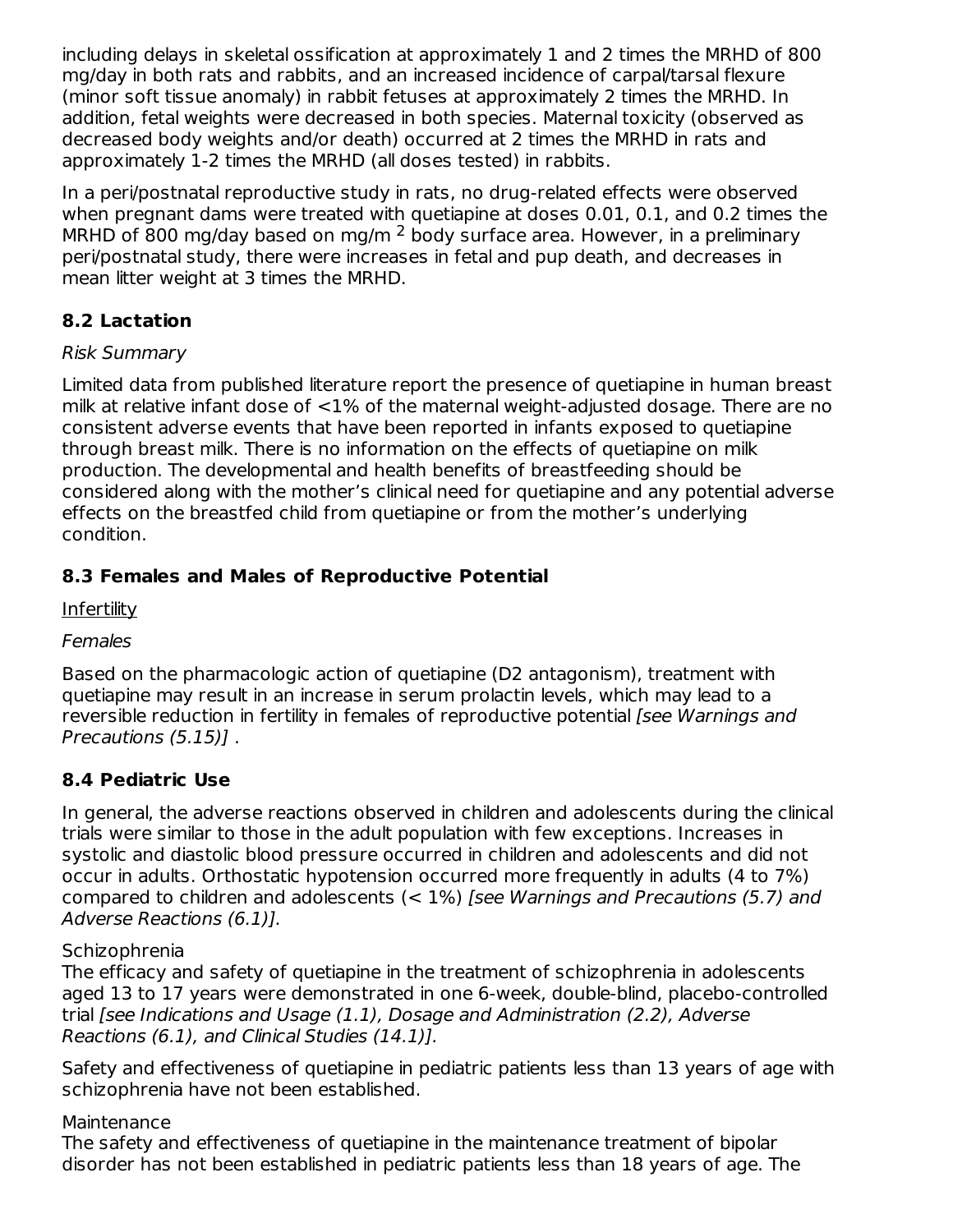safety and effectiveness of quetiapine in the maintenance treatment of schizophrenia has not been established in any patient population, including pediatric patients.

Bipolar Mania

The efficacy and safety of quetiapine in the treatment of mania in children and adolescents ages 10 to 17 years with bipolar I disorder was demonstrated in a 3-week, double-blind, placebo-controlled, multicenter trial [see Indications and Usage (1.2), Dosage and Administration (2.3), Adverse Reactions (6.1), and Clinical Studies (14.2)].

Safety and effectiveness of quetiapine in pediatric patients less than 10 years of age with bipolar mania have not been established.

# **Bipolar Depression**

Safety and effectiveness of quetiapine in pediatric patients less than 18 years of age with bipolar depression have not been established. A clinical trial with quetiapine extended release was conducted in children and adolescents (10 to 17 years of age) with bipolar depression, efficacy was not established.

Some differences in the pharmacokinetics of quetiapine were noted between children/adolescents (10 to 17 years of age) and adults. When adjusted for weight, the AUC and Cmax of quetiapine were 41% and 39% lower, respectively, in children and adolescents compared to adults. The pharmacokinetics of the active metabolite, norquetiapine, were similar between children/adolescents and adults after adjusting for weight [see Clinical Pharmacology (12.3)].

# **8.5 Geriatric Use**

Of the approximately 3700 patients in clinical studies with quetiapine, 7% (232) were 65 years of age or over. In general, there was no indication of any different tolerability of quetiapine in the elderly compared to younger adults. Nevertheless, the presence of factors that might decrease pharmacokinetic clearance, increase the pharmacodynamic response to quetiapine, or cause poorer tolerance or orthostasis, should lead to consideration of a lower starting dose, slower titration, and careful monitoring during the initial dosing period in the elderly. The mean plasma clearance of quetiapine was reduced by 30% to 50% in elderly patients when compared to younger patients [see Clinical Pharmacology (12.3) and Dosage and Administration (2.3)] .

# **8.6 Renal Impairment**

Clinical experience with quetiapine in patients with renal impairment is limited [see Clinical] Pharmacology (12.3)] .

# **8.7 Hepatic Impairment**

Since quetiapine is extensively metabolized by the liver, higher plasma levels are expected in patients with hepatic impairment. In this population, a low starting dose of 25 mg/day is recommended and the dose may be increased in increments of 25 mg/day to 50 mg/day [see Dosage and Administration (2.4) and Clinical Pharmacology (12.3)] .

# **9 DRUG ABUSE AND DEPENDENCE**

# **9.1 Controlled Substance**

Quetiapine is not a controlled substance.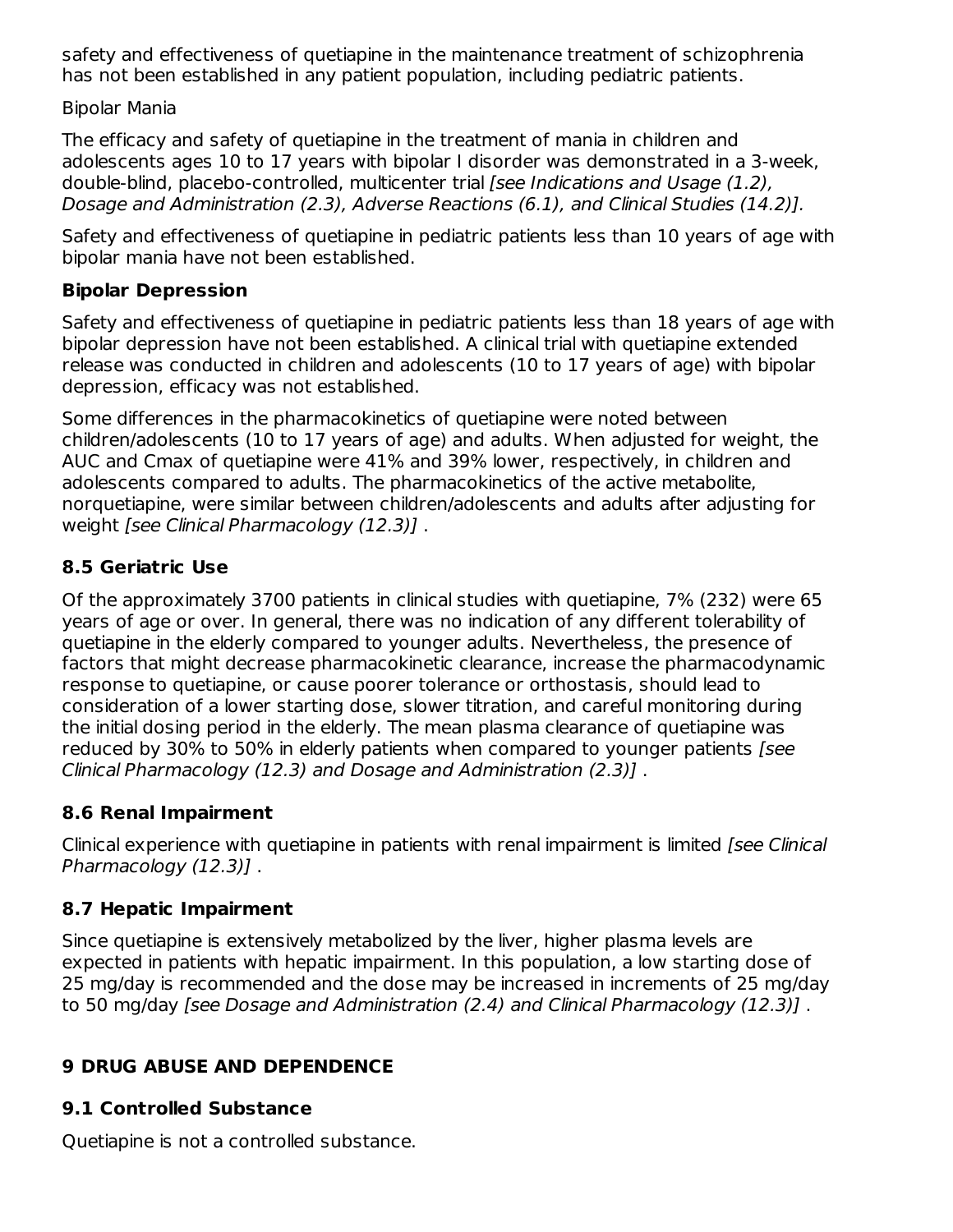# **9.2 Abuse**

Quetiapine has not been systematically studied, in animals or humans, for its potential for abuse, tolerance, or physical dependence. While the clinical trials did not reveal any tendency for any drug-seeking behavior, these observations were not systematic and it is not possible to predict on the basis of this limited experience the extent to which a CNS-active drug will be misused, diverted, and/or abused once marketed. Consequently, patients should be evaluated carefully for a history of drug abuse, and such patients should be observed closely for signs of misuse or abuse of quetiapine, e.g., development of tolerance, increases in dose, drug-seeking behavior.

### **10 OVERDOSAGE**

#### **10.1 Human Experience**

In clinical trials, survival has been reported in acute overdoses of up to 30 grams of quetiapine. Most patients who overdosed experienced no adverse reactions or recovered fully from the reported reactions. Death has been reported in a clinical trial following an overdose of 13.6 grams of quetiapine alone. In general, reported signs and symptoms were those resulting from an exaggeration of the drug's known pharmacological effects, i.e., drowsiness, sedation, tachycardia, hypotension and anticholinergic toxicity including coma and delirium. Patients with pre-existing severe cardiovascular disease may be at an increased risk of the effects of overdose [see Warnings and Precautions (5.12)]. One case, involving an estimated overdose of 9600 mg, was associated with hypokalemia and first-degree heart block. In post-marketing experience, there were cases reported of QT prolongation with overdose.

### **10.2 Management of Overdosage**

Establish and maintain an airway and ensure adequate oxygenation and ventilation. Cardiovascular monitoring should commence immediately and should include continuous electrocardiographic monitoring to detect possible arrhythmias.

Appropriate supportive measures are the mainstay of management. For the most up-todate information on the management of quetiapine overdosage, contact a certified Regional Poison Control Center (1-800-222-1222).

# **11 DESCRIPTION**

Quetiapine is an atypical antipsychotic belonging to a chemical class, the dibenzothiazepine derivatives. The chemical designation is  $2-[2-(4-dibenzo [b,f]$ [1,4]thiazepin-11-yl-1-piperazinyl)ethoxy]-ethanol fumarate (2:1) (salt). It is present in tablets as the fumarate salt. All doses and tablet strengths are expressed as milligrams of base, not as fumarate salt. Its molecular formula is C  $_{42}$ H  $_{50}$ N  $_{6}$ O  $_{4}$ S  $_{2}$ •C  $_{4}$ H  $_{4}$ O  $_{4}$  and it has a molecular weight of 883.11 (fumarate salt). The structural formula is: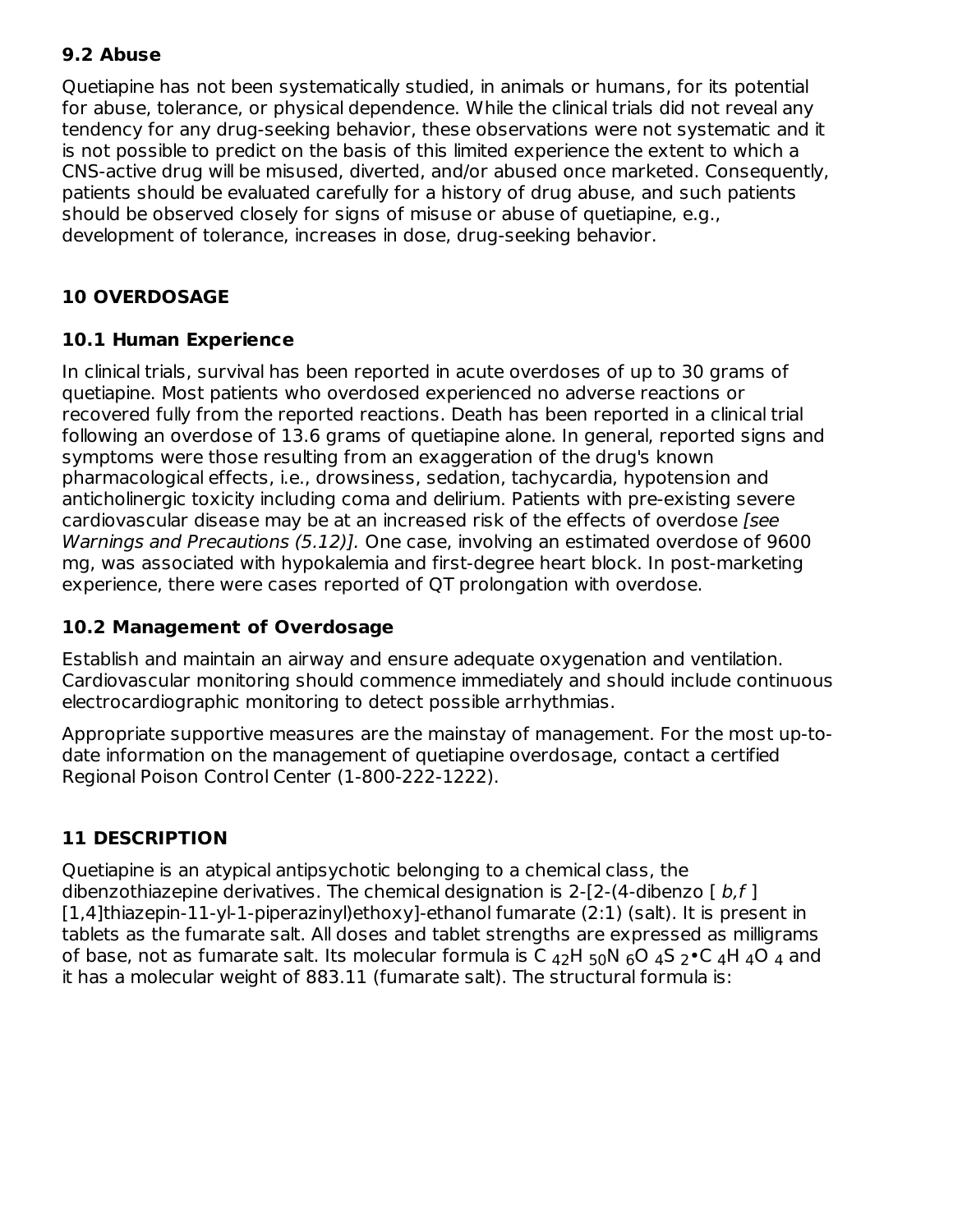

Quetiapine fumarate is a white to off-white crystalline powder which is moderately soluble in water.

Quetiapine tablet, USP is supplied for oral administration as 25 mg (round, pink), 50 mg (round, white to off white), 100 mg (round, yellow), 200 mg (round, white to off white), 300 mg (capsule-shaped, white), and 400 mg (capsule-shaped, yellow) tablets.

Inactive ingredients are povidone, dibasic calcium phosphate dihydrate, microcrystalline cellulose, sodium starch glycolate, lactose monohydrate, magnesium stearate, hypromellose, polyethylene glycol, and titanium dioxide.

The 25 mg tablets contain iron oxide red and iron oxide yellow and the 100 mg and 400 mg tablets contain only iron oxide yellow.

Each 25 mg tablet contains quetiapine fumarate, USP equivalent to 25 mg quetiapine. Each 50 mg tablet contains quetiapine fumarate, USP equivalent to 50 mg quetiapine. Each 100 mg tablet contains quetiapine fumarate, USP equivalent to 100 mg quetiapine. Each 200 mg tablet contains quetiapine fumarate, USP equivalent to 200 mg quetiapine. Each 300 mg tablet contains quetiapine fumarate, USP equivalent to 300 mg quetiapine. Each 400 mg tablet contains quetiapine fumarate, USP equivalent to 400 mg quetiapine.

# **12 CLINICAL PHARMACOLOGY**

### **12.1 Mechanism of Action**

The mechanism of action of quetiapine in the listed indications is unclear. However, the efficacy of quetiapine in these indications could be mediated through a combination of dopamine type 2 (D  $_2$ ) and serotonin type 2 (5HT  $_2$ ) antagonism. The active metabolite, N-desalkyl quetiapine (norquetiapine), has similar activity at D  $_2$ , but greater activity at  $5HT_{2A}$  receptors, than the parent drug (quetiapine).

### **12.2 Pharmacodynamics**

Quetiapine and its metabolite, norquetiapine, have affinity for multiple neurotransmitter receptors with norquetiapine binding with higher affinity than quetiapine in general. The K  $_{{\rm i}}$  values for quetiapine and norquetiapine at the dopamine D  $_{{\rm 1}}$  are 428/99.8 nM, at D  $_{{\rm 2}}$ 626/489nM, at serotonin 5HT  $_{\rm 1A}$  1040/191 nM at 5HT  $_{\rm 2A}$  38/2.9 nM, at histamine H  $_{\rm 1}$ 4.4/1.1 nM, at muscarinic M  $_1$  1086/38.3 nM, and at adrenergic  $\alpha$   $_1$ b 14.6/46.4 nM and, at  $\alpha$  <sub>2</sub> receptors 617/1290 nM, respectively. Quetiapine and norquetiapine lack appreciable affinity to the benzodiazepine receptors.

### Effect on QT Interval

In clinical trials, quetiapine was not associated with a persistent increase in QT intervals. However, the QT effect was not systematically evaluated in a thorough QT study. In post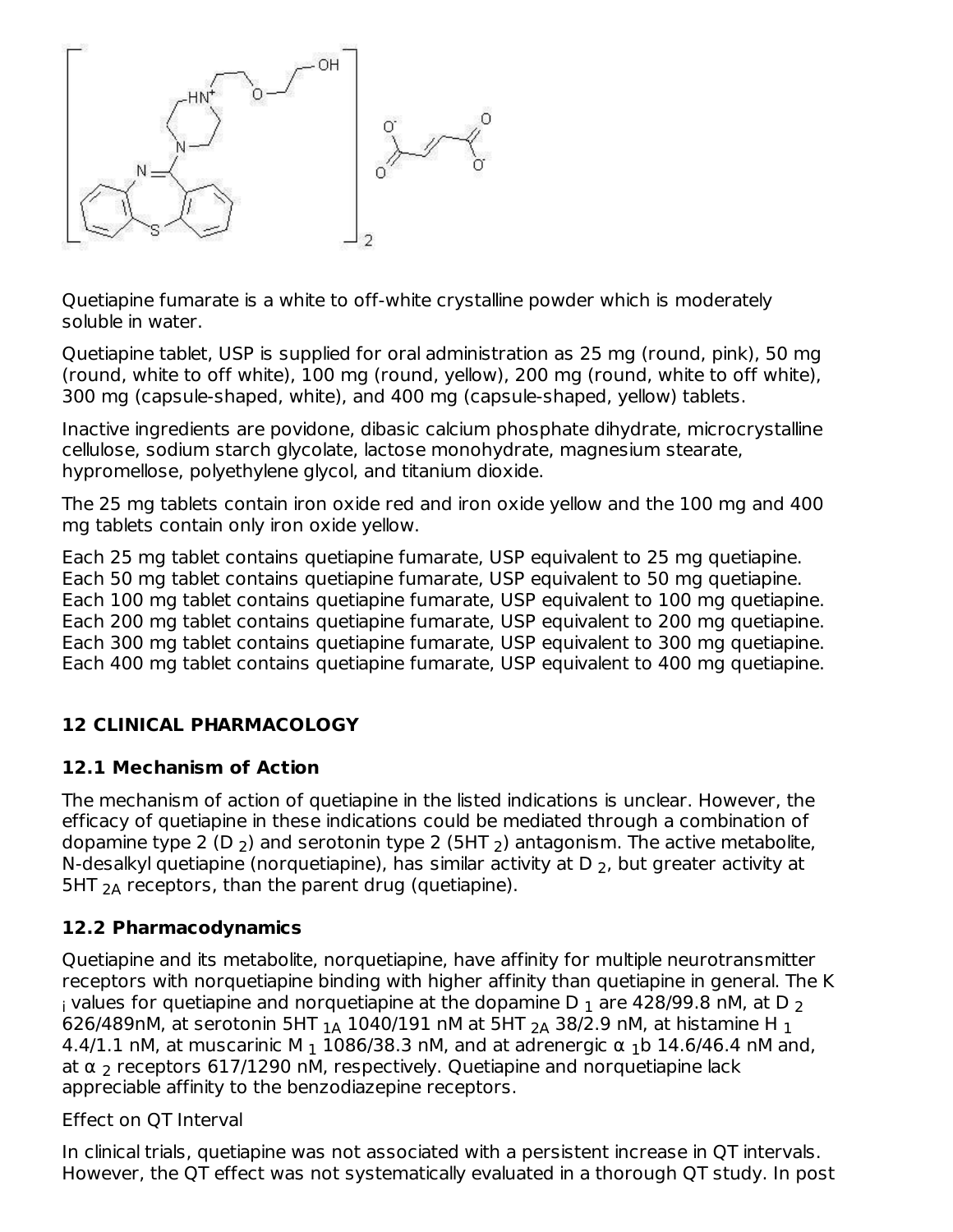marketing experience, there were cases reported of QT prolongation in patients who overdosed on quetiapine [see Overdosage (10.1)], in patients with concomitant illness, and in patients taking medicines known to cause electrolyte imbalance or increase QT interval.

# **12.3 Pharmacokinetics**

# **Adults**

Quetiapine activity is primarily due to the parent drug. The multiple-dose pharmacokinetics of quetiapine are dose-proportional within the proposed clinical dose range, and quetiapine accumulation is predictable upon multiple dosing. Elimination of quetiapine is mainly via hepatic metabolism with a mean terminal half-life of about 6 hours within the proposed clinical dose range. Steady-state concentrations are expected to be achieved within two days of dosing. Quetiapine is unlikely to interfere with the metabolism of drugs metabolized by cytochrome P450 enzymes.

# **Children and Adolescents**

At steady state the pharmacokinetics of the parent compound, in children and adolescents (10 to 17 years of age), were similar to adults. However, when adjusted for dose and weight, AUC and Cmax of the parent compound were 41% and 39% lower, respectively, in children and adolescents than in adults. For the active metabolite, norquetiapine, AUC and Cmax were 45% and 31% higher, respectively, in children and adolescents than in adults. When adjusted for dose and weight, the pharmacokinetics of the metabolite, norquetiapine, was similar between children and adolescents and adults [see Use in Specific Populations (8.4)] .

# Absorption

Quetiapine fumarate is rapidly absorbed after oral administration, reaching peak plasma concentrations in 1.5 hours. The tablet formulation is 100% bioavailable relative to solution. The bioavailability of quetiapine is marginally affected by administration with food, with C  $_{\sf max}$  and AUC values increased by 25% and 15%, respectively.

# **Distribution**

Quetiapine is widely distributed throughout the body with an apparent volume of distribution of  $10\pm4$  L/kg. It is 83% bound to plasma proteins at therapeutic concentrations. In vitro, quetiapine did not affect the binding of warfarin or diazepam to human serum albumin. In turn, neither warfarin nor diazepam altered the binding of quetiapine.

# Metabolism and Elimination

Following a single oral dose of  $^{14}$ C-quetiapine, less than 1% of the administered dose was excreted as unchanged drug, indicating that quetiapine is highly metabolized. Approximately 73% and 20% of the dose was recovered in the urine and feces, respectively.

Quetiapine is extensively metabolized by the liver. The major metabolic pathways are sulfoxidation to the sulfoxide metabolite and oxidation to the parent acid metabolite; both metabolites are pharmacologically inactive. In vitro studies using human liver microsomes revealed that the cytochrome P450 3A4 isoenzyme is involved in the metabolism of quetiapine to its major, but inactive, sulfoxide metabolite and in the metabolism of its active metabolite N-desalkyl quetiapine.

# Age

Oral clearance of quetiapine was reduced by 40% in elderly patients ( $\geq 65$  years, n=9)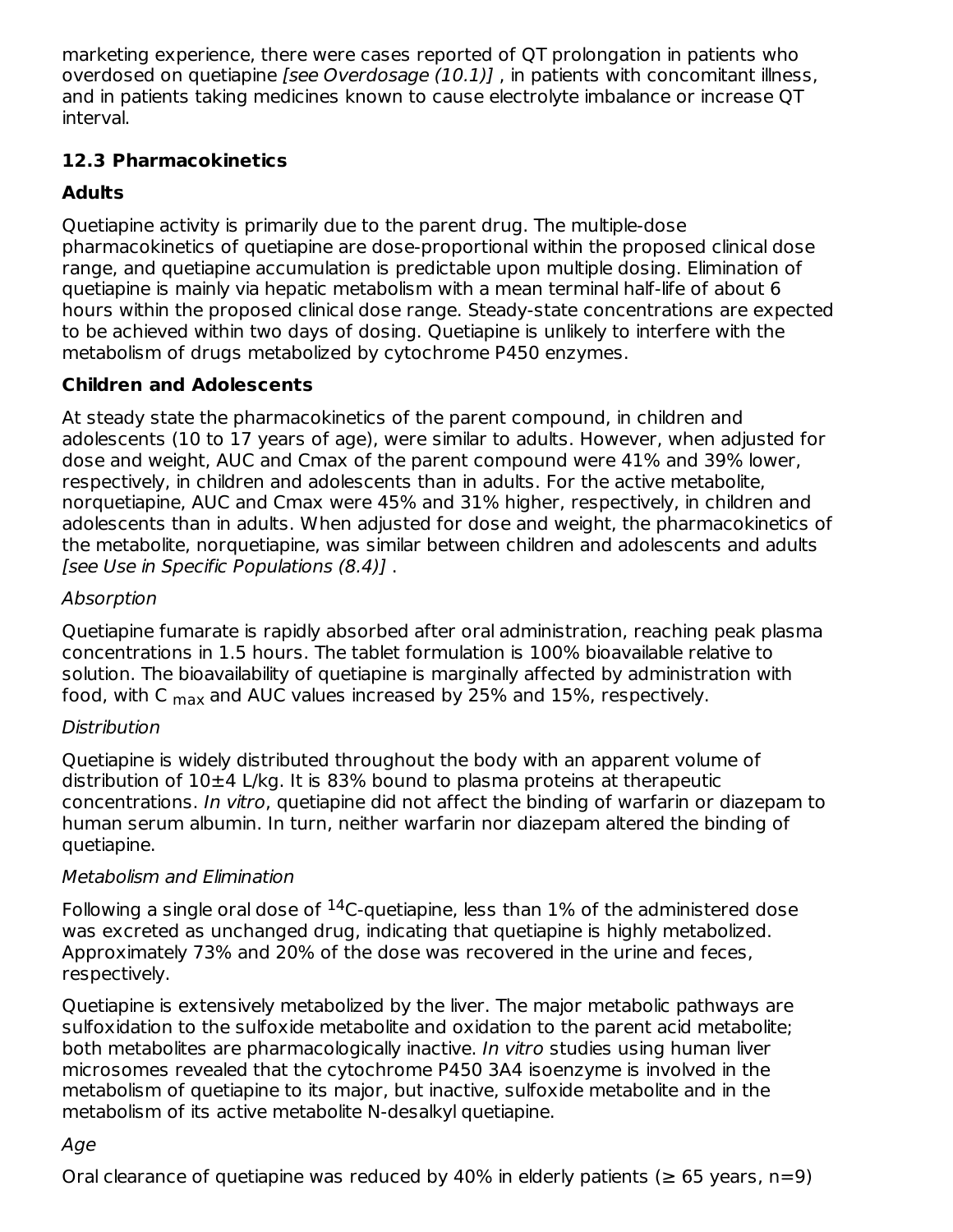compared to young patients ( $n=12$ ), and dosing adjustment may be necessary *[see*] Dosage and Administration (2.3)] .

### Gender

There is no gender effect on the pharmacokinetics of quetiapine.

# Race

There is no race effect on the pharmacokinetics of quetiapine.

### Smoking

Smoking has no effect on the oral clearance of quetiapine.

### Renal Insufficiency

Patients with severe renal impairment (Clcr=10 to 30 mL/min/1.73 m  $^2$ , n=8) had a 25% lower mean oral clearance than normal subjects (Clcr > 80 mL/min/1.73 m <sup>2</sup>, n=8), but plasma quetiapine concentrations in the subjects with renal insufficiency were within the range of concentrations seen in normal subjects receiving the same dose. Dosage adjustment is therefore not needed in these patients [see Use in Specific Populations  $(8.6)$ ].

### Hepatic Insufficiency

Hepatically impaired patients (n=8) had a 30% lower mean oral clearance of quetiapine than normal subjects. In two of the 8 hepatically impaired patients, AUC and Cmax were 3 times higher than those observed typically in healthy subjects. Since quetiapine is extensively metabolized by the liver, higher plasma levels are expected in the hepatically impaired population, and dosage adjustment may be needed [see Dosage and Administration (2.4) and Use in Specific Populations (8.7)] .

### Drug-Drug Interaction Studies

The in vivo assessments of effect of other drugs on the pharmacokinetics of quetiapine are summarized in Table 17 [see Dosage and Administration (2.5 and 2.6) and Drug Interactions (7.1)Drug Interactions (7.1) ] .

| <b>Coadministered</b>                      | <b>Dose Schedules</b>                  | <b>Effect on</b>            |                                                                                                                              |  |  |
|--------------------------------------------|----------------------------------------|-----------------------------|------------------------------------------------------------------------------------------------------------------------------|--|--|
| <b>Drug</b>                                | <b>Coadministered</b><br><b>Drug</b>   | Quetiapine                  | Quetiapine<br><b>Pharmacokinetics</b>                                                                                        |  |  |
| Phenytoin                                  | 100 mg three times<br>daily            | 250 mg three times<br>daily | 5-fold increase in<br>loral clearance                                                                                        |  |  |
| <b>Divalproex</b>                          | 500 mg twice daily                     | 150 mg twice daily          | 17% increase mean<br>max plasma<br>concentration at<br>steady state.<br>No effect on<br>absorption or mean<br>oral clearance |  |  |
| Thioridazine                               | 200 mg twice daily                     | 300 mg twice daily          | 65% increase in oral<br>clearance                                                                                            |  |  |
| Cimetidine                                 | 400 mg three times<br>daily for 4 days | 150 mg three times<br>daily | 20% decrease in<br>mean oral clearance                                                                                       |  |  |
| Ketoconazole (potent<br>CYP 3A4 inhibitor) | 200 mg once daily for<br>4 days        | 25 mg single dose           | 84% decrease in<br>oral clearance                                                                                            |  |  |

# **Table 17: The Effect of Other Drugs on the Pharmacokinetics of Quetiapine**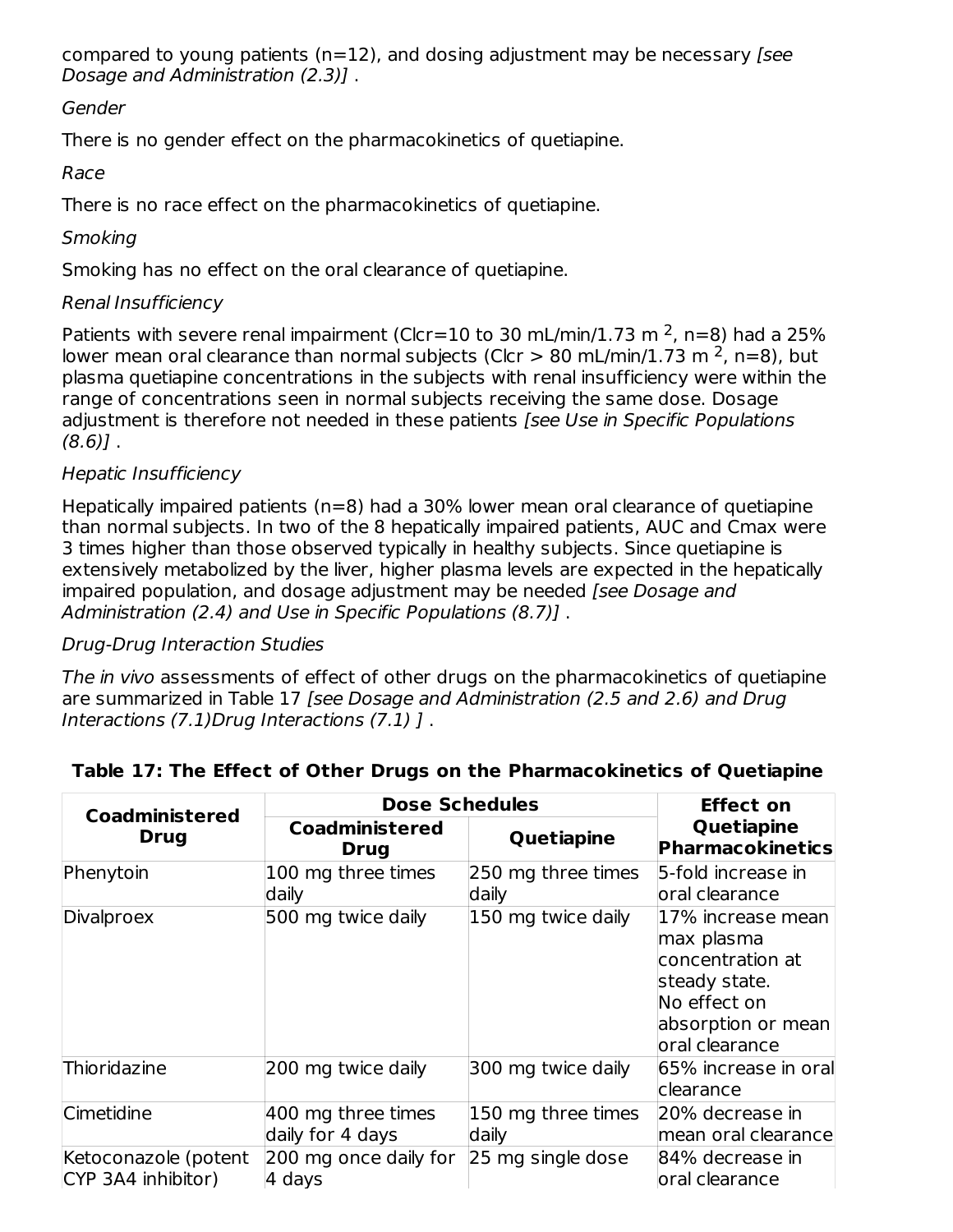|             |                    |                    | resulting in a 6.2-<br>fold increase in AUC<br>of quetiapine |
|-------------|--------------------|--------------------|--------------------------------------------------------------|
| Fluoxetine  | 60 mg once daily   | 300 mg twice daily | No change in<br>steady state PK                              |
| Imipramine  | 75 mg twice daily  | 300 mg twice daily | No change in<br>steady state PK                              |
| Haloperidol | 7.5 mg twice daily | 300 mg twice daily | No change in<br>steady state PK                              |
| Risperidone | 3 mg twice daily   | 300 mg twice daily | No change in<br>steady state PK                              |

In vitro enzyme inhibition data suggest that quetiapine and 9 of its metabolites would have little inhibitory effect on in vivo metabolism mediated by cytochromes CYP 1A2, 2C9, 2C19, 2D6, and 3A4.

Quetiapine at doses of 750 mg/day did not affect the single dose pharmacokinetics of antipyrine, lithium, or lorazepam (Table 18) [see Drug Interactions (7.2)].

| <b>Coadministered</b> | <b>Dose schedules</b>                              | <b>Effect on other</b>      |                                                                                                                     |
|-----------------------|----------------------------------------------------|-----------------------------|---------------------------------------------------------------------------------------------------------------------|
| drug                  | <b>Coadministered</b><br>drug                      | Quetiapine                  | drugs<br>pharmacokinetics                                                                                           |
| Lorazepam             | 2 mg, single dose                                  | 250 mg three times<br>daily | Oral clearance of<br>lorazepam reduced<br>by 20%                                                                    |
| Divalproex            | 500 mg twice daily                                 | 150 mg twice daily          | $ {\mathsf C} _{\mathsf{max}}$ and AUC of<br>free valproic acid at<br>steady-state was<br>decreased by 10 to<br>12% |
| Lithium               | Up to 2400 mg/day<br>given in twice daily<br>doses | 250 mg three times<br>daily | No effect on<br>steady-state<br>pharmacokinetics<br>of lithium                                                      |
| Antipyrine            | 1 g, single dose                                   | 250 mg three times<br>daily | No effect on<br>clearance of<br>antipyrine or<br>urinary recovery of<br>its metabolites                             |

|  |  | Table 18: The Effect of Quetiapine on the Pharmacokinetics of Other Drugs |  |  |  |
|--|--|---------------------------------------------------------------------------|--|--|--|
|  |  |                                                                           |  |  |  |

# **13 NONCLINICAL TOXICOLOGY**

### **13.1 Carcinogenesis, Mutagenesis, Impairment of Fertility**

### Carcinogenesis

Carcinogenicity studies were conducted in C57BL mice and Wistar rats. Quetiapine was administered in the diet to mice at doses of 20, 75, 250, and 750 mg/kg and to rats by gavage at doses of 25, 75, and 250 mg/kg for two years. These doses are equivalent to 0.1, 0.5, 1.5, and 4.5 times the MRHD of 800 mg/day based on mg/m  $^2$  body surface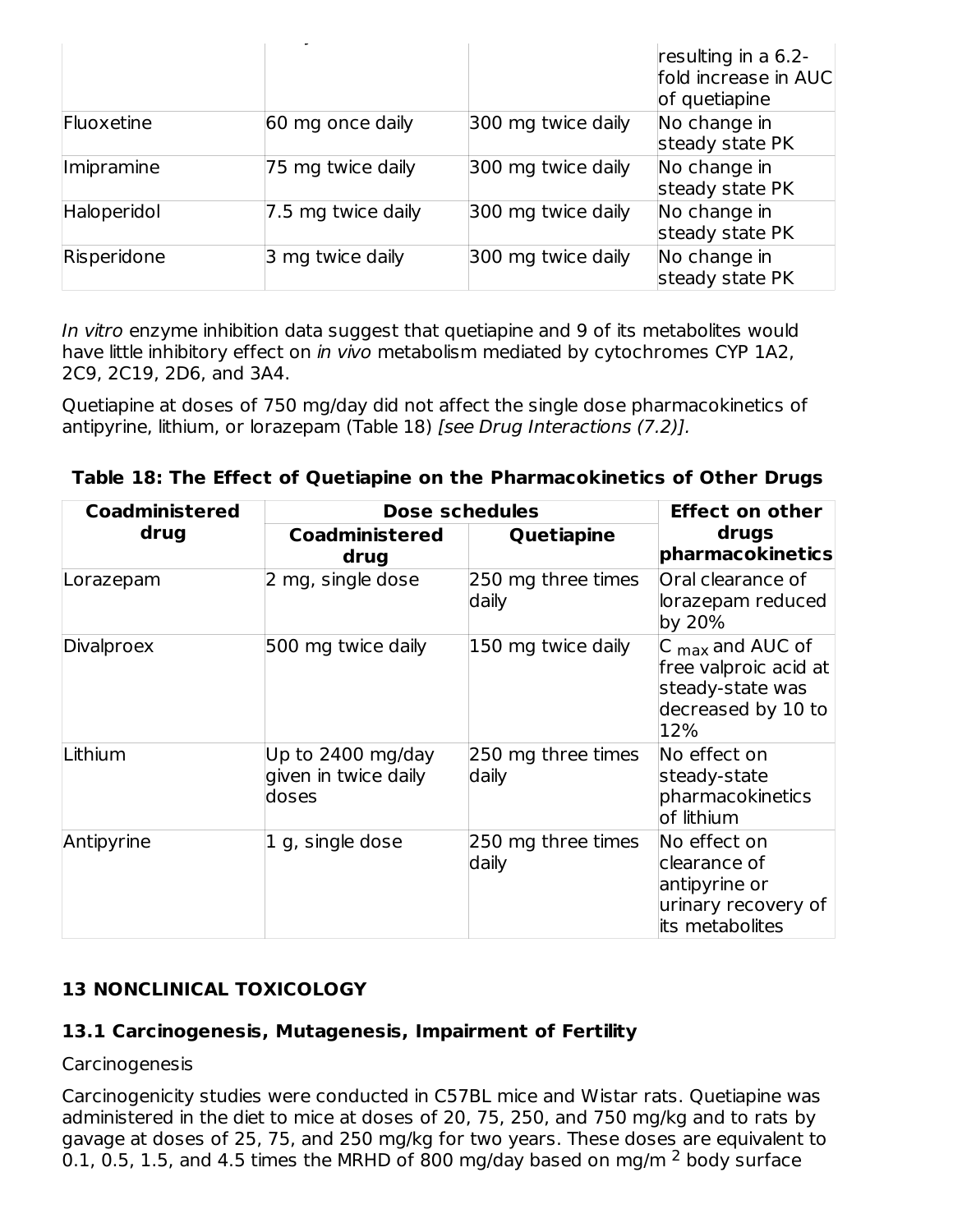area (mice) or 0.3, 1, and 3 times the MRHD based on mg/m  $^2$  body surface area (rats). There were statistically significant increases in thyroid gland follicular adenomas in male mice at doses 1.5 and 4.5 times the MRHD based on mg/m  $^2$  body surface area and in male rats at a dose of 3 times the MRHD based on mg/m  $2$  body surface area. Mammary gland adenocarcinomas were statistically significantly increased in female rats at all doses tested (0.3, 1, and 3 times the MRHD based on mg/m  $2$  body surface area).

Thyroid follicular cell adenomas may have resulted from chronic stimulation of the thyroid gland by thyroid stimulating hormone (TSH) resulting from enhanced metabolism and clearance of thyroxine by rodent liver. Changes in TSH, thyroxine, and thyroxine clearance consistent with this mechanism were observed in subchronic toxicity studies in rat and mouse and in a 1-year toxicity study in rat; however, the results of these studies were not definitive. The relevance of the increases in thyroid follicular cell adenomas to human risk, through whatever mechanism, is unknown.

Antipsychotic drugs have been shown to chronically elevate prolactin levels in rodents. Serum measurements in a 1-year toxicity study showed that quetiapine increased median serum prolactin levels a maximum of 32- and 13-fold in male and female rats, respectively. Increases in mammary neoplasms have been found in rodents after chronic administration of other antipsychotic drugs and are considered to be prolactinmediated. The relevance of this increased incidence of prolactin-mediated mammary gland tumors in rats to human risk is unknown [see Warnings and Precautions (5.15)].

#### **Mutagenesis**

Quetiapine was not mutagenic or clastogenic in standard genotoxicity tests. The mutagenic potential of quetiapine was tested in the in vitro Ames bacterial gene mutation assay and in the *in vitro* mammalian gene mutation assay in Chinese Hamster Ovary cells. The clastogenic potential of quetiapine was tested in the in vitro chromosomal aberration assay in cultured human lymphocytes and in the *in vivo* bone marrow micronucleus assay in rats up to 500 mg/kg, which is 6 times the MRHD based on mg/m <sup>2</sup> body surface area.

### Impairment of Fertility

Quetiapine decreased mating and fertility in male Sprague-Dawley rats at oral doses of 50 and 150 mg/kg or approximately 1 and 3 times the MRHD of 800 mg/day based on mg/m<sup>2</sup> body surface area. Drug-related effects included increases in interval to mate and in the number of matings required for successful impregnation. These effects continued to be observed at 3 times the MRHD even after a two-week period without treatment. The no-effect dose for impaired mating and fertility in male rats was 25 mg/kg, or 0.3 times the MRHD based on mg/m  $^2$  body surface area.

Quetiapine adversely affected mating and fertility in female Sprague-Dawley rats at an oral dose approximately 1 times the MRHD of 800 mg/day based on mg/m  $^2$  body surface area. Drug-related effects included decreases in matings and in matings resulting in pregnancy, and an increase in the interval to mate. An increase in irregular estrus cycles was observed at doses of 10 and 50 mg/kg, or approximately 0.1 and 1 times the MRHD of 800 mg/day based on mg/m  $^2$  body surface area. The no-effect dose in female rats was 1 mg/kg, or 0.01 times the MRHD of 800 mg/day based on mg/m  $^2$ body surface area.

# **13.2 Animal Toxicology and/or Pharmacology**

Quetiapine caused a dose-related increase in pigment deposition in thyroid gland in rat toxicity studies which were 4 weeks in duration or longer and in a mouse 2-year carcinogenicity study. Doses were 10,25,50,75,150 and 250 mg/kg in rat studies which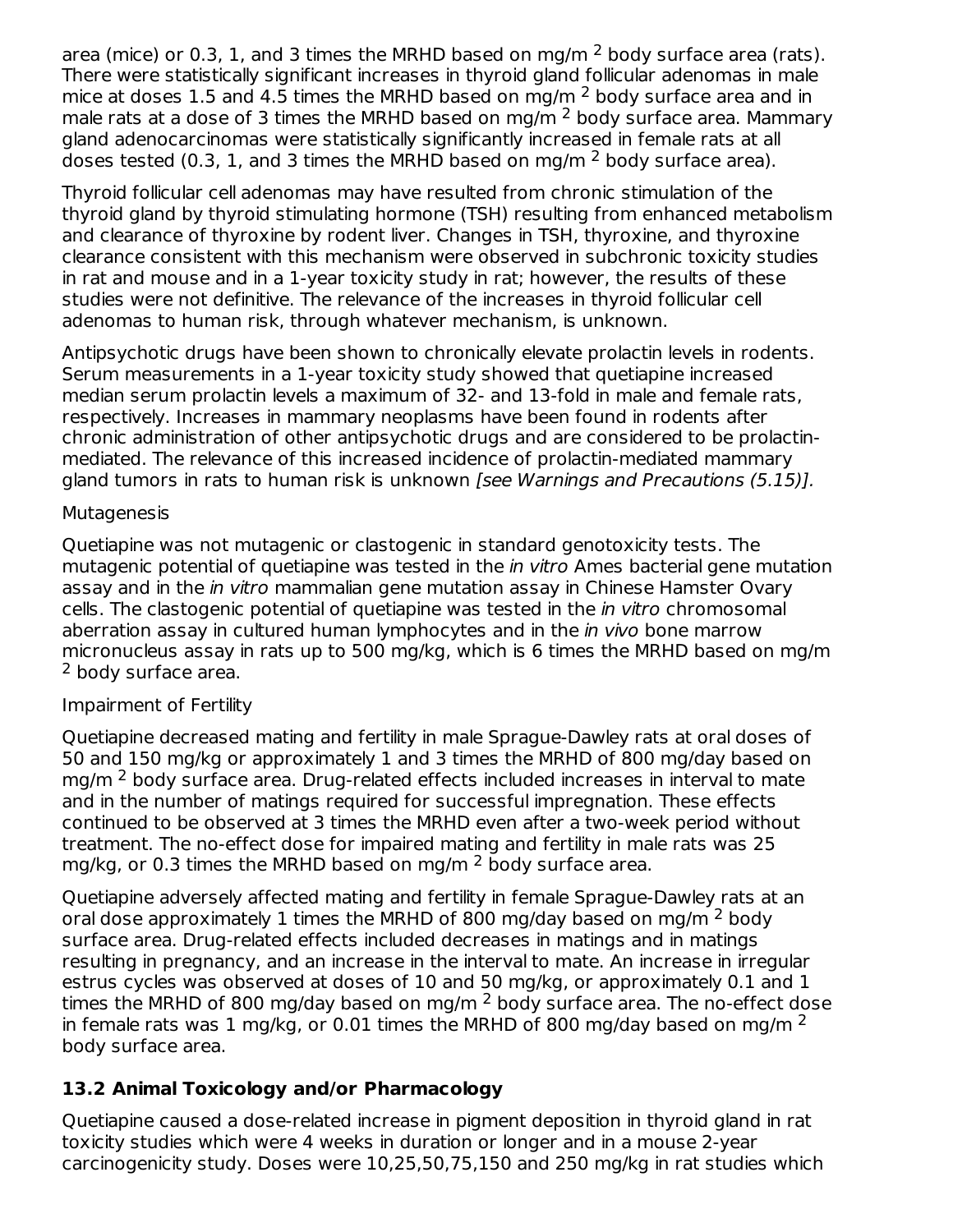are approximately 0.1, 0.3, 0.6, 1, 2 and 3-times the MRHD of 800 mg/day based on mg/m2 body surface area, respectively. Doses in the mouse carcinogenicity study were 20, 75, 250 and 750 mg/kg which are approximately 0.1, 0.5, 1.5, and 4.5 times the MRHD of 800 mg/day based on mg/m  $^2$  body surface area. Pigment deposition was shown to be irreversible in rats. The identity of the pigment could not be determined, but was found to be co-localized with quetiapine in thyroid gland follicular epithelial cells. The functional effects and the relevance of this finding to human risk are unknown.

In dogs receiving quetiapine for 6 or 12 months, but not for 1-month, focal triangular cataracts occurred at the junction of posterior sutures in the outer cortex of the lens at a dose of 100 mg/kg, or 4 times the MRHD of 800 mg/day based on mg/m  $^2$  body surface area. This finding may be due to inhibition of cholesterol biosynthesis by quetiapine. Quetiapine caused a dose-related reduction in plasma cholesterol levels in repeat-dose dog and monkey studies; however, there was no correlation between plasma cholesterol and the presence of cataracts in individual dogs. The appearance of delta-8-cholestanol in plasma is consistent with inhibition of a late stage in cholesterol biosynthesis in these species. There also was a 25% reduction in cholesterol content of the outer cortex of the lens observed in a special study in quetiapine treated female dogs. Drug-related cataracts have not been seen in any other species; however, in a 1 year study in monkeys, a striated appearance of the anterior lens surface was detected in 2/7 females at a dose of 225 mg/kg or 5.5 times the MRHD of 800 mg/day based on mg/m <sup>2</sup> body surface area.

# **14 CLINICAL STUDIES**

# **14.1 Schizophrenia**

# **Short-term Trials - Adults**

The efficacy of quetiapine in the treatment of schizophrenia was established in 3 shortterm (6-week) controlled trials of inpatients with schizophrenia who met DSM III-R criteria for schizophrenia. Although a single fixed dose haloperidol arm was included as a comparative treatment in one of the three trials, this single haloperidol dose group was inadequate to provide a reliable and valid comparison of quetiapine and haloperidol.

Several instruments were used for assessing psychiatric signs and symptoms in these studies, among them the Brief Psychiatric Rating Scale (BPRS), a multi-item inventory of general psychopathology traditionally used to evaluate the effects of drug treatment in schizophrenia. The BPRS psychosis cluster (conceptual disorganization, hallucinatory behavior, suspiciousness, and unusual thought content) is considered a particularly useful subset for assessing actively psychotic schizophrenic patients. A second traditional assessment, the Clinical Global Impression (CGI), reflects the impression of a skilled observer, fully familiar with the manifestations of schizophrenia, about the overall clinical state of the patient.

The results of the trials follow:

- 1. In a 6-week, placebo-controlled trial (n=361) (Study 1) involving 5 fixed doses of quetiapine (75 mg/day, 150 mg/day, 300 mg/day, 600 mg/day, and 750 mg/day given in divided doses three times per day), the 4 highest doses of quetiapine were generally superior to placebo on the BPRS total score, the BPRS psychosis cluster and the CGI severity score, with the maximal effect seen at 300 mg/day, and the effects of doses of 150 mg/day to 750 mg/day were generally indistinguishable.
- 2. In a 6-week, placebo-controlled trial (n=286) (Study 2) involving titration of quetiapine in high (up to 750 mg/day given in divided doses three times per day) and low (up to 250 mg/day given in divided doses three times per day) doses, only the high dose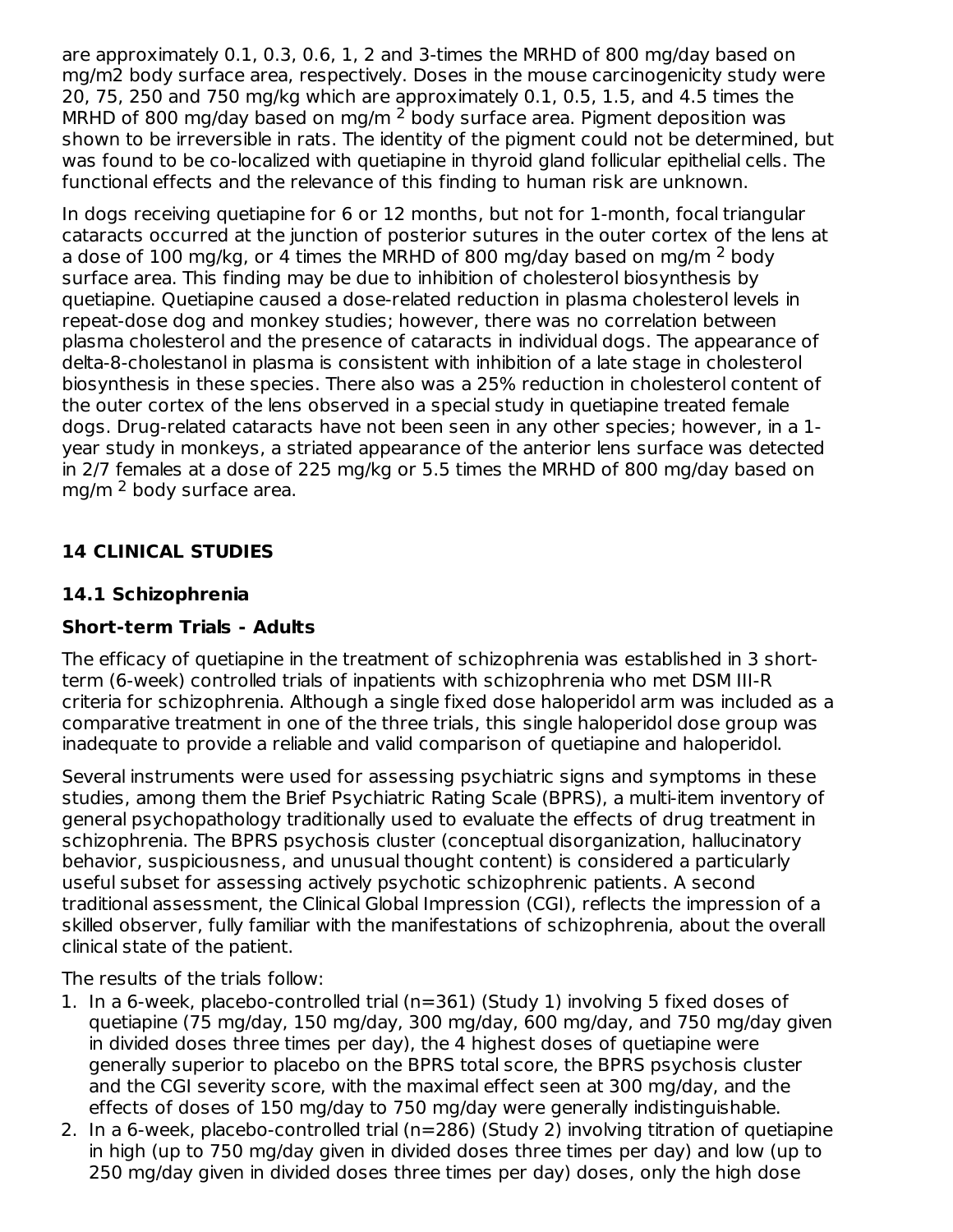quetiapine group (mean dose, 500 mg/day) was superior to placebo on the BPRS total score, the BPRS psychosis cluster, and the CGI severity score.

3. In a 6-week dose and dose regimen comparison trial (n=618) (Study 3) involving two fixed doses of quetiapine (450 mg/day given in divided doses both twice daily and three times daily and 50 mg/day given in divided doses twice daily), only the 450 mg/day (225 mg given twice daily) dose group was superior to the 50 mg/day (25 mg given twice daily) quetiapine dose group on the BPRS total score, the BPRS psychosis cluster, and the CGI severity score.

The primary efficacy results of these three studies in the treatment of schizophrenia in adults is presented in Table 19.

Examination of population subsets (race, gender, and age) did not reveal any differential responsiveness on the basis of race or gender, with an apparently greater effect in patients under the age of 40 years compared to those older than 40. The clinical significance of this finding is unknown.

### **Adolescents (ages 13 to 17)**

The efficacy of quetiapine in the treatment of schizophrenia in adolescents (13 to 17 years of age) was demonstrated in a 6-week, double-blind, placebo-controlled trial (Study 4). Patients who met DSM-IV diagnostic criteria for schizophrenia were randomized into one of three treatment groups: quetiapine 400 mg/day ( $n = 73$ ), quetiapine 800 mg/day ( $n = 74$ ), or placebo ( $n = 75$ ). Study medication was initiated at 50 mg/day and on day 2 increased to 100 mg/per day (divided and given two or three times per day). Subsequently, the dose was titrated to the target dose of 400 mg/day or 800 mg/day using increments of 100 mg/day, divided and given two or three times daily. The primary efficacy variable was the mean change from baseline in total Positive and Negative Syndrome Scale (PANSS).

Quetiapine at 400 mg/day and 800 mg/day was superior to placebo in the reduction of PANSS total score. The primary efficacy results of this study in the treatment of schizophrenia in adolescents is presented in Table 19.

| <b>Study</b>  | <b>Treatment</b>                           | <b>Primary Efficacy Endpoint: BPRS Total</b> |                                                           |                                                                      |  |  |
|---------------|--------------------------------------------|----------------------------------------------|-----------------------------------------------------------|----------------------------------------------------------------------|--|--|
| <b>Number</b> | <b>Group</b>                               | Score (SD)                                   | Mean Baseline LS Mean Change from<br><b>Baseline (SE)</b> | <b>Placebo-</b><br>subtracted<br>Difference <sup>1</sup><br>(95% CI) |  |  |
| Study 1       | Quetiapine (75<br>mq/day)                  | 45.7 (10.9)                                  | $-2.2(2.0)$                                               | $-4.0$ ( $-11.2$ )<br>3.3)                                           |  |  |
|               | Quetiapine (150<br>$mg/day)$ <sup>2</sup>  | 47.2 (10.1)                                  | $-8.7(2.1)$                                               | $-10.4$ $(-17.8, -$<br>3.0)                                          |  |  |
|               | Quetiapine (300<br>$mg/day$ ) <sup>2</sup> | 45.3 (10.9)                                  | $-8.6(2.1)$                                               | $-10.3$ $(-17.6, -$<br>3.0)                                          |  |  |
|               | Quetiapine (600<br>mg/day) $^2$            | 43.5 (11.3)                                  | $-7.7(2.1)$                                               | $-9.4$ ( $-16.7$ , $-$<br>2.1)                                       |  |  |
|               | Quetiapine (750<br>$mg/day)$ <sup>2</sup>  | 45.7 (11.0)                                  | $-6.3(2.0)$                                               | $-8.0$ ( $-15.2$ , $-$<br>(0.8)                                      |  |  |
|               | Placebo                                    | 45.3(9.2)                                    | 1.7(2.1)                                                  |                                                                      |  |  |
| Study 2       | Quetiapine (250<br>mq/day)                 | 38.9 (9.8)                                   | $-4.2(1.6)$                                               | $-3.2$ $(-7.6, 1.2)$                                                 |  |  |
|               | Quetiapine (750<br>$mg/day$ ) <sup>2</sup> | 41.0(9.6)                                    | $-8.7(1.6)$                                               | $-7.8$ ( $-12.2$ , $-$<br>3.4)                                       |  |  |

# **Table 19: Schizophrenia Short-Term Trials**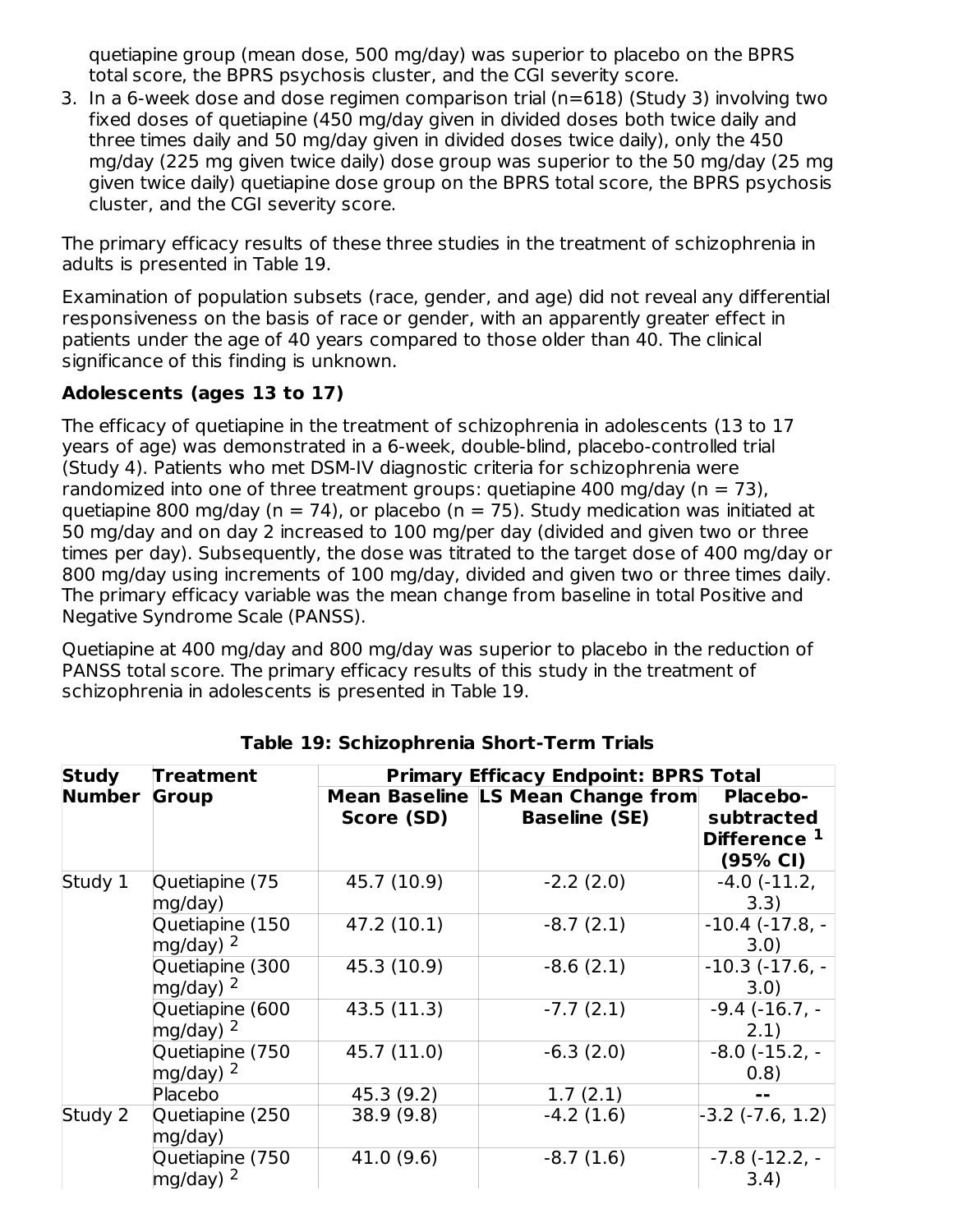|         | Placebo                            | 38.4 (9.7)                                    | $-1.0(1.6)$          |                         |
|---------|------------------------------------|-----------------------------------------------|----------------------|-------------------------|
| Study 3 | Quetiapine (450<br>mg/day BID)     | 42.1 (10.7)                                   | $-10.0(1.3)$         | $-4.6$ $(-7.8, -1.4)$   |
|         | Quetiapine (450<br>mg/day TID) $3$ | 42.7 (10.4)                                   | $-8.6(1.3)$          | $-3.2$ $(-6.4, 0.0)$    |
|         | Quetiapine (50 mg<br>BID)          | 41.7 (10.0)                                   | $-5.4(1.3)$          |                         |
|         |                                    | <b>Primary Efficacy Endpoint: PANSS Total</b> |                      |                         |
|         |                                    | <b>Mean Baseline</b>                          | <b>LS Mean</b>       | <b>Placebo-</b>         |
|         |                                    | Score (SD)                                    | <b>Change from</b>   | subtracted              |
|         |                                    |                                               | <b>Baseline (SE)</b> | Difference <sup>1</sup> |
|         |                                    |                                               |                      | (95% CI)                |
| Study 4 | Quetiapine (400                    | 96.2 (17.7)                                   | $-27.3(2.6)$         | $-8.2$ ( $-16.1$ , $-$  |
|         | $mg/day$ ) <sup>2</sup>            |                                               |                      | (0.3)                   |
|         | Quetiapine (800                    | 96.9 (15.3)                                   | $-28.4(1.8)$         | $-9.3$ ( $-16.2$ , $-$  |
|         | mg/day) $^2$                       |                                               |                      | (2.4)                   |
|         | Placebo                            | 96.2 (17.7)                                   | $-19.2(3.0)$         |                         |

**SD:** standard deviation; SE: standard error; LS Mean: least-squares mean; CI: unadjusted confidence interval.

**1.** Difference (drug minus placebo) in least-squares mean change from baseline.

**2.** Doses that are statistically significant superior to placebo.

**3.** Doses that are statistically significant superior to quetiapine 50 mg BID.

# **14.2 Bipolar Disorder**

### **Bipolar I disorder, manic or mixed episodes**

### **Adults**

The efficacy of quetiapine in the acute treatment of manic episodes was established in 3 placebo-controlled trials in patients who met DSM-IV criteria for bipolar I disorder with manic episodes. These trials included patients with or without psychotic features and excluded patients with rapid cycling and mixed episodes. Of these trials, 2 were monotherapy (12 weeks) and 1 was adjunct therapy (3 weeks) to either lithium or divalproex. Key outcomes in these trials were change from baseline in the Young Mania Rating Scale (YMRS) score at 3 and 12 weeks for monotherapy and at 3 weeks for adjunct therapy. Adjunct therapy is defined as the simultaneous initiation or subsequent administration of quetiapine with lithium or divalproex.

The primary rating instrument used for assessing manic symptoms in these trials was YMRS, an 11-item clinician-rated scale traditionally used to assess the degree of manic symptomatology (irritability, disruptive/aggressive behavior, sleep, elevated mood, speech, increased activity, sexual interest, language/thought disorder, thought content, appearance, and insight) in a range from 0 (no manic features) to 60 (maximum score).

The results of the trials follow:

### **Monotherapy**

The efficacy of quetiapine in the acute treatment of bipolar mania was established in 2 placebo-controlled trials. In two 12-week trials (n=300, n=299) comparing quetiapine to placebo, quetiapine was superior to placebo in the reduction of the YMRS total score at weeks 3 and 12. The majority of patients in these trials taking quetiapine were dosed in a range between 400 mg/day and 800 mg per day (studies 1 and 2 in Table 20).

Adjunct Therapy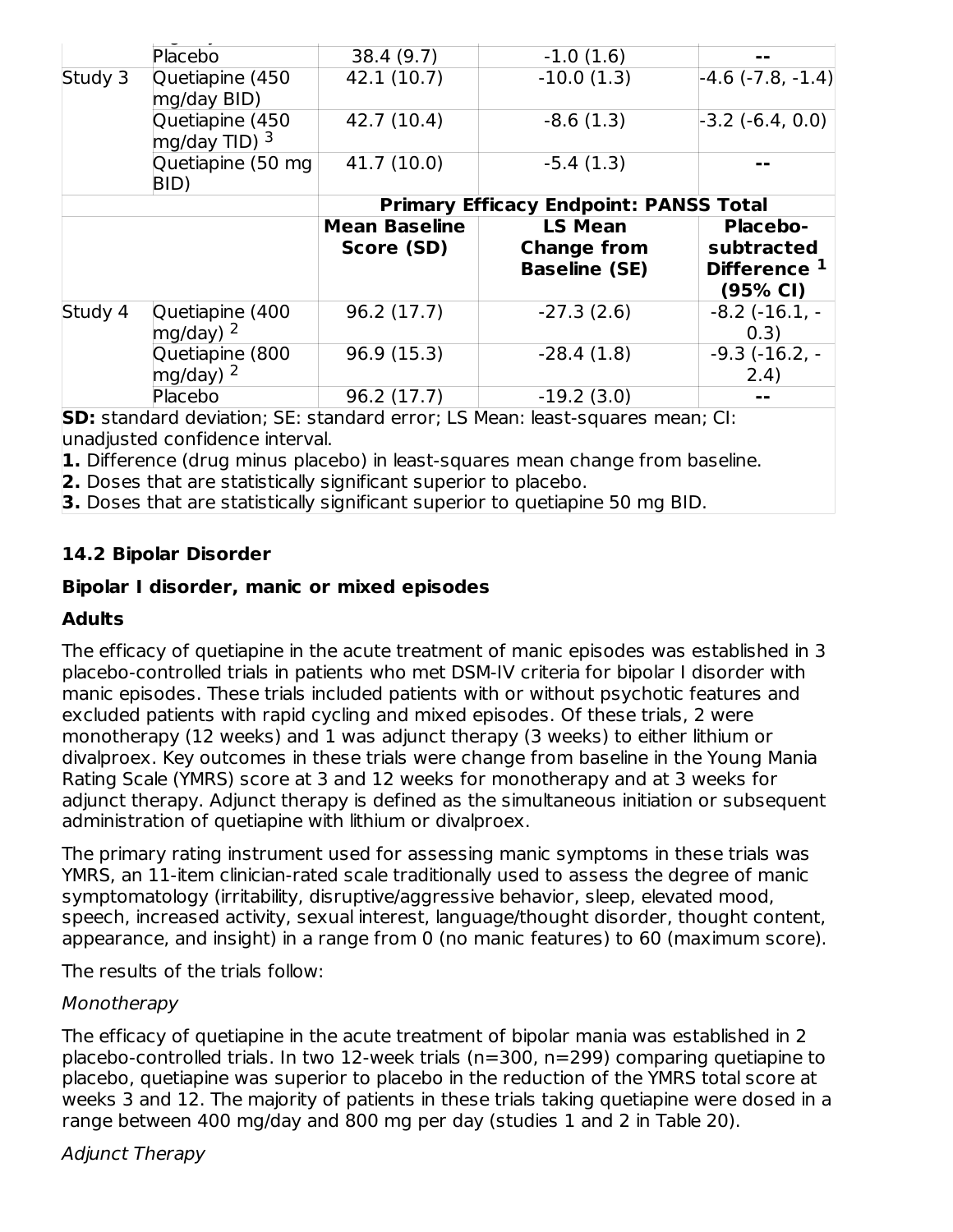In this 3-week placebo-controlled trial, 170 patients with bipolar mania (YMRS  $\geq$  20) were randomized to receive quetiapine or placebo as adjunct treatment to lithium or divalproex. Patients may or may not have received an adequate treatment course of lithium or divalproex prior to randomization. Quetiapine was superior to placebo when added to lithium or divalproex alone in the reduction of YMRS total score (Study 3 in Table 20).

The majority of patients in this trial taking quetiapine were dosed in a range between 400 mg/day and 800 mg per day. In a similarly designed trial (n=200), quetiapine was associated with an improvement in YMRS scores but did not demonstrate superiority to placebo, possibly due to a higher placebo effect.

The primary efficacy results of these studies in the treatment of mania in adults is presented in Table 20.

Children and Adolescents (ages 10 to 17)

The efficacy of quetiapine in the acute treatment of manic episodes associated with bipolar I disorder in children and adolescents (10 to 17 years of age) was demonstrated in a 3-week, double-blind, placebo-controlled, multicenter trial (Study 4 in Table 20). Patients who met DSM-IV diagnostic criteria for a manic episode were randomized into one of three treatment groups: quetiapine 400 mg/day ( $n = 95$ ), quetiapine 600 mg/day  $(n = 98)$ , or placebo  $(n = 91)$ . Study medication was initiated at 50 mg/day and on day 2 increased to 100 mg/day (divided doses given two or three times daily). Subsequently, the dose was titrated to a target dose of 400 mg/day or 600 mg/day using increments of 100 mg/day, given in divided doses two or three times daily. The primary efficacy variable was the mean change from baseline in total YMRS score.

Quetiapine 400 mg/day and 600 mg/day were superior to placebo in the reduction of YMRS total score (Table 20).

| <b>Study Number</b> | <b>Treatment</b>                                              | <b>Primary Efficacy Measure: YMRS Total</b>     |                                                              |                                                                                         |  |  |
|---------------------|---------------------------------------------------------------|-------------------------------------------------|--------------------------------------------------------------|-----------------------------------------------------------------------------------------|--|--|
|                     | Group                                                         | <b>Mean Baseline</b><br>Score (SD) <sup>*</sup> | <b>LS Mean</b><br><b>Change from</b><br><b>Baseline (SE)</b> | <b>Placebo-</b><br>subtracted<br>Difference <sup><math>\dagger</math></sup><br>(95% CI) |  |  |
| Study 1             | Quetiapine<br>(200 to 800<br>mg/day) $\pm$ §                  | 34.0(6.1)                                       | $-12.3(1.3)$                                                 | $-4.0$ ( $-7.0$ , $-$<br>1.0)                                                           |  |  |
|                     | Haloperidol <sup><math>\ddagger</math>, §</sup>               | 32.3(6.0)                                       | $-15.7(1.3)$                                                 | $-7.4$ ( $-10.4$ , $-$<br>4.4)                                                          |  |  |
|                     | Placebo                                                       | 33.1(6.6)                                       | $-8.3(1.3)$                                                  |                                                                                         |  |  |
| Study 2             | Quetiapine<br>(200 to 800<br>mg/day) $‡$                      | 32.7(6.5)                                       | $-14.6(1.5)$                                                 | $-7.9$ ( $-10.9$ , $-$<br>5.0)                                                          |  |  |
|                     | Lithium $\frac{1}{2}$ , $\frac{5}{2}$                         | 33.3(7.1)                                       | $-15.2(1.6)$                                                 | $-8.5$ ( $-11.5$ , $-$<br>5.5)                                                          |  |  |
|                     | Placebo                                                       | 34.0(6.9)                                       | $-6.7(1.6)$                                                  |                                                                                         |  |  |
| Study 3             | Quetiapine<br>(200 to 800<br>mg/day) $+$ + mood<br>stabilizer | 31.5(5.8)                                       | $-13.8(1.6)$                                                 | $-3.8(-7.1,-$<br>0.6)                                                                   |  |  |
|                     | Placebo + mood                                                | $211$ $(55)$                                    | $-10(15)$                                                    |                                                                                         |  |  |

# **Table 20: Mania Trials**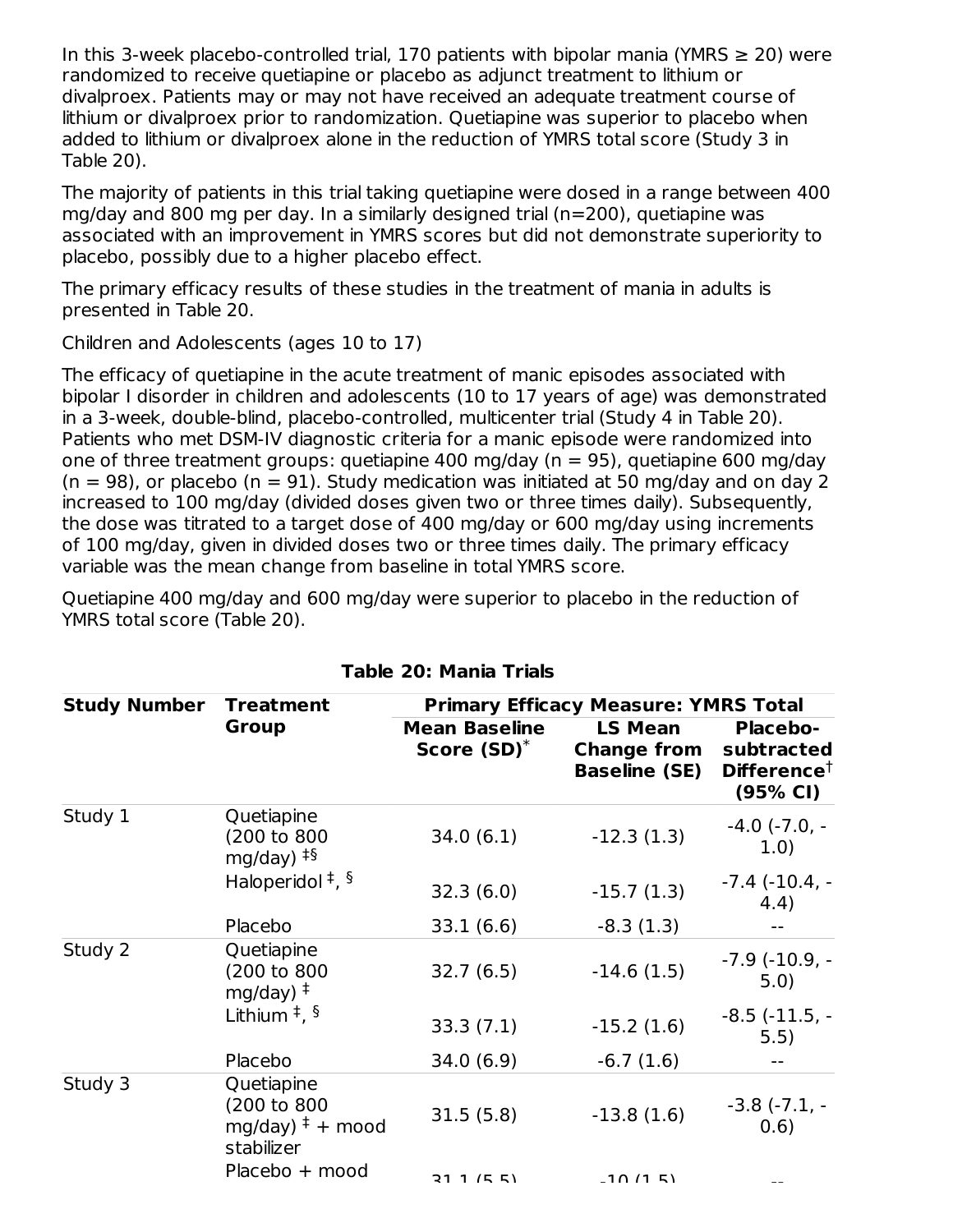|         | stabilizer                                        | JTT(T)    | $-10(1.0)$    | $- -$                         |
|---------|---------------------------------------------------|-----------|---------------|-------------------------------|
| Study 4 | Quetiapine<br>$(400 \text{ mg/day})$ <sup>‡</sup> | 29.4(5.9) | $-14.3(0.96)$ | $-5.2$ (-8.1, -<br>(2.3)      |
|         | Quetiapine<br>$(600 \text{ mg/day})$ ‡            | 29.6(6.4) | $-15.6(0.97)$ | $-6.6$ ( $-9.5$ , $-$<br>3.7) |
|         | Placebo                                           | 30.7(5.9) | $-9.0(1.1)$   | $- -$                         |

Mood stabilizer: lithium or divalproex; SD: standard deviation; SE: standard error; LS Mean: least-squares mean; CI: unadjusted confidence interval.

 $\ast$  Adult data mean baseline score is based on patients included in the primary analysis; pediatric mean baseline score is based on all patients in the ITT population.

† Difference (drug minus placebo) in least-squares mean change from baseline.

‡ Doses that are statistically significantly superior to placebo.

§ Included in the trial as an active comparator.

#### **Bipolar Disorder, Depressive Episodes**

#### **Adults**

The efficacy of quetiapine for the acute treatment of depressive episodes associated with bipolar disorder was established in 2 identically designed 8-week, randomized, double-blind, placebo-controlled studies (N=1045) (studies 5 and 6 in Table 21). These studies included patients with either bipolar I or II disorder and those with or without a rapid cycling course. Patients randomized to quetiapine were administered fixed doses of either 300 mg or 600 mg once daily.

The primary rating instrument used to assess depressive symptoms in these studies was the Montgomery-Asberg Depression Rating Scale (MADRS), a 10-item clinician-rated scale with scores ranging from 0 to 60. The primary endpoint in both studies was the change from baseline in MADRS score at week 8. In both studies, quetiapine was superior to placebo in reduction of MADRS score. Improvement in symptoms, as measured by change in MADRS score relative to placebo, was seen in both studies at Day 8 (week 1) and onwards. In these studies, no additional benefit was seen with the 600 mg dose. For the 300 mg dose group, statistically significant improvements over placebo were seen in overall quality of life and satisfaction related to various areas of functioning, as measured using the Q-LES-Q(SF).

The primary efficacy results of these studies in the acute treatment of depressive episodes associated with bipolar disorder in adults is presented in Table 21.

| <b>Study Number</b> | <b>Treatment</b>                                  | <b>Primary Efficacy Measure: MADRS Total</b> |                                                              |                                                                      |  |  |
|---------------------|---------------------------------------------------|----------------------------------------------|--------------------------------------------------------------|----------------------------------------------------------------------|--|--|
|                     | <b>Group</b>                                      | <b>Mean Baseline</b><br>Score (SD)           | <b>LS Mean</b><br><b>Change from</b><br><b>Baseline (SE)</b> | <b>Placebo-</b><br>subtracted<br>Difference <sup>*</sup><br>(95% CI) |  |  |
| Study 5             | Quetiapine<br>(300 mg/day) $^\dagger$             | 30.3(5.0)                                    | $-16.4(0.9)$                                                 | $-6.1$ $(-8.3, -$<br>3.9)                                            |  |  |
|                     | Quetiapine<br>$(600 \text{ mg/day})$ <sup>†</sup> | 30.3(5.3)                                    | $-16.7(0.9)$                                                 | $-6.5(-8.7,-$<br>4.3)                                                |  |  |
|                     | Placebo                                           | 30.6(5.3)                                    | $-10.3(0.9)$                                                 |                                                                      |  |  |
| Study 6             | Quetiapine<br>(300 mg/day) $^\dagger$             | 31.1(5.7)                                    | $-16.9(1.0)$                                                 | $-5.0$ ( $-7.3$ , $-$<br>2.7)                                        |  |  |
|                     | Quetiapine<br>(600 mg/day) $^{\dagger}$           | 29.9(5.6)                                    | $-16.0(1.0)$                                                 | $-4.1$ ( $-6.4$ , $-$<br>1.8)                                        |  |  |

#### **Table 21: Depressive Episodes Associated with Bipolar Disorder**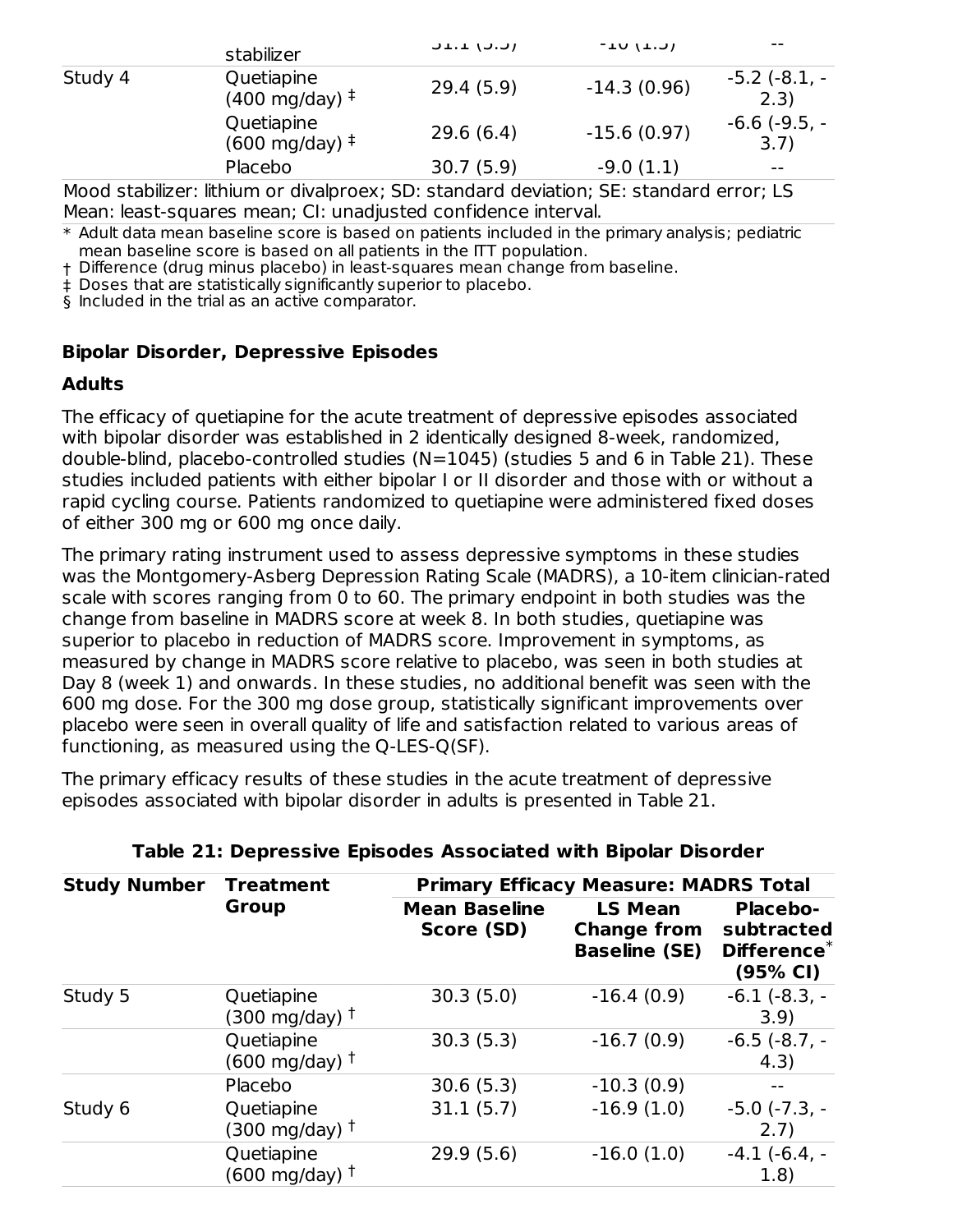SD: standard deviation; SE: standard error; LS Mean: least-squares mean; CI: unadjusted confidence interval.

\* Difference (drug minus placebo) in least-squares mean change from baseline.

† Doses that are statistically significantly superior to placebo.

### **Maintenance Treatment as an Adjunct to Lithium or Divalproex**

The efficacy of quetiapine in the maintenance treatment of bipolar I disorder was established in 2 placebo-controlled trials in patients (n=1326) who met DSM-IV criteria for bipolar I disorder (studies 7 and 8 in Figures 1 and 2). The trials included patients whose most recent episode was manic, depressed, or mixed, with or without psychotic features. In the open-label phase, patients were required to be stable on quetiapine plus lithium or divalproex for at least 12 weeks in order to be randomized. On average, patients were stabilized for 15 weeks. In the randomization phase, patients continued treatment with lithium or divalproex and were randomized to receive either quetiapine (administered twice daily totaling 400 mg/day to 800 mg/day) or placebo. Approximately 50% of the patients had discontinued from the quetiapine group by day 280 and 50% of the placebo group had discontinued by day 117 of double-blind treatment. The primary endpoint in these studies was time to recurrence of a mood event (manic, mixed, or depressed episode). A mood event was defined as medication initiation or hospitalization for a mood episode; YMRS score ≥20 or MADRS score ≥ 20 at 2 consecutive assessments; or study discontinuation due to a mood event. (Figure 1 and Figure 2)

In both studies, quetiapine was superior to placebo in increasing the time to recurrence of any mood event. The treatment effect was present for increasing time to recurrence of both manic and depressed episodes. The effect of quetiapine was independent of any specific subgroup (assigned mood stabilizer, sex, age, race, most recent bipolar episode, or rapid cycling course).

### **Figure 1 Kaplan-Meier Curves of Time to Recurrence of a Mood Event (Study 7)**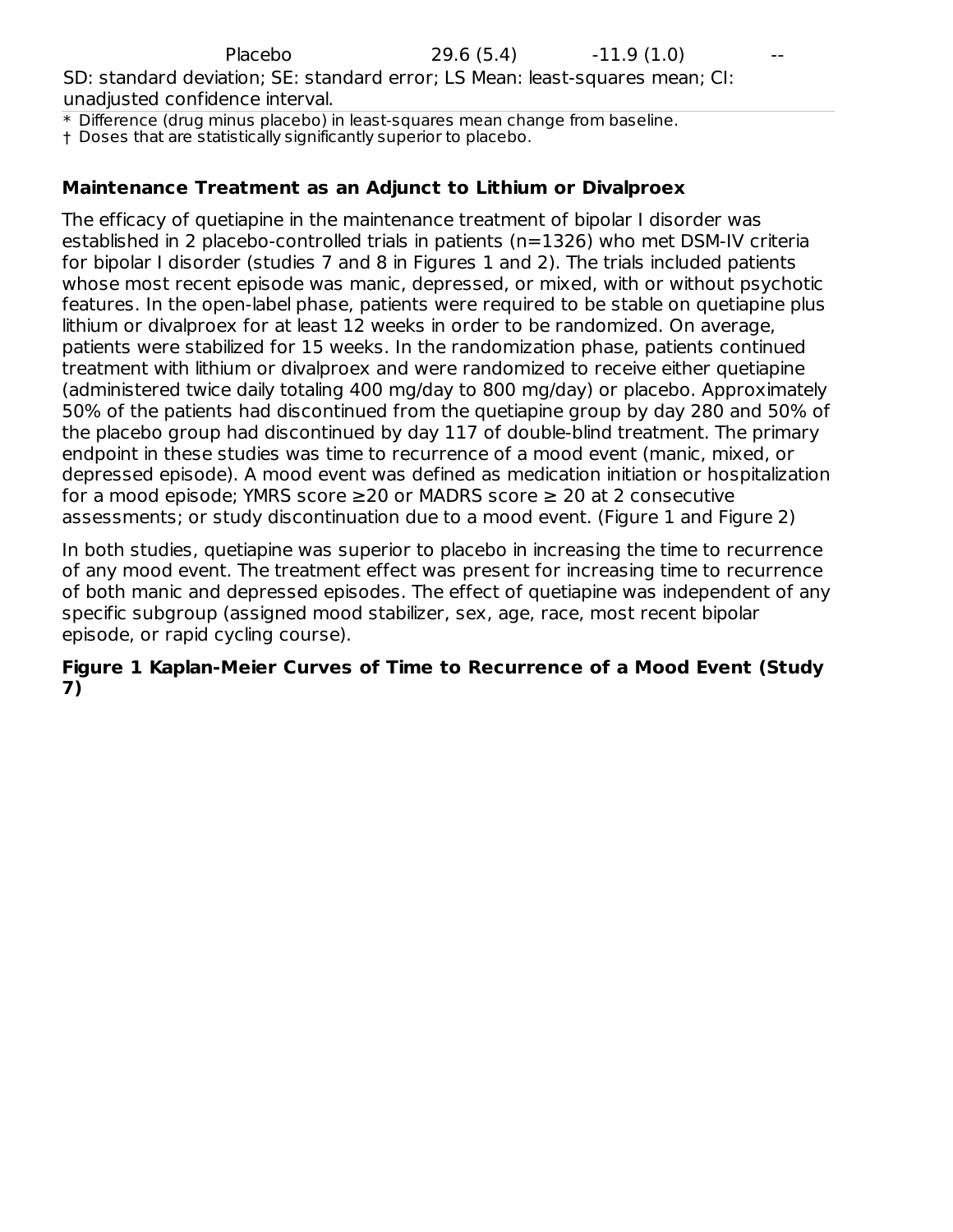

Figure 2 Kaplan-Meier Curves of Time to Recurrence of a Mood Event (Study **8 )**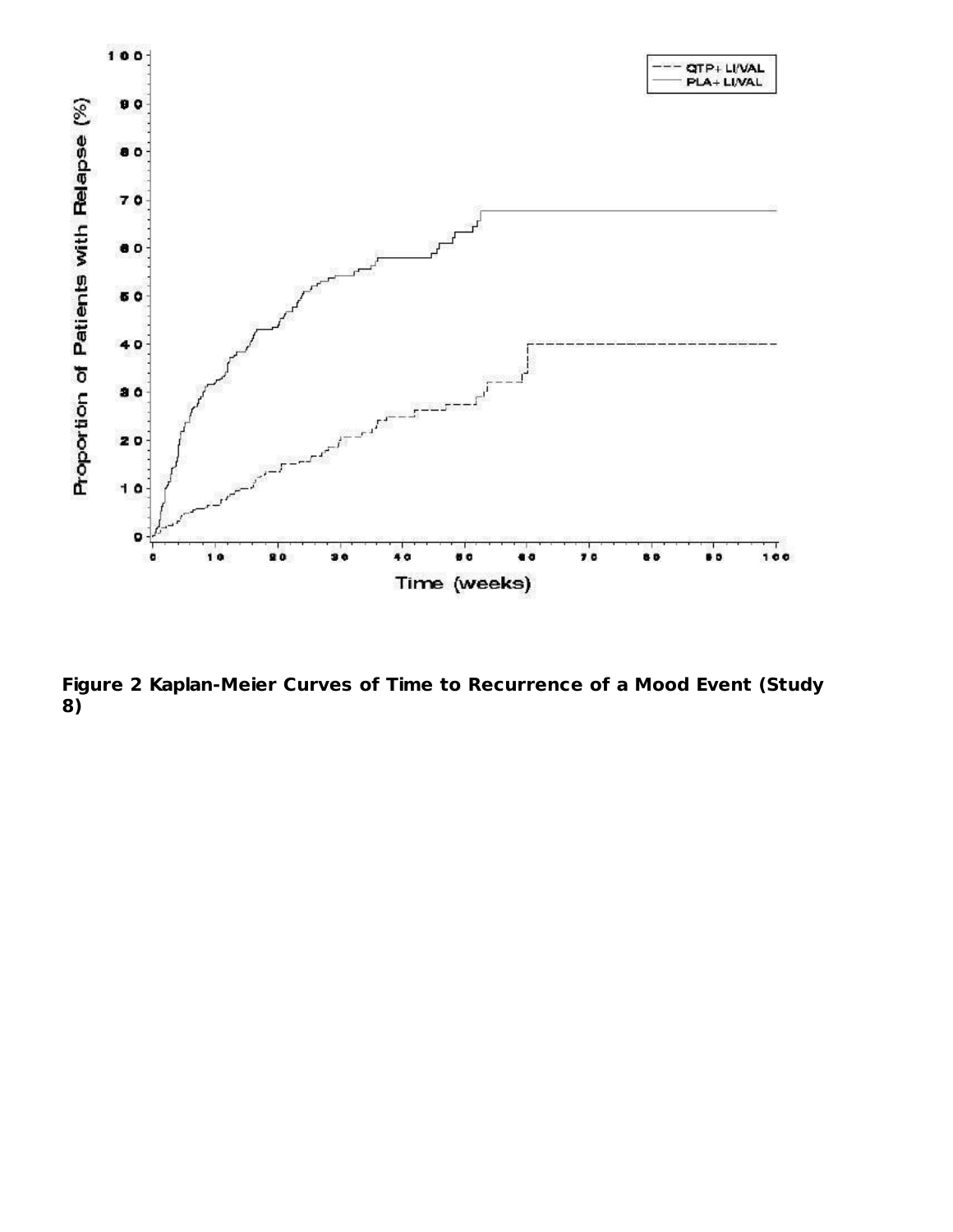

### **16 HOW SUPPLIED/STORAGE AND HANDLING**

NDC: 63629-4841-5: 120 Tablets in a BOTTLE

NDC: 63629-4841-1: 30 Tablets in a BOTTLE

NDC: 63629-4841-2: 60 Tablets in a BOTTLE

NDC: 63629-4841-3: 90 Tablets in a BOTTLE

NDC: 63629-4841-4: 25 Tablets in a BOTTLE

# **17 PATIENT COUNSELING INFORMATION**

Advise the patient to read the FDA-approved patient labeling (Medication Guide)

Patients should be advised of the following issues and asked to alert their prescriber if these occur while taking quetiapine.

Increased Mortality in Elderly Patients with Dementia-Related Psychosis

Patients and caregivers should be advised that elderly patients with dementia-related psychosis treated with atypical antipsychotic drugs are at increased risk of death compared with placebo. Quetiapine is not approved for elderly patients with dementiarelated psychosis [see Warnings and Precautions (5.1)].

Suicidal Thoughts and Behaviors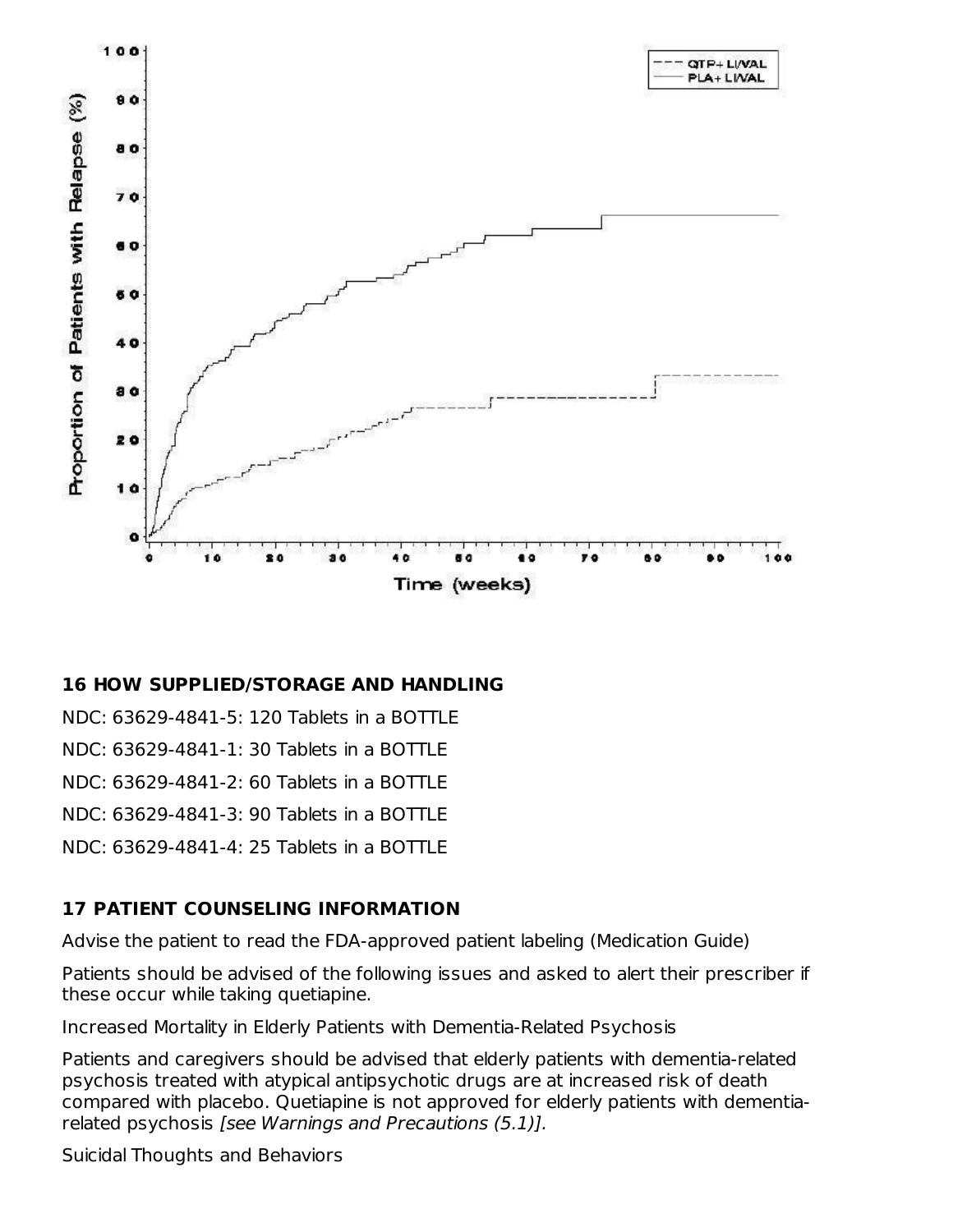Patients, their families, and their caregivers should be encouraged to be alert to the emergence of anxiety, agitation, panic attacks, insomnia, irritability, hostility, aggressiveness, impulsivity, akathisia (psychomotor restlessness), hypomania, mania, other unusual changes in behavior, worsening of depression, and suicidal ideation, especially early during antidepressant treatment and when the dose is adjusted up or down. Families and caregivers of patients should be advised to look for the emergence of such symptoms on a day-to-day basis, since changes may be abrupt. Such symptoms should be reported to the patient's prescriber or health professional, especially if they are severe, abrupt in onset, or were not part of the patient's presenting symptoms. Symptoms such as these may be associated with an increased risk for suicidal thinking and behavior and indicate a need for very close monitoring and possibly changes in the medication [see Warnings and Precautions (5.2)].

Neuroleptic Malignant Syndrome (NMS)

Patients should be advised to report to their physician any signs or symptoms that may be related to NMS. These may include muscle stiffness and high fever [see Warnings and Precautions (5.4)].

Hyperglycemia and Diabetes Mellitus

Patients should be aware of the symptoms of hyperglycemia (high blood sugar) and diabetes mellitus. Patients who are diagnosed with diabetes, those with risk factors for diabetes, or those that develop these symptoms during treatment should have their blood glucose monitored at the beginning of and periodically during treatment [see] Warnings and Precautions (5.5)].

### Hyperlipidemia

Patients should be advised that elevations in total cholesterol, LDL-cholesterol and triglycerides and decreases in HDL-cholesterol may occur. Patients should have their lipid profile monitored at the beginning of and periodically during treatment [see Warnings and Precautions (5.5)].

### Weight Gain

Patients should be advised that they may experience weight gain. Patients should have their weight monitored regularly [see Warnings and Precautions (5.5)].

### Orthostatic Hypotension

Patients should be advised of the risk of orthostatic hypotension (symptoms include feeling dizzy or lightheaded upon standing, which may lead to falls), especially during the period of initial dose titration, and also at times of re-initiating treatment or increases in dose [see Warnings and Precautions (5.7)].

### Increased Blood Pressure in Children and Adolescents

Children and adolescent patients should have their blood pressure measured at the beginning of, and periodically during, treatment [see Warnings and Precautions (5.9)].

### Leukopenia/Neutropenia

Patients with a pre-existing low WBC or a history of drug induced leukopenia/neutropenia should be advised that they should have their CBC monitored while taking quetiapine . Patients should be advised to talk to their doctor as soon as possible if they have a fever, flu-like symptoms, sore throat, or any other infection as this could be a result of a very low WBC, which may require quetiapine to be stopped and/or treatment to be given [see Warnings and Precautions (5.10)].

Interference with Cognitive and Motor Performance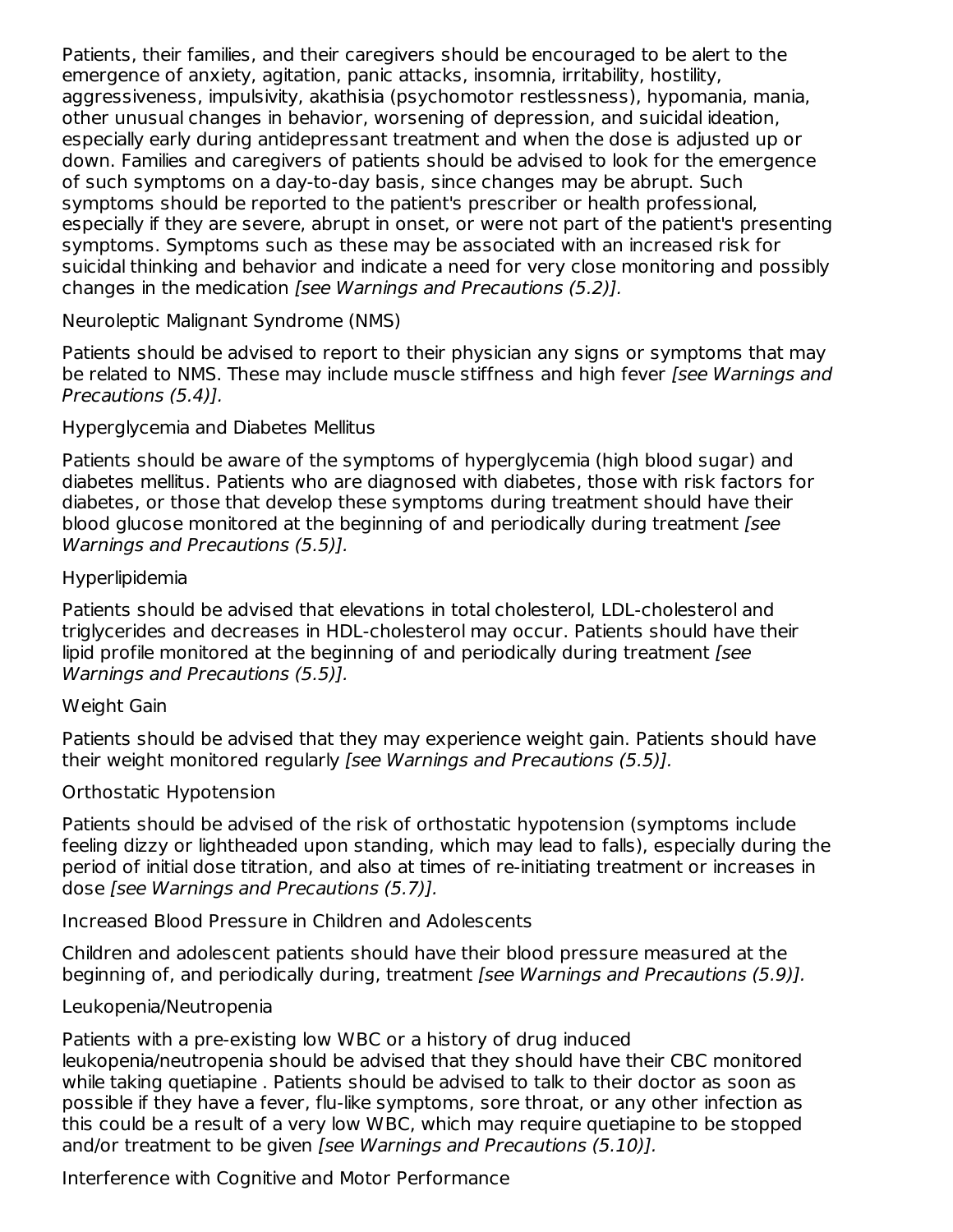Patients should be advised of the risk of somnolence or sedation (which may lead to falls), especially during the period of initial dose titration. Patients should be cautioned about performing any activity requiring mental alertness, such as operating a motor vehicle (including automobiles) or operating machinery, until they are reasonably certain quetiapine therapy does not affect them adversely [see Warnings and Precautions (5.16)].

Heat Exposure and Dehydration

Patients should be advised regarding appropriate care in avoiding overheating and dehydration [see Warnings and Precautions (5.17)].

Concomitant Medication

As with other medications, patients should be advised to notify their physicians if they are taking, or plan to take, any prescription or over-the-counter drugs [see Drug] Interactions (7.1)].

Pregnancy

Advise pregnant women to notify their healthcare provider if they become pregnant or intend to become pregnant during treatment with quetiapine. Advise patients that quetiapine may cause extrapyramidal and/or withdrawal symptoms (agitation, hypertonia, hypotonia, tremor, somnolence, respiratory distress, and feeding disorder) in a neonate. Advise patients that there is a pregnancy registry that monitors pregnancy outcomes in women exposed to quetiapine during pregnancy [see Use in Specific Populations (8.1)].

**Infertility** 

Advise females of reproductive potential that quetiapine may impair fertility due to an increase in serum prolactin levels. The effects on fertility are reversible [see Use in Specific Populations (8.3)].

Need for Comprehensive Treatment Program

Quetiapine is indicated as an integral part of a total treatment program for adolescents with schizophrenia and pediatric bipolar disorder that may include other measures (psychological, educational, and social). Effectiveness and safety of quetiapine have not been established in pediatric patients less than 13 years of age for schizophrenia or less than 10 years of age for bipolar mania. Appropriate educational placement is essential and psychosocial intervention is often helpful.

The decision to prescribe atypical antipsychotic medication will depend upon the physician's assessment of the chronicity and severity of the patient's symptoms [see Indications and Usage (1.3)]

### **Manufactured For:**

Accord Healthcare, Inc., 1009 Slater Road, Suite 210-B, Durham, NC 27703, USA.

### **Manufactured By:**

Intas Pharmaceuticals Limited, Ahmedabad -380 054, India.

10 0210 8 6006164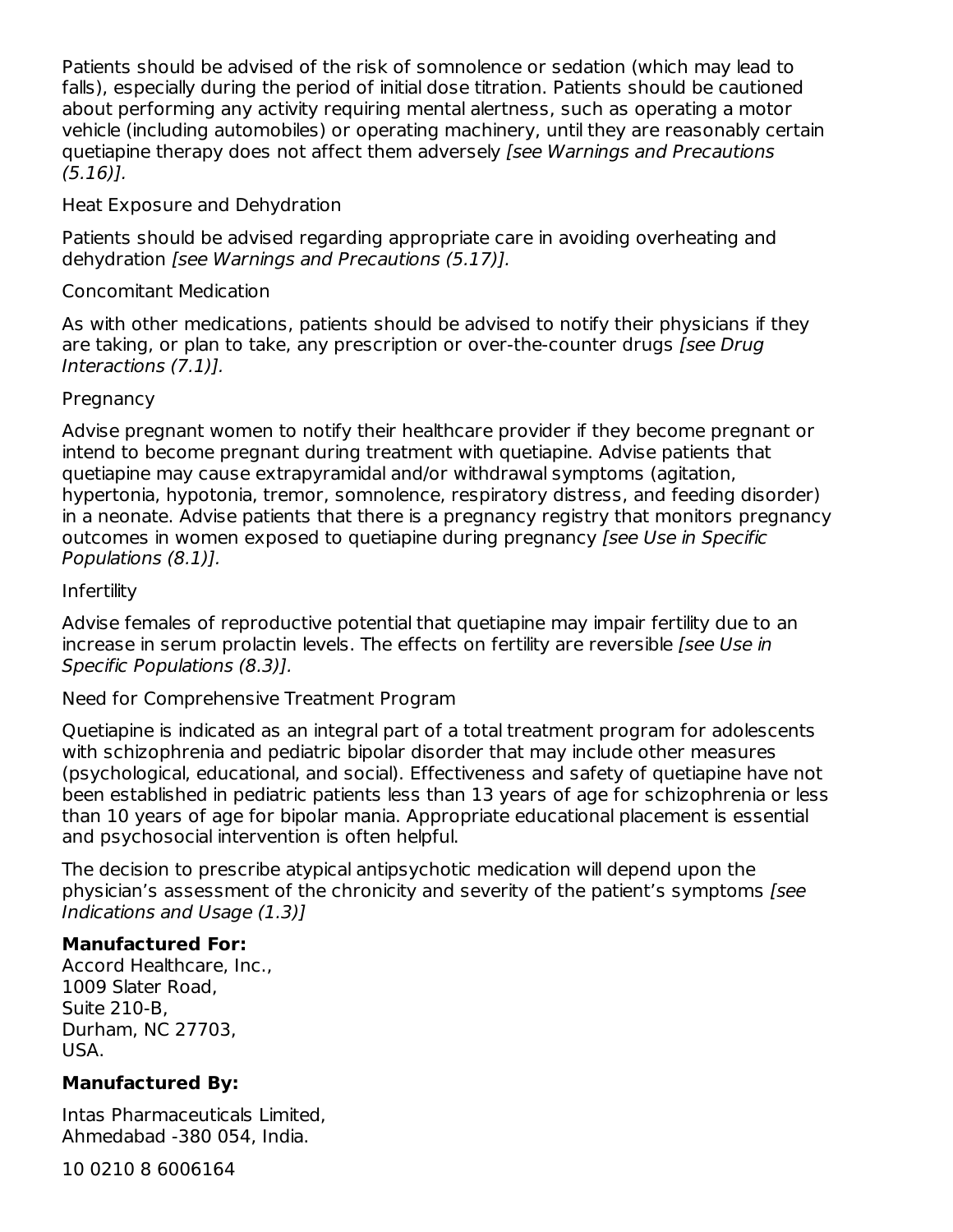#### **Guide**

### **Tablets**

**Quetiapine**

**Medication**

#### **(kwe-**

### **TYE-a-peen)**

Read this Medication Guide before you start taking quetiapine tablets and each time you get a refill. There may be new information. This information does not take the place of talking to your healthcare provider about your medical condition or your treatment.

#### **What is the most important information I should know about quetiapine tablets?**

### **Quetiapine tablets may cause serious side effects, including:**

**1. risk of death in the elderly with dementia:** Medicines like quetiapine tablets can increase the risk of death in elderly people who have memory loss (dementia). Quetiapine tablet is not for treating psychosis in the elderly with dementia.

#### **2. risk of suicidal thoughts or actions (antidepressant medicines, depression and other serious mental illnesses, and suicidal thoughts or actions).**

### **Talk to your or your family member's healthcare provider about:**

- all risks and benefits of treatment with antidepressant medicines.
- all treatment choices for depression or other serious mental illness.
- **Antidepressant medications may increase suicidal thoughts or actions in some children, teenagers, and young adults within the first few months of treatment.**
- **Depression and other serious mental illnesses are the most important causes of suicidal thoughts and actions. Some people may have a particularly high risk of having suicidal thoughts or actions.** These include people who have (or have a family history of) depression, bipolar illness (also called manic-depressive illness), or suicidal thoughts or actions.
- **How can I watch for and try to prevent suicidal thoughts and actions in myself or a family member?**
	- Pay close attention to any changes, especially sudden changes, in mood, behaviors, thoughts, or feelings. This is very important when an antidepressant medicine is started or when the dose is changed.
	- Call the healthcare provider right away to report new or sudden changes in mood, behavior, thoughts, or feelings.
	- o Keep all follow-up visits with the healthcare provider as scheduled. Call the healthcare provider between visits as needed, especially if you have concerns about symptoms.

### **Call a healthcare provider right away if you or your family member has any of the following symptoms, especially if they are new, worse, or worry you:**

- thoughts about suicide or dying
- attempts to commit suicide
- new or worse depression
- new or worse anxiety
- feeling very agitated or restless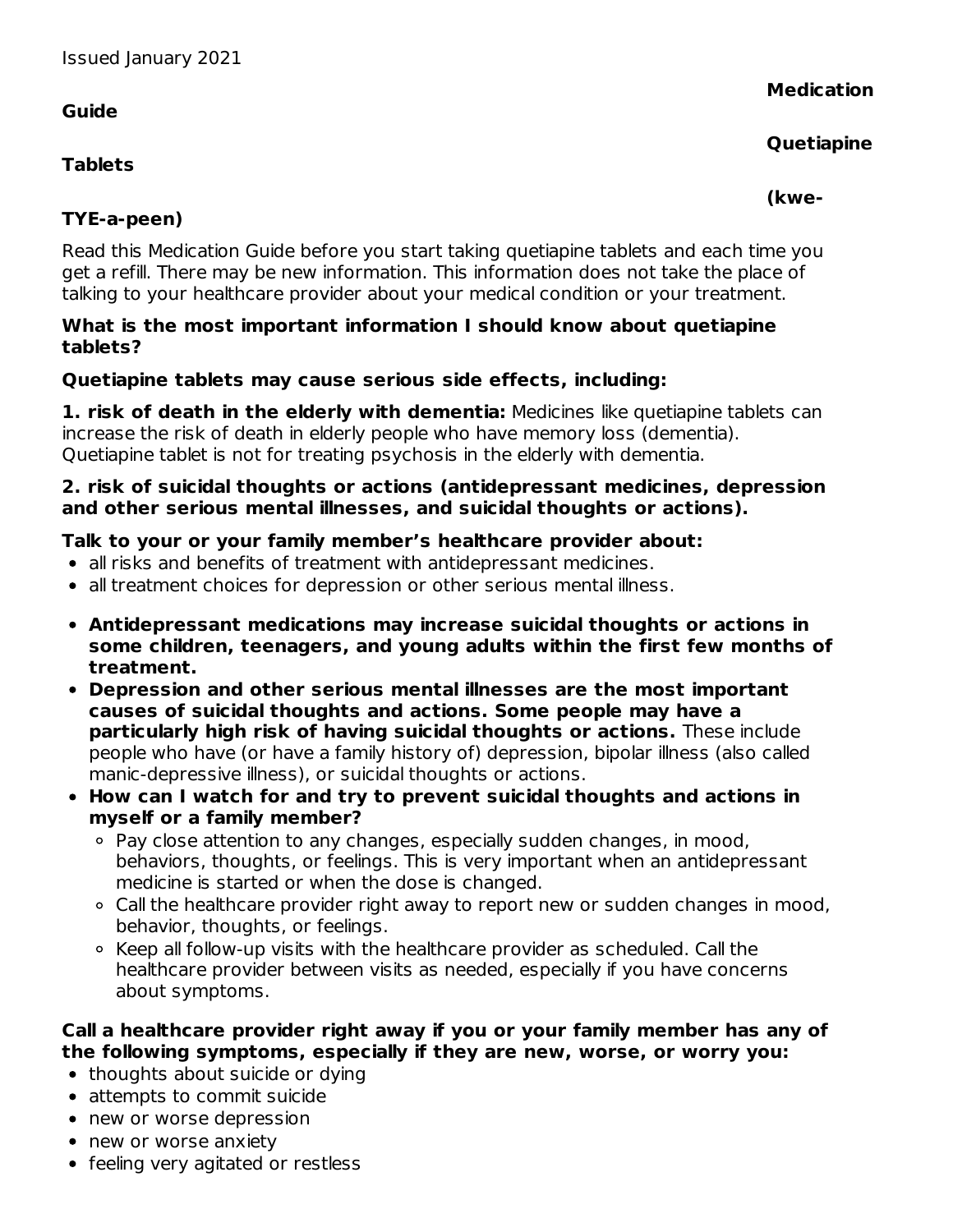- $\bullet$  panic attacks
- trouble sleeping (insomnia)
- new or worse irritability
- acting aggressive, being angry, or violent
- acting on dangerous impulses
- an extreme increase in activity and talking (mania)
- other unusual changes in behavior or mood

# **What else do I need to know about antidepressant medicines?**

- **Never stop an antidepressant medicine without first talking to your healthcare provider.** Stopping an antidepressant medicine suddenly can cause other symptoms.
- **Antidepressants are medicines used to treat depression and other illnesses.** It is important to discuss all the risks of treating depression, and also the risks of not treating it. Patients and their families or other caregivers should discuss all treatment choices with the healthcare provider, not just the use of antidepressants.
- **Antidepressant medicines have other side effects.** Talk to the healthcare provider about the side effects of the medicine prescribed for you or your family member.
- **Antidepressant medicines can interact with other medicines.** Know all of the medicines that you or your family member take. Keep a list of all medicines to show the healthcare provider. Do not start new medicines without first checking with your healthcare provider.
- **Not all antidepressant medicines prescribed for children are FDA approved for use in children.** Talk to your child's healthcare provider for more information.

### **What is a quetiapine tablet?**

- Quetiapine tablet is a prescription medicine used to treat.
	- schizophrenia in people 13 years of age or older
- bipolar disorder in adults, including:
	- depressive episodes associated with bipolar disorder
	- manic episodes associated with bipolar I disorder alone or with lithium or divalproex
	- long-term treatment of bipolar I disorder with lithium or divalproex
		- manic episodes associated with bipolar I disorder in children ages 10 to 17 years old

It is not known if quetiapine tablet is safe and effective in children under 10 years of age.

### **What should I tell my healthcare provider before taking quetiapine tablets?**

#### **Before you take quetiapine tablets, tell your healthcare provider if you have or have had:**

- diabetes or high blood sugar in you or your family. Your healthcare provider should check your blood sugar before you start quetiapine tablets and also during therapy
- high levels of total cholesterol, triglycerides or LDL-cholesterol, or low levels of HDLcholesterol
- low or high blood pressure
- low white blood cell count
- cataracts
- seizures
- abnormal thyroid tests
- high prolactin levels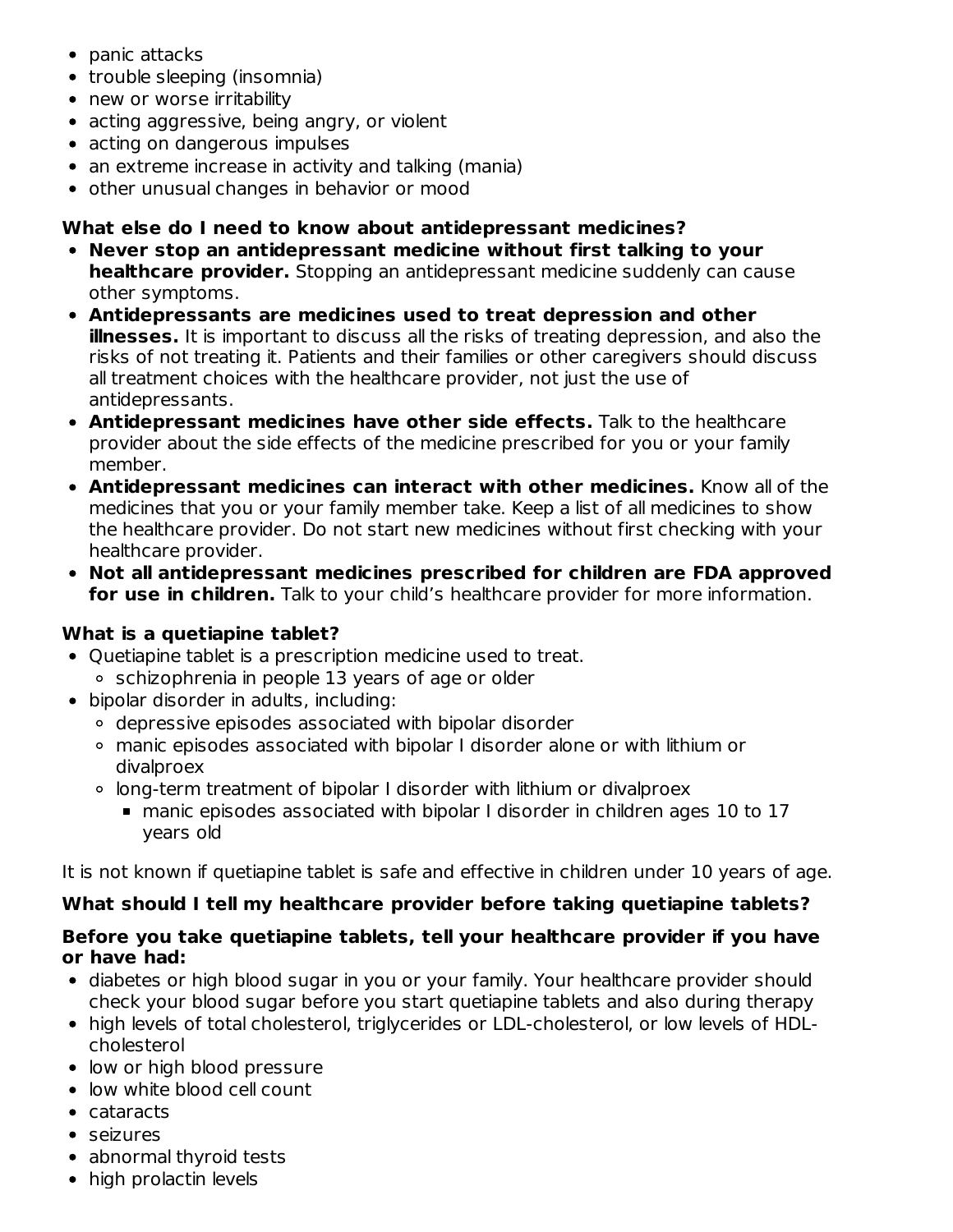- high prolactin levels • heart problems
- liver problems
- any other medical condition
- pregnancy or plans to become pregnant. It is not known if quetiapine will harm your unborn baby.
- If you become pregnant while receiving quetiapine, talk to your healthcare provider about registering with the National Pregnancy Registry for Atypical Antipsychotics. You can register by calling 1-866-961-2388 or go to
- http://womensmentalhealth.org/clinical-and-research-programs/pregnancyregistry/
- breast-feeding or plans to breast-feed. Quetiapine can pass into your breast milk. Talk to your healthcare provider about the best way to feed your baby if you receive quetiapine.
- if you have or have had a condition where you cannot completely empty your bladder (urinary retention), have an enlarged prostate, or constipation, or increased pressure inside your eyes.

**Tell the healthcare provider about all the medicines that you take or recently have taken** including prescription medicines, over-the-counter medicines, herbal supplements, and vitamins.

Quetiapine tablets and other medicines may affect each other causing serious side effects. Quetiapine tablets may affect the way other medicines work, and other medicines may affect how quetiapine tablets works.

Tell your healthcare provider if you are having a urine drug screen because quetiapine tablets may affect your test results. Tell those giving the test that you are taking quetiapine tablets.

### **How should I take quetiapine tablets?**

- Take quetiapine tablets exactly as your healthcare provider tells you to take it. Do not change the dose yourself.
- Take quetiapine tablets by mouth, with or without food.

- If you feel you need to stop quetiapine tablets, talk with your healthcare provider first. If you suddenly stop taking quetiapine tablets, you may have side effects such as trouble sleeping or trouble staying asleep (insomnia), nausea, and vomiting.

- If you miss a dose of quetiapine tablets, take it as soon as you remember. If you are close to your next dose, skip the missed dose. Just take the next dose at your regular time. Do not take 2 doses at the same time unless your healthcare provider tells you to. If you are not sure about your dosing, call your healthcare provider.

# **What should I avoid while taking quetiapine tablets?**

- Do not drive, operate machinery, or do other dangerous activities until you know how quetiapine tablets affects you. Quetiapine tablets may make you drowsy.

- Avoid getting overheated or dehydrated.
	- Do not over-exercise.
	- $\circ$  In hot weather, stay inside in a cool place if possible.
	- Stay out of the sun. Do not wear too much or heavy clothing.
	- Drink plenty of water.
- Do not drink alcohol while taking quetiapine tablets. It may make some side effects of quetiapine tablets worse.

# **What are possible side effects of quetiapine tablets?**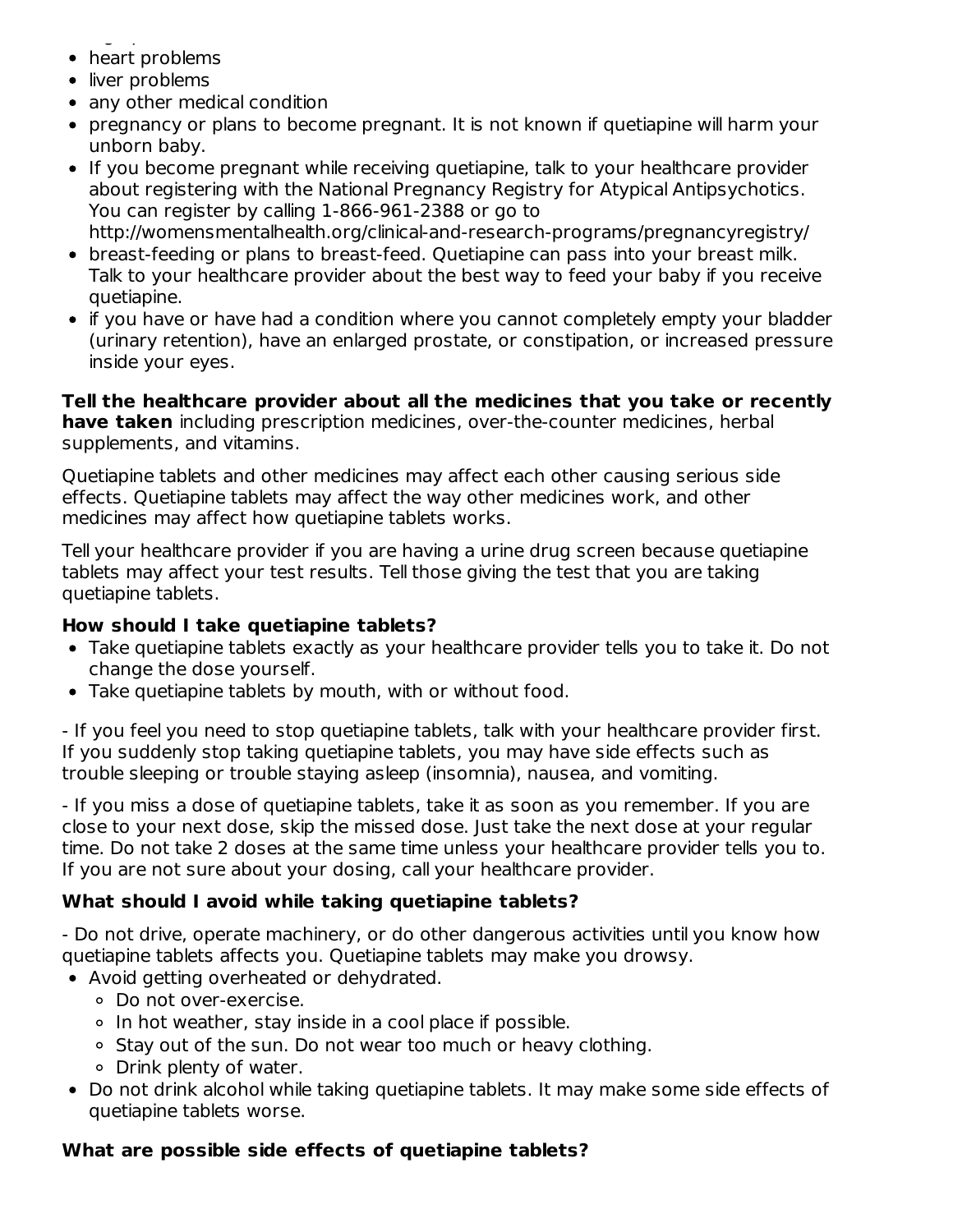**Quetiapine tablets can cause serious side effects, including:**

**• See "What is the most important information I should know about quetiapine tablets?"**

**• stroke that can lead to death can happen in elderly people with dementia who take medicines like quetiapine tablets**

**• neuroleptic malignant syndrome (NMS).** NMS is a rare but very serious condition that can happen in people who take antipsychotic medicines, including quetiapine tablets. NMS can cause death and must be treated in a hospital. Call your healthcare provider right away if you become severely ill and have some or all of these symptoms:

- o high fever
- o excessive sweating
- o rigid muscles
- o confusion
- o changes in your breathing, heartbeat, and blood pressure

**• falls** can happen in some people who take quetiapine tablets. These falls may cause serious injuries.

**• high blood sugar (hyperglycemia).** High blood sugar can happen if you have diabetes already or if you have never had diabetes. High blood sugar could lead to:

o build-up of acid in your blood due to ketones (ketoacidosis)

- o coma
- o death

Increases in blood sugar can happen in some people who take quetiapine tablets. Extremely high blood sugar can lead to coma or death. If you have diabetes or risk factors for diabetes (such as being overweight or a family history of diabetes) your healthcare provider should check your blood sugar before you start quetiapine tablets and during therapy.

Call your healthcare provider if you have any of these symptoms of high blood sugar (hyperglycemia) while taking quetiapine tablets:

- o feel very thirsty
- o need to urinate more than usual
- o feel very hungry
- o feel weak or tired
- o feel sick to your stomach
- o feel confused, or your breath smells fruity

**• high fat levels in your blood (increased cholesterol and triglycerides).** High fat levels may happen in people treated with quetiapine tablets. You may not have any symptoms, so your healthcare provider may decide to check your cholesterol and triglycerides during your treatment with quetiapine tablets.

**• increase in weight (weight gain).** Weight gain is common in people who take quetiapine tablets so you and your healthcare provider should check your weight regularly. Talk to your healthcare provider about ways to control weight gain, such as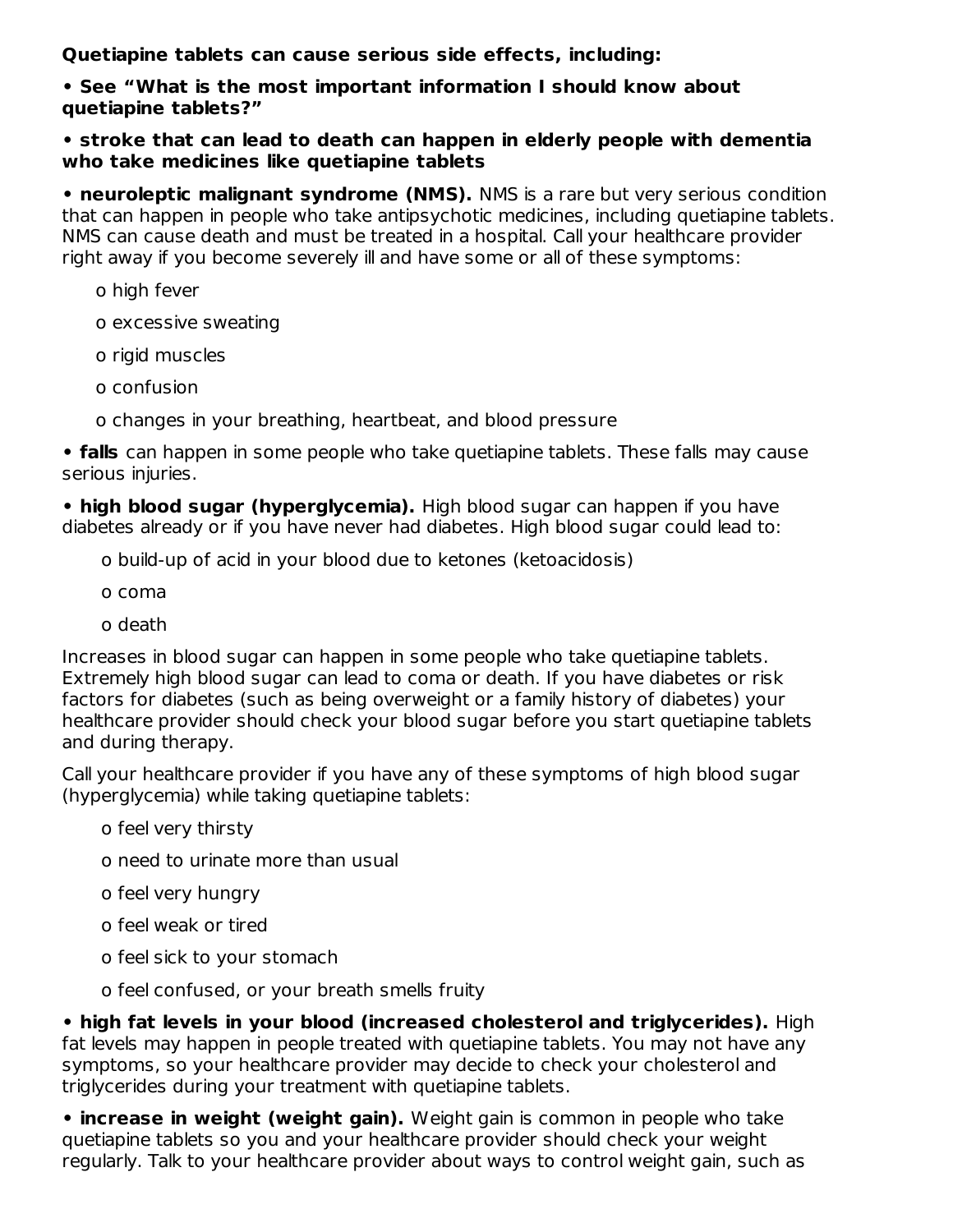eating a healthy, balanced diet, and exercising.

**• movements you cannot control in your face, tongue, or other body parts (tardive dyskinesia).** These may be signs of a serious condition. Tardive dyskinesia may not go away, even if you stop taking quetiapine tablets. Tardive dyskinesia may also start after you stop taking quetiapine tablets.

**• decreased blood pressure (orthostatic hypotension),** including lightheadedness or fainting caused by a sudden change in heart rate and blood pressure when rising too quickly from a sitting or lying position.

**• increases in blood pressure in children and teenagers.** Your healthcare provider should check blood pressure in children and adolescents before starting quetiapine tablets and during therapy.

**• low white blood cell count**. Tell your healthcare provider as soon as possible if you have a fever, flu-like symptoms, or any other infection, as this could be a result of a very low white blood cell count. Your healthcare provider may check your white blood cell level to determine if further treatment or other action is needed.

- **• cataracts**
- **• seizures**

**• abnormal thyroid tests:** Your healthcare provider may do blood tests to check your thyroid hormone level.

- **• increases in prolactin levels**
- **• sleepiness, drowsiness, feeling tired, difficulty thinking and doing normal activities**
- **• increased body temperature**
- **• difficulty swallowing**

**• trouble sleeping or trouble staying asleep (insomnia), nausea, or vomiting if you suddenly stop taking quetiapine tablets.** These symptoms usually get better 1 week after you start having them.

### **The most common side effects of quetiapine tablets include:**

### **In Adults:**

- drowsiness
- sudden drop in blood pressure upon standing
- weight gain
- sluggishness
- abnormal liver tests
- upset stomach
- dry mouth
- dizziness
- weakness
- abdominal pain
- constipation
- sore throat

### **In Children and Adolescents:**

- drowsiness
- dizziness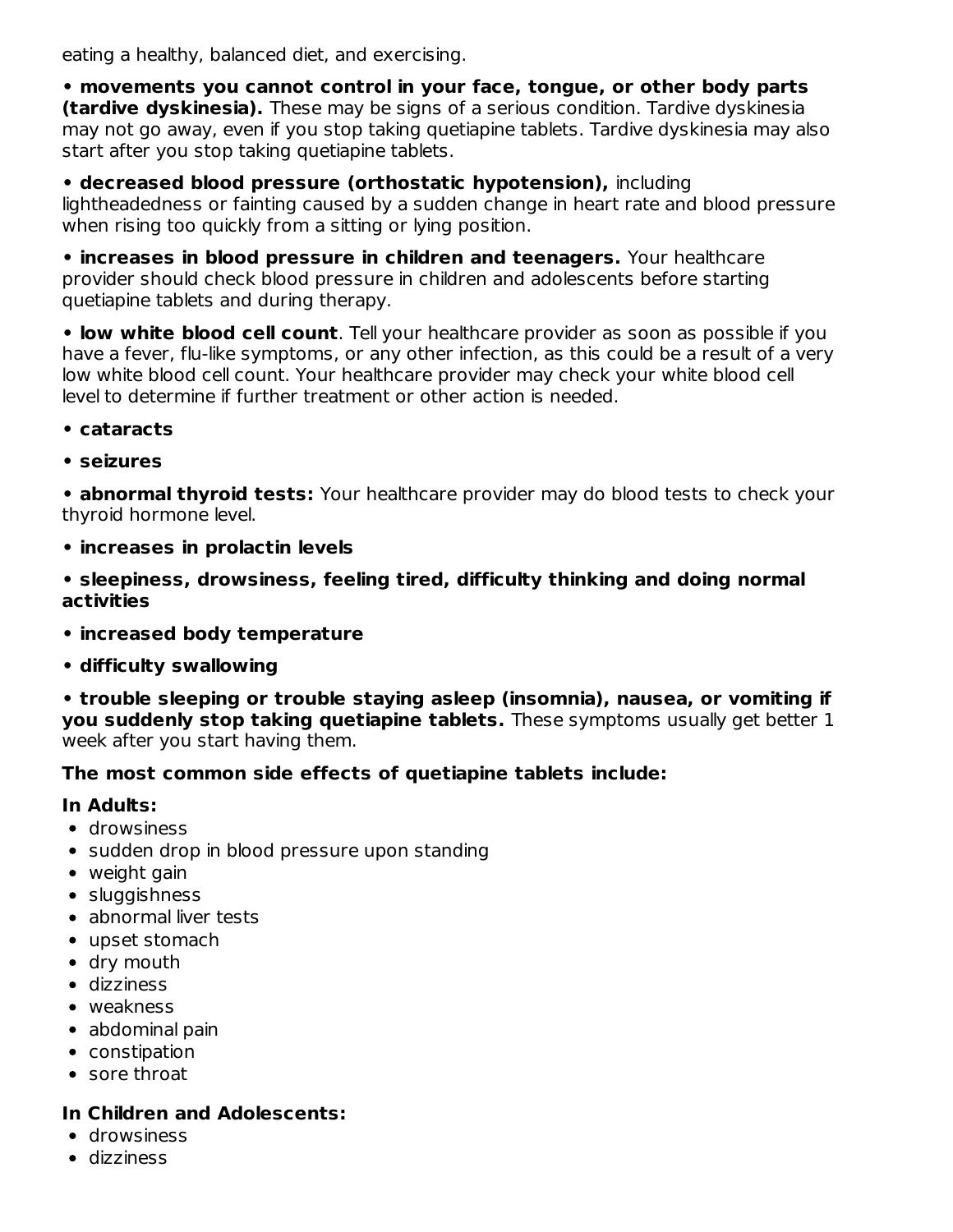- fatigue
- nausea
- dry mouth
- weight gain
- increased appetite
- vomiting
- rapid heart beat

These are not all the possible side effects of quetiapine tablets. For more information, ask your healthcare provider or pharmacist.

Call your doctor for medical advice about side effects. You may report side effects to FDA at 1-800-FDA-1088.

### **How should I store quetiapine tablets?**

- Store quetiapine tablets at room temperature, between 68°F to 77°F (20°C to 25°C).
- Bottles of 30's,60's and 100's count comes in a child-resistant package.

### **• Keep quetiapine tablets and all medicines out of the reach of children.**

### **General information about the safe and effective use of quetiapine tablets**

Medicines are sometimes prescribed for purposes other than those listed in a Medication Guide. Do not use quetiapine tablets for a condition for which it was not prescribed. Do not give quetiapine tablets to other people, even if they have the same symptoms you have. It may harm them.

This Medication Guide summarizes the most important information about quetiapine tablets. If you would like more information, talk with your healthcare provider. You can ask your pharmacist or healthcare provider for information about quetiapine tablets that is written for health professionals.

For more information, go to www.accordhealthcare.us or call Accord Healthcare Inc. at 1-866-941-7875.

### **What are the ingredients in quetiapine tablets?**

### **Active ingredient:** quetiapine

**Inactive ingredients:** povidone, dibasic calcium phosphate dihydrate, microcrystalline cellulose, sodium starch glycolate, lactose monohydrate, magnesium stearate, hypromellose, polyethylene glycol, and titanium dioxide. The 25 mg tablets contain iron oxide red and yellow. The 100 mg and 400 mg tablets contain only iron oxide yellow.

#### **This Medication Guide has been approved by the U.S. Food and Drug Administration.**

Medication guide available at www.accordhealthcare.us/products

### **Manufactured For:**

Accord Healthcare, Inc., 1009 Slater Road, Suite 210-B, Durham, NC 27703, USA.

# **Manufactured By:**

Intas Pharmaceuticals Limited,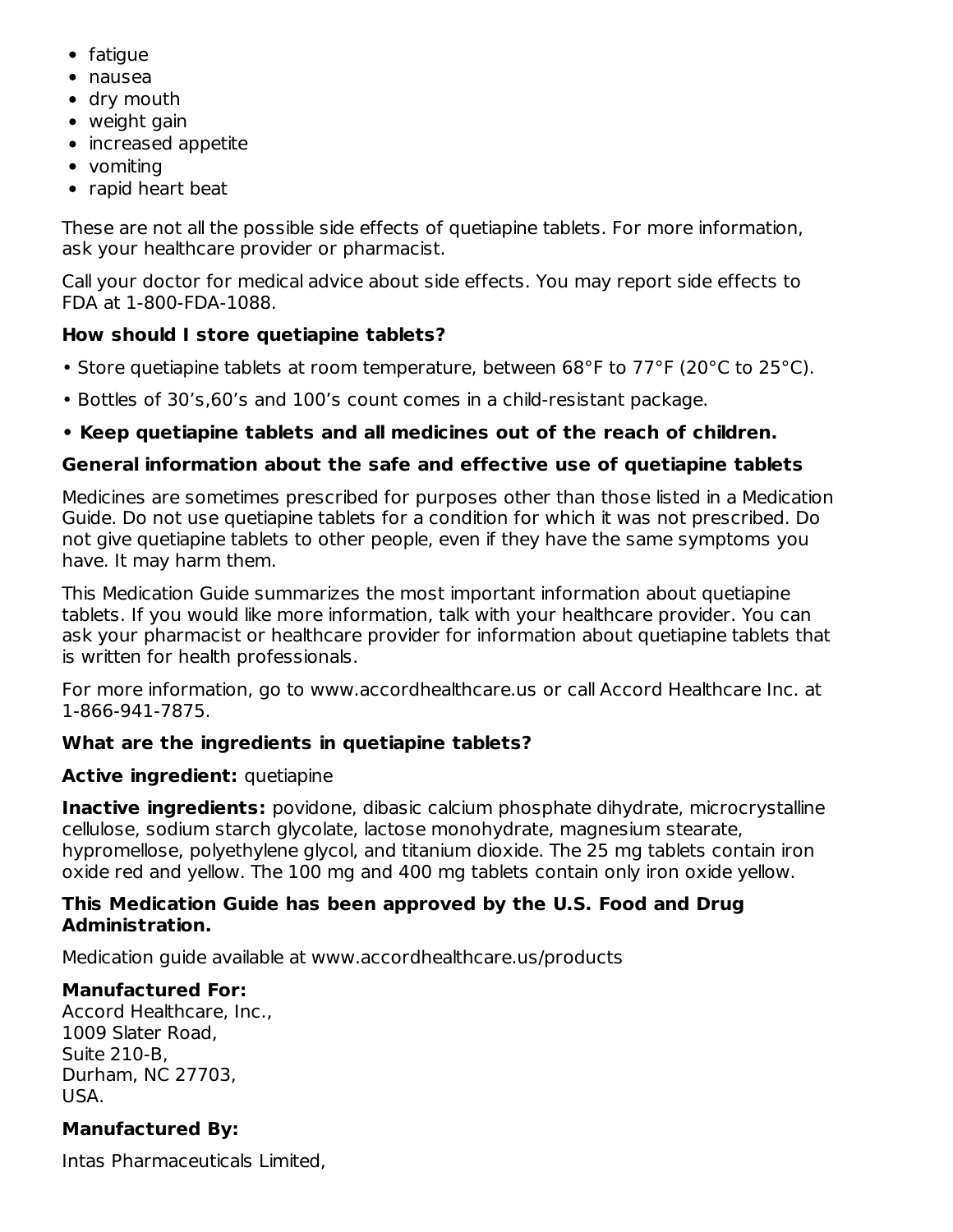Ahmedabad -380 054, India.

10 0210 8 6006164

Issued January 2021

# **Quetiapine Fumarate 50mgTablet**



# **QUETIAPINE FUMARATE**

quetiapine fumarate tablet, film coated

| <b>Product Information</b>                                                    |                                          |                              |                                   |                 |
|-------------------------------------------------------------------------------|------------------------------------------|------------------------------|-----------------------------------|-----------------|
| <b>Product Type</b>                                                           | <b>HUMAN PRESCRIPTION</b><br><b>DRUG</b> | <b>Item Code</b><br>(Source) | NDC:63629-4841(NDC:16729-<br>146) |                 |
| <b>Route of Administration</b>                                                | ORAI                                     |                              |                                   |                 |
|                                                                               |                                          |                              |                                   |                 |
| <b>Active Ingredient/Active Moiety</b>                                        |                                          |                              |                                   |                 |
|                                                                               | <b>Ingredient Name</b>                   |                              | <b>Basis of Strength Strength</b> |                 |
| <b>QUETIAPINE FUMARATE (UNII: 2S3PL1B6UJ) (QUETIAPINE - UNII: BGL0JSY5SI)</b> |                                          |                              | <b>OUETIAPINE</b>                 | 50 mg           |
|                                                                               |                                          |                              |                                   |                 |
| <b>Inactive Ingredients</b>                                                   |                                          |                              |                                   |                 |
|                                                                               | <b>Ingredient Name</b>                   |                              |                                   | <b>Strength</b> |
| <b>POVIDONE, UNSPECIFIED (UNII: FZ989GH94E)</b>                               |                                          |                              |                                   |                 |
| <b>DIBASIC CALCIUM PHOSPHATE DIHYDRATE (UNII: O7TSZ97GEP)</b>                 |                                          |                              |                                   |                 |
| MICROCRYSTALLINE CELLULOSE (UNII: OP1R32D61U)                                 |                                          |                              |                                   |                 |
| <b>SODIUM STARCH GLYCOLATE TYPE A POTATO (UNII: 5856 3G2A2)</b>               |                                          |                              |                                   |                 |
| <b>LACTOSE MONOHYDRATE (UNII: EWQ57Q8I5X)</b>                                 |                                          |                              |                                   |                 |
| MAGNESIUM STEARATE (UNII: 70097M6I30)                                         |                                          |                              |                                   |                 |
| HYPROMELLOSE 2910 (5 MPA.S) (UNII: R75537T0T4)                                |                                          |                              |                                   |                 |
| POLYETHYLENE GLYCOL 400 (UNII: B697894SGO)                                    |                                          |                              |                                   |                 |
| <b>TITANIUM DIOXIDE (UNII: 15FIX9V2JP)</b>                                    |                                          |                              |                                   |                 |
|                                                                               |                                          |                              |                                   |                 |
|                                                                               |                                          |                              |                                   |                 |